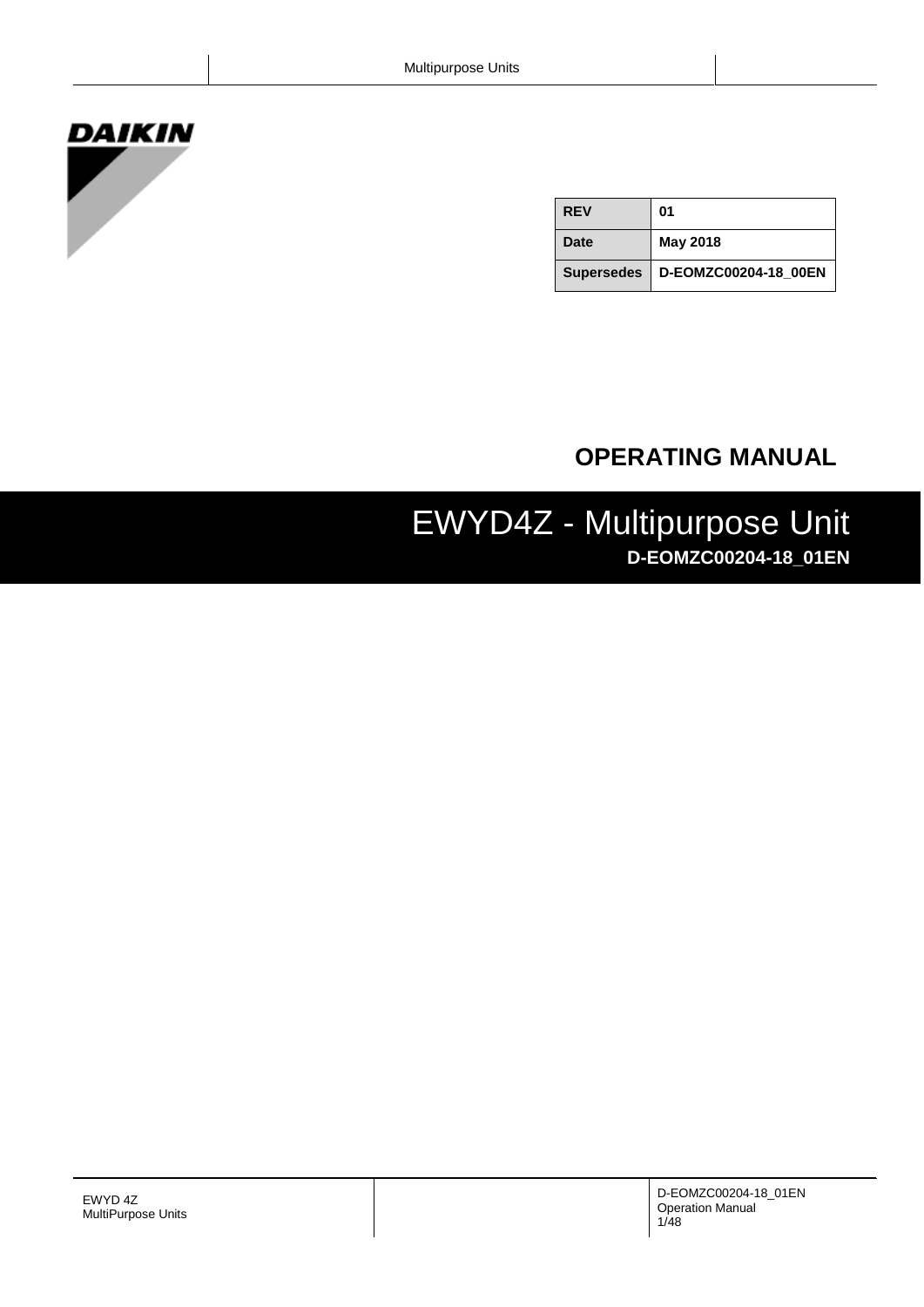## TABLE OF CONTENTS

|   | 1.1                |  |
|---|--------------------|--|
|   | 1.2                |  |
|   | 1.3                |  |
| 2 |                    |  |
|   | 2.1                |  |
|   | 2.2                |  |
|   | 2.3<br>2.4         |  |
|   | 2.5                |  |
| 3 |                    |  |
|   | 3.1                |  |
|   | 3.2                |  |
|   | 3.3                |  |
|   | 3.4<br>3.5         |  |
|   | 3.6                |  |
|   | 3.7                |  |
|   | 3.8                |  |
| 4 |                    |  |
|   | 4.1                |  |
|   | 4.1.1              |  |
|   | 4.1.2<br>4.1.3     |  |
|   | 4.1.4              |  |
|   | 4.1.5              |  |
|   | 4.1.6              |  |
|   | 4.1.6.1<br>4.1.6.2 |  |
|   | 4.1.6.3            |  |
|   | 4.1.6.4            |  |
|   | 4.1.6.5            |  |
|   | 4.1.6.6            |  |
|   | 4.1.7<br>4.1.7.1   |  |
|   | 4.1.7.2            |  |
|   | 4.1.8              |  |
|   | 4.2                |  |
|   | 4.2.1<br>4.2.1.1   |  |
|   | 4.2.2              |  |
|   | 4.2.3              |  |
|   | 4.2.4              |  |
|   | 4.2.5<br>4.2.5.1   |  |
|   | 4.2.5.2            |  |
|   | 4.2.5.3            |  |
|   | 4.2.5.4            |  |
|   | 4.2.5.5            |  |
| 5 |                    |  |
|   | 5.1                |  |
|   | 5.1.1              |  |
|   | 5.1.2<br>5.1.3     |  |
|   | 5.1.4              |  |
|   | 5.1.5              |  |
|   | 5.1.6              |  |
|   | 5.1.7<br>5.1.8     |  |
|   | 5.1.9              |  |
|   | 5.1.10             |  |
|   | 5.1.11<br>5.1.12   |  |
|   | 5.1.13             |  |
|   |                    |  |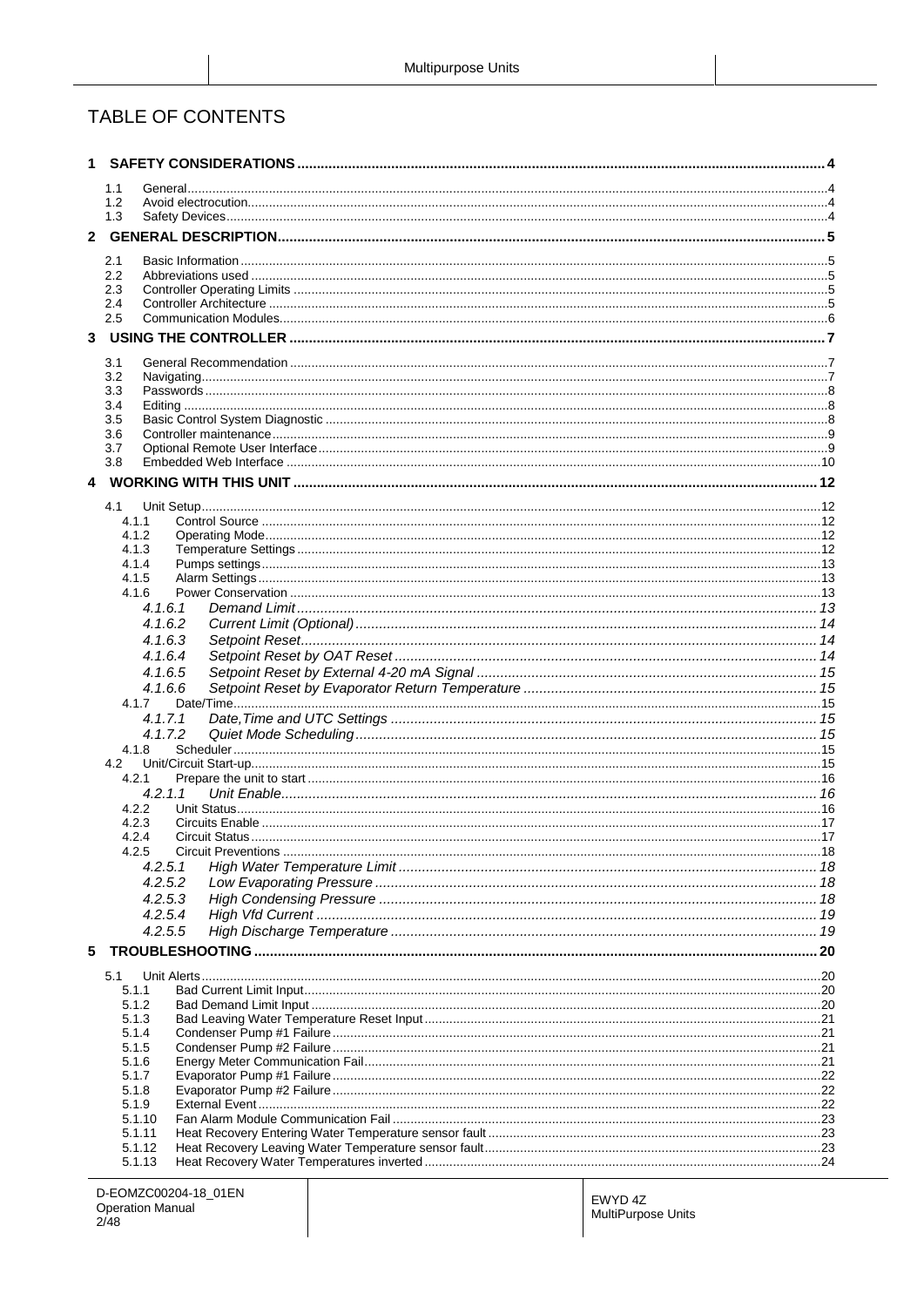|   | 5.1.14 |  |
|---|--------|--|
|   | 5.1.15 |  |
|   | 5.2    |  |
|   | 5.2.1  |  |
|   | 5.2.2  |  |
|   |        |  |
|   | 5.2.3  |  |
|   | 5.2.4  |  |
|   | 5.2.5  |  |
|   | 5.2.6  |  |
|   | 5.3    |  |
|   | 5.3.1  |  |
|   | 5.3.2  |  |
|   | 5.3.3  |  |
|   |        |  |
|   | 5.3.4  |  |
|   | 5.3.5  |  |
|   | 5.3.6  |  |
|   | 5.3.7  |  |
|   | 5.3.8  |  |
|   | 5.3.9  |  |
|   | 5.3.10 |  |
|   | 5.3.11 |  |
|   |        |  |
|   | 5.3.12 |  |
|   | 5.4    |  |
|   | 5.4.1  |  |
|   | 5.4.2  |  |
|   | 5.4.3  |  |
|   | 5.4.4  |  |
|   | 5.4.5  |  |
|   | 5.4.6  |  |
|   | 5.4.7  |  |
|   | 5.4.8  |  |
|   |        |  |
|   | 5.5    |  |
|   | 5.5.1  |  |
|   | 5.5.2  |  |
|   | 5.5.3  |  |
|   | 5.5.4  |  |
|   | 5.5.5  |  |
|   | 5.5.6  |  |
|   | 5.5.7  |  |
|   | 5.5.8  |  |
|   |        |  |
|   | 5.5.9  |  |
|   | 5.6    |  |
|   | 5.6.1  |  |
|   | 5.6.2  |  |
|   | 5.6.3  |  |
|   | 5.6.4  |  |
|   | 5.6.5  |  |
|   | 5.6.6  |  |
|   | 5.6.7  |  |
|   |        |  |
|   | 5.6.8  |  |
|   | 5.6.9  |  |
|   | 5.6.10 |  |
|   | 5.6.11 |  |
|   | 5.6.12 |  |
|   | 5.6.13 |  |
|   | 5.6.14 |  |
|   | 5.6.15 |  |
|   | 5.6.16 |  |
|   | 5.6.17 |  |
|   |        |  |
|   | 5.6.18 |  |
|   | 5.6.19 |  |
|   | 5.6.20 |  |
|   | 5.6.21 |  |
|   | 5.6.22 |  |
|   | 5.6.23 |  |
|   | 5.6.24 |  |
|   | 5.6.25 |  |
|   | 5.6.26 |  |
|   | 5.6.27 |  |
|   |        |  |
| 6 |        |  |
|   |        |  |
|   | 6.1    |  |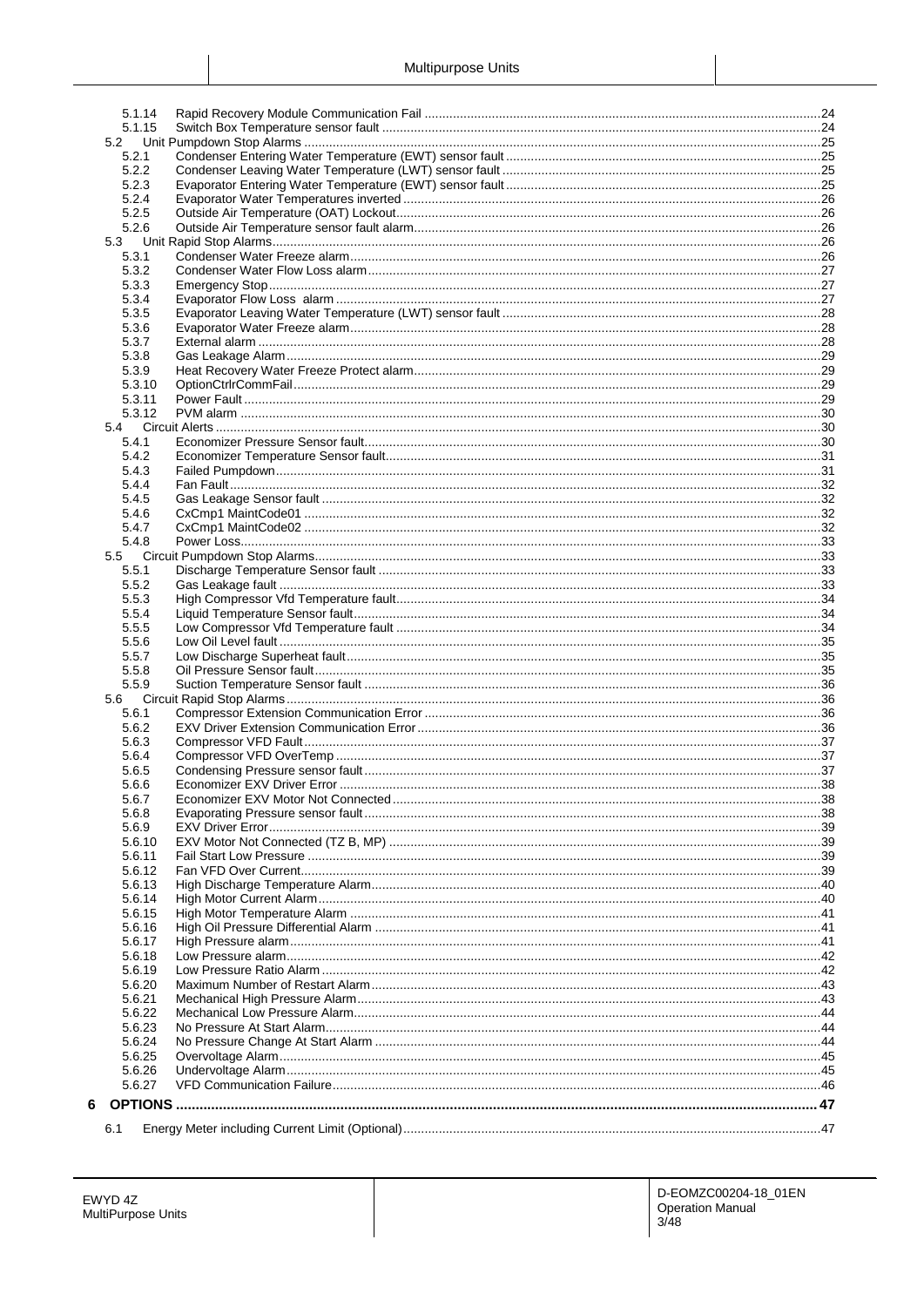## <span id="page-3-0"></span>**1 SAFETY CONSIDERATIONS**

## <span id="page-3-1"></span>**1.1 General**

Installation, start-up and servicing of equipment can be hazardous if certain factors particular to the installation are not considered: operating pressures, presence of electrical components and voltages and the installation site (elevated plinths and built-up up structures). Only properly qualified installation engineers and highly qualified installers and technicians, fully trained for the product, are authorized to install and start-up the equipment safely.

During all servicing operations, all instructions and recommendations, which appear in the installation and service instructions for the product, as well as on tags and labels fixed to the equipment and components and accompanying parts supplied separately, must be read, understood and followed.

Apply all standard safety codes and practices.

Wear safety glasses and gloves.

Use the proper tools to move heavy objects. Move units carefully and set them down gently.

## <span id="page-3-2"></span>**1.2 Avoid electrocution**

Only personnel qualified in accordance with IEC (International Electrotechnical Commission) recommendations may be permitted access to electrical components. It is particularly recommended that all sources of electricity to the unit be shut off before any work is begun. Shut off main power supply at the main circuit breaker or isolator.

#### **IMPORTANT: This equipment uses and emits electromagnetic signals. Tests have shown that the equipment conforms to all applicable codes with respect to electromagnetic compatibility.**



*RISK OF ELECTROCUTION: Even when the main circuit breaker or isolator is switched off, certain circuits may still be energized, since they may be connected to a separate power source.*



*RISK OF BURNS: Electrical currents cause components to get hot either temporarily or permanently. Handle power cable, electrical cables and conduits, terminal box covers and motor frames with great care.*



*ATTENTION: In accordance with the operating conditions the fans can be cleaned periodically. A fan can start at any time, even if the unit has been shut down.*

## <span id="page-3-3"></span>**1.3 Safety Devices**

Each unit is equipped with safety devices of three different kinds:

- Emergency Stop
- Overcurrent/Overload Protections
- Overtemperature Protections
- Phase reversal, under/over voltage, ground fault protections
- Phase reversal, under/over voltage, ground fault protections
- Freezing protection
- High Pressure Protection
- Low Pressure Protection
- Mechanical High Pressure Switch
- Relief Safety Valve
- Inverter fault auto diagnostic



*The emergency stop causes all motors to stop, but does not switch off power to the unit. Do not service or operate on the unit without having switched off the main switch.*



*Do not operate on a faulty fan before the main switch has been shut off. Overtemperature protection is autoreset, therefore a fan may restart automatically if temperature conditions allow it.*



*Direct intervention on the power supply can cause electrocution, burns or even death. This action must be performed only by trained persons.*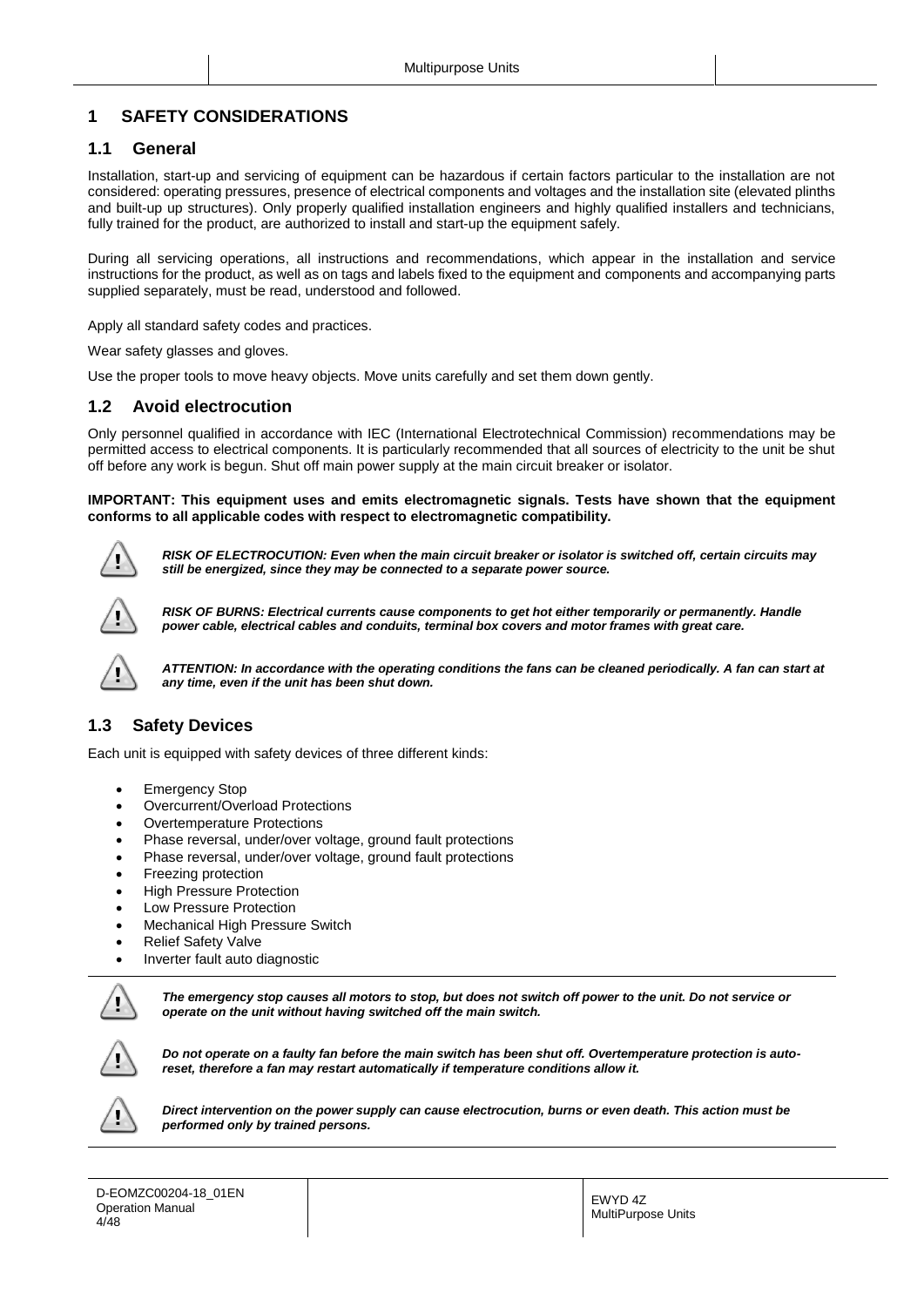## <span id="page-4-0"></span>**2 GENERAL DESCRIPTION**

## <span id="page-4-1"></span>**2.1 Basic Information**

Microtech® III is a system for controlling single or dual-circuit air/water-cooled liquid chillers. Microtech® III controls compressor start-up necessary to maintain the desired heat exchanger leaving water temperature. In each unit mode it controls the operation of the condensers to maintain the proper condensation process in each circuit.

Safety devices are constantly monitored by Microtech® III to ensure their safe operation. Microtech® III also gives access to a Test routine covering all inputs and outputs. All Microtech® III controls can work in accordance with three independent modes:

- Local mode: the unit is controlled by commands from the user interface.
- Remote mode: the unit is controlled by remote contacts (volt-free contacts).
- Network mode: the unit is controlled by commands from a BAS system. In this case, a data communication cable is used to connect the unit to the BAS.

When the Microtech® III system operates autonomously (Local or Remote mode) it retains all of its own control capabilities but does not offer any of the features of the Network mode. In this case monitoring of the unit operational data is still allowed.

## <span id="page-4-2"></span>**2.2 Abbreviations used**

In this manual, the refrigeration circuits are called circuit #1 and circuit #2. The compressor in circuit #1 is labelled Cmp1. The other in circuit #2 is labelled Cmp2. The following abbreviations are used:

**A/C** Air Cooled<br>**CEWT** Condenser **CEWT** Condenser Entering Water Temperature<br>**CLWT** Condenser Leaving Water Temperature **CLWT** Condenser Leaving Water Temperature **CP** Condensing Pressure<br> **CSRT** Condensing Saturated **CSRT** Condensing Saturated Refrigerant Temperature<br>**DSH** Discharge Superheat **DSH** Discharge Superheat<br>**DT** Discharge Temperature **DT** Discharge Temperature<br>**E/M** Energy Meter Module **E/M** Energy Meter Module<br>**EEWT** Evaporator Entering M **Evaporator Entering Water Temperature ELWT** Evaporator Leaving Water Temperature **EP** Evaporating Pressure<br> **ESRT** Evaporating Saturated **Evaporating Saturated Refrigerant Temperature EXV** Electronic Expansion Valve<br> **HMI** Human Machine Interface **HMI** Human Machine Interface **Maximum operating pressure SSH** Suction SuperHeat **ST** Suction Temperature<br>**UC** Unit controller (Microt **UC** Unit controller (Microtech III)<br>**W/C** Water Cooled **Water Cooled** 

## <span id="page-4-3"></span>**2.3 Controller Operating Limits**

Operation (IEC 721-3-3):

- Temperature -40...+70 °C
- Restriction LCD -20... +60 °C
- Restriction Process-Bus -25….+70 °C
- Humidity < 90 % r.h (no condensation)
- Air pressure min. 700 hPa, corresponding to max. 3,000 m above sea level

Transport (IEC 721-3-2):

- Temperature -40...+70 °C
- Humidity < 95 % r.h (no condensation)
- Air pressure min. 260 hPa, corresponding to max. 10,000 m above sea level.

## <span id="page-4-4"></span>**2.4 Controller Architecture**

The overall controller architecture is the following:

- One MicroTech III main controller
- I/O extensions as needed depending on the configuration of the unit
- Communications interface(s) as selected
- Peripheral Bus is used to connect I/O extensions to the main controller.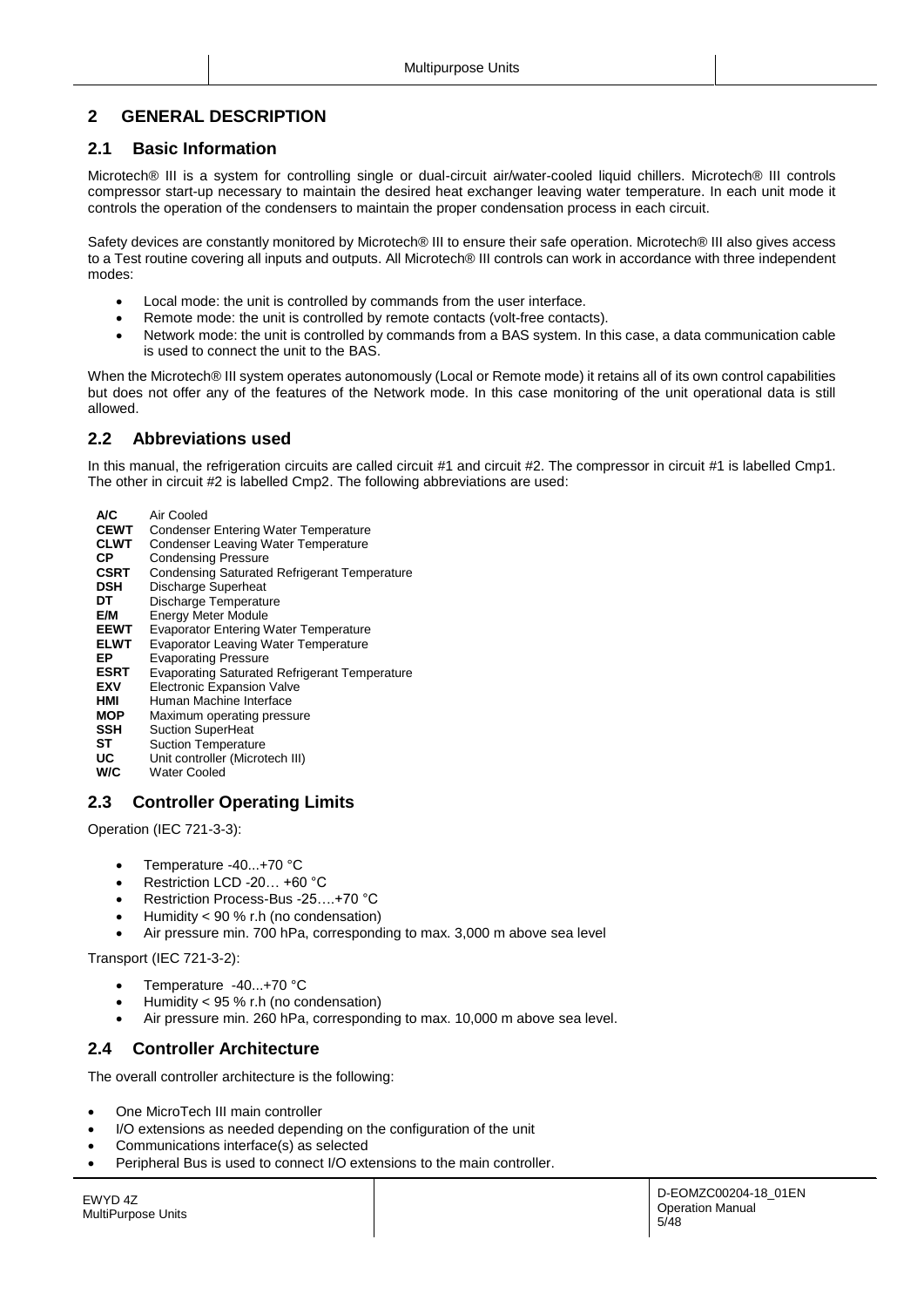

All boards are supplied from a common 24 Vac source. Extension boards can be directly powered by the Unit Controller. All boards can be also supplied by a 24Vdc source.



*CAUTION: Maintain the correct polarity when connecting the power supply to the boards, otherwise the peripheral bus communication will not operate and the boards may be damaged.*

## <span id="page-5-0"></span>**2.5 Communication Modules**

Any of the following modules can be connected directly to the left side of the main controller to allow a BAS or other remote interface to function. Up to three can be connected to the controller at a time. The controller should automatically detect and configure itself for new modules after booting up. Removing modules from the unit will require manually changing the configuration.

| <b>Module</b>      | <b>Siemens Part Number</b> | <b>Usage</b> |
|--------------------|----------------------------|--------------|
| BacNet/IP          | POL908.00/MCQ              | Optional     |
| Lon                | POL906.00/MCQ              | Optional     |
| Modbus             | POL902.00/MCQ              | Optional     |
| <b>BACnet/MSTP</b> | POL904.00/MCQ              | Optional     |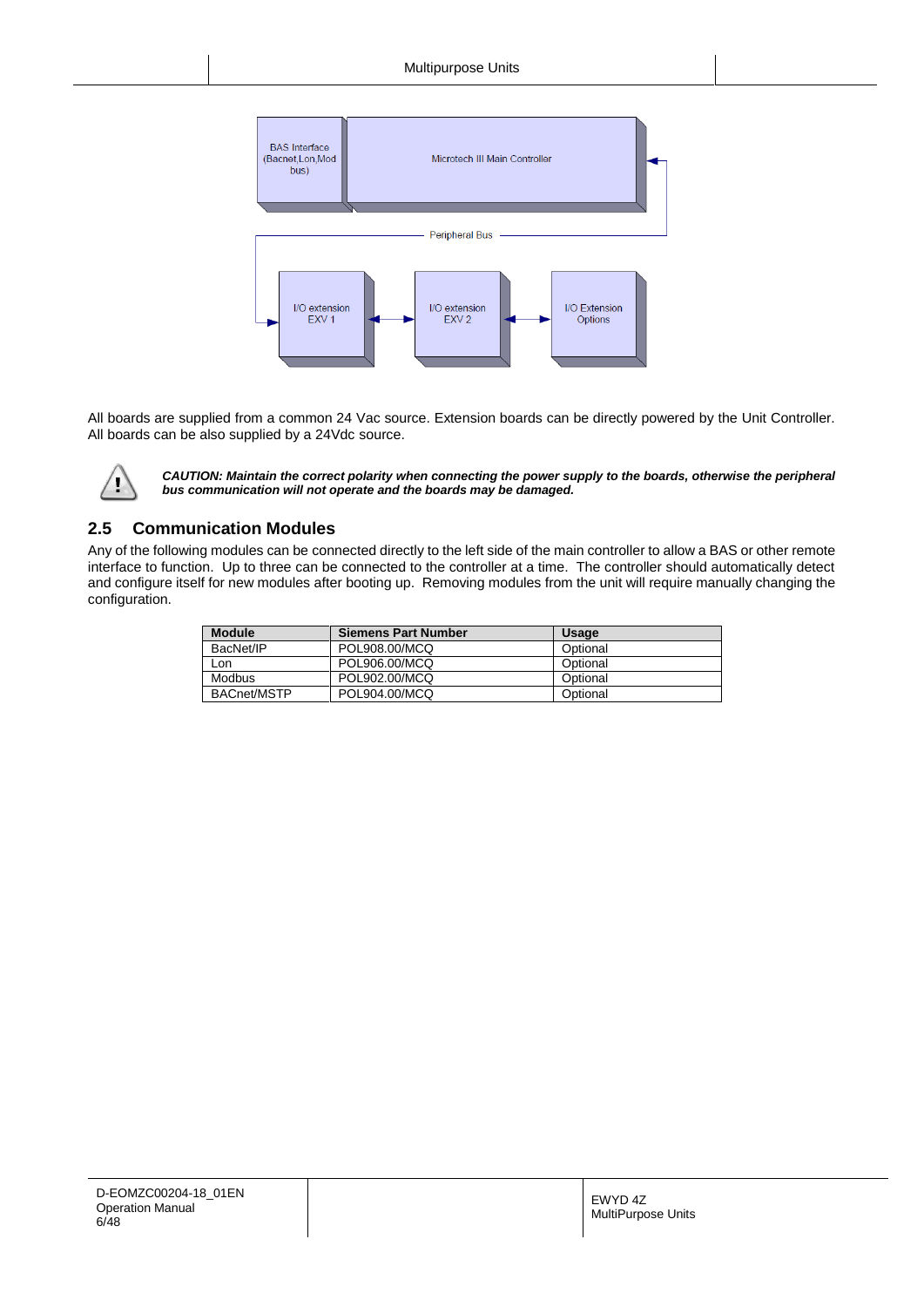## <span id="page-6-0"></span>**3 USING THE CONTROLLER**

The control system consists of a unit controller (UC) equipped with a set of extension modules that implement additional features. All boards communicate via an internal peripheral bus with the UC. The Microtech III continuously manages the information received from the various pressure and temperature probes installed on the compressors and communicated to the unit .The UC incorporates a program that controls the unit.

The standard HMI consists of an inbuilt display (A) with 3 buttons (B) and a push'n'roll control (C).



The keypad/display (A) consists of a 5-line by 22 character display. The function of the three buttons (B) is described below:

- Alarm status (from any page it links with the page with alarm list, alarm log and alarm snapshot if available)
- **Back to Main Page**
- Back to the previous level (it can be the Main Page)

The push'n'roll command (C) is used to scroll between the different menu pages, settings and data available on the HMI for the active password level. Rotating the wheel allows to navigate between lines on a screen (page) and to increase and decrease changeable values when editing. Pushing the wheel acts as an Enter Button and will jump from a link to the next set of parameters.

## <span id="page-6-1"></span>**3.1 General Recommendation**

Before switching on the unit read the following recommendations:

- When all the operations and all the settings have been carried out, close all the switchbox panels
- The switchbox panels can only be opened by trained personnel
- When the UC requires to be accessed frequently the installation of a remote interface is strongly recommended
- Evaporator, compressors and related inverters are protected from freezing by electrical heaters. These heaters are supplied through unit main supply and temperature controlled by thermostat or by the unit controller. Also the LCD display of the unit controller may be damaged by extremely low temperatures. For this reason, it is strongly recommended to never power off the unit during winter, especially in cold climates.

## <span id="page-6-2"></span>**3.2 Navigating**

When power is applied to the control circuit, the controller screen will be active and display the Home screen, which can also be accessed by pressing the Menu Button. The navigating wheel is the only navigating device necessary, although the MENU, ALARM, and BACK buttons can provide shortcuts as explained previously.

An example of the HMI screens is shown in the following picture.

| Main           |  |  | Menu |  |  |                |  |
|----------------|--|--|------|--|--|----------------|--|
|                |  |  |      |  |  | Enter Password |  |
| Unit Status =  |  |  |      |  |  |                |  |
| Off: Unit SW   |  |  |      |  |  |                |  |
| Active Setpt = |  |  |      |  |  |                |  |

A bell ringing in the top right corner will indicate an active alarm. If the bell doesn't move it means that the alarm has been acknowledged but not cleared because the alarm condition hasn't been removed. A LED will also indicate where the alarm is located between the unit or circuits.

| I Main                    |  |  |  | Menu |  |  |  |
|---------------------------|--|--|--|------|--|--|--|
| Enter Password            |  |  |  |      |  |  |  |
| Unit Status =             |  |  |  |      |  |  |  |
| l Off: Unit SW            |  |  |  |      |  |  |  |
| $A$ c t i v e S e t p t = |  |  |  |      |  |  |  |

The active item is highlighted in contrast, in this example the item highlighted in Main Menu is a link to another page. By pressing the push'n'roll, the HMI will jump to a different page. In this case the HMI will jump to the Enter Password page.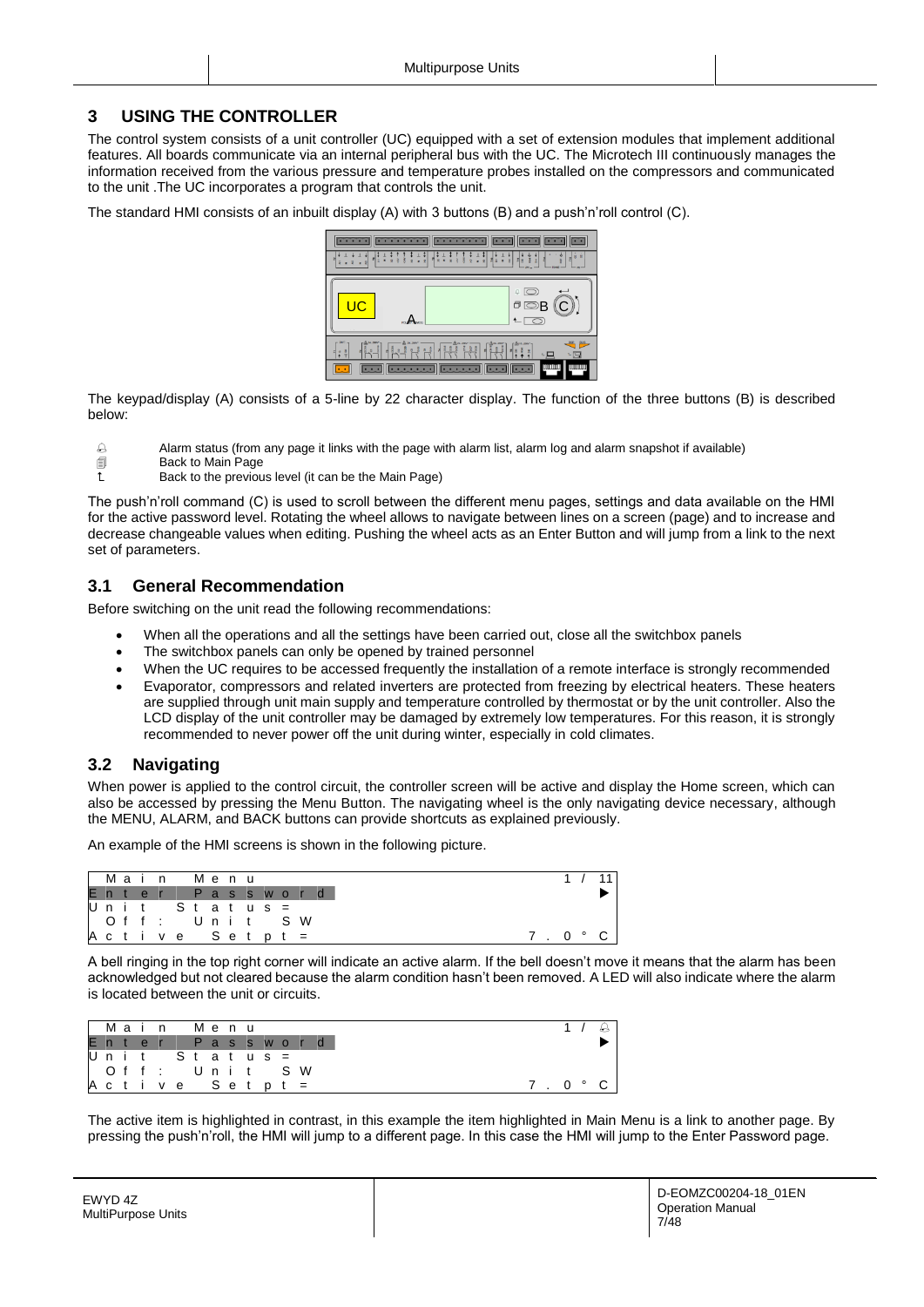

#### <span id="page-7-0"></span>**3.3 Passwords**

The HMI structure is based on access levels that means that each password will disclose all the settings and parameters allowed to that password level. Basic informations about the status including the active alarm list, active setpoint and controlled water temperature can be accessed without the need to enter the password. The user UC handles two level of passwords:

| USER               | 5321 |
|--------------------|------|
| <b>MAINTENANCE</b> | 2526 |

The following information will cover all data and settings accessible with the maintenance password. User password will disclose a subset of the settings explained in chapter **Errore. L'origine riferimento non è stata trovata.**.

In the Enter Password screen, the line with the password field will be highlighted to indicate that the field on the right can be changed. This represents a setpoint for the controller. Pressing the push'n'roll the individual field will be highlighted to allow an easy introduction of the numeric password. By changing all fields, the 4 digits password will be entered and, if correct, the additional settings available with that password level will be disclosed.

|  |  |          |  |  | Enter Password |  | 2 / 2     |  |
|--|--|----------|--|--|----------------|--|-----------|--|
|  |  | Enter PW |  |  |                |  | $5$ * * * |  |
|  |  |          |  |  |                |  |           |  |

The password will time out after 10 minutes and is cancelled if a new password is entered or the control powers down. Entering an invalid password has the same effect as continuing without a password.

Once a valid password has been entered, the controller allows further changes and access without requiring the user to enter a password until either the password timer expires or a different password is entered. The default value for this password timer is 10 minutes. It is changeable from 3 to 30 minutes via the Timer Settings menu in the Extended Menus.

## <span id="page-7-1"></span>**3.4 Editing**

The Editing Mode is entered by pressing the navigation wheel while the cursor is pointing to a line containing an editable field. Once in the edit mode pressing the wheel again causes the editable field to be highlighted. Turning the wheel clockwise while the editable field is highlighted causes the value to be increased. Turning the wheel counter-clockwise while the editable field is highlighted causes the value to be decreased. The faster the wheel is turned, the faster the value is increased or decreased. Pressing the wheel again cause the new value to be saved and the keypad/display to leave the edit mode and return to the navigation mode.

A parameter with an "R" is read only; it is giving a value or description of a condition. An "R/W indicates a read and/or write opportunity; a value can be read or changed (providing the proper password has been entered).

## <span id="page-7-2"></span>**3.5 Basic Control System Diagnostic**

MicroTech III controller, extension modules and communication modules are equipped with two status LED (BSP and BUS) to indicate the operational status of the devices. The BUS LED indicates the status of the communication with the controller. The meaning of the two status LED is indicated below.

#### **Main Controller (UC)**

| <b>BSP LED</b>         | <b>Mode</b>                                                       |
|------------------------|-------------------------------------------------------------------|
| Solid Green            | Application running                                               |
| Solid Yellow           | Application loaded but not running (*) or BSP Upgrade mode active |
| Solid Red              | Hardware Error (*)                                                |
| <b>Flashing Green</b>  | BSP startup phase. The controller needs time for starting.        |
| <b>Flashing Yellow</b> | Application not loaded (*)                                        |
| Flashing Yellow/Red    | Fail safe mode (in case that the BSP upgrade was interrupted)     |
| <b>Flashing Red</b>    | BSP Error (software error*)                                       |
| Flashing Red/Green     | Application/BSP update or inizialization                          |

(\*) Contact Service.

#### **Extension modules**

| <b>BSPI</b><br><b>LED</b> | <b>Mode</b>           | <b>BUS LED</b> | <b>Mode</b>                        |
|---------------------------|-----------------------|----------------|------------------------------------|
| Solid Green               | <b>BSP</b><br>running | Solid Green    | Communication running, I/O working |
| Solid Red                 | Hardware Error (*)    | Solid Red      | down (*`<br>Communication          |
|                           |                       |                |                                    |

| D-EOMZC00204-18 01EN<br><b>Operation Manual</b><br>8/48 |  | EWYD 4Z<br>MultiPurpose Units |
|---------------------------------------------------------|--|-------------------------------|
|---------------------------------------------------------|--|-------------------------------|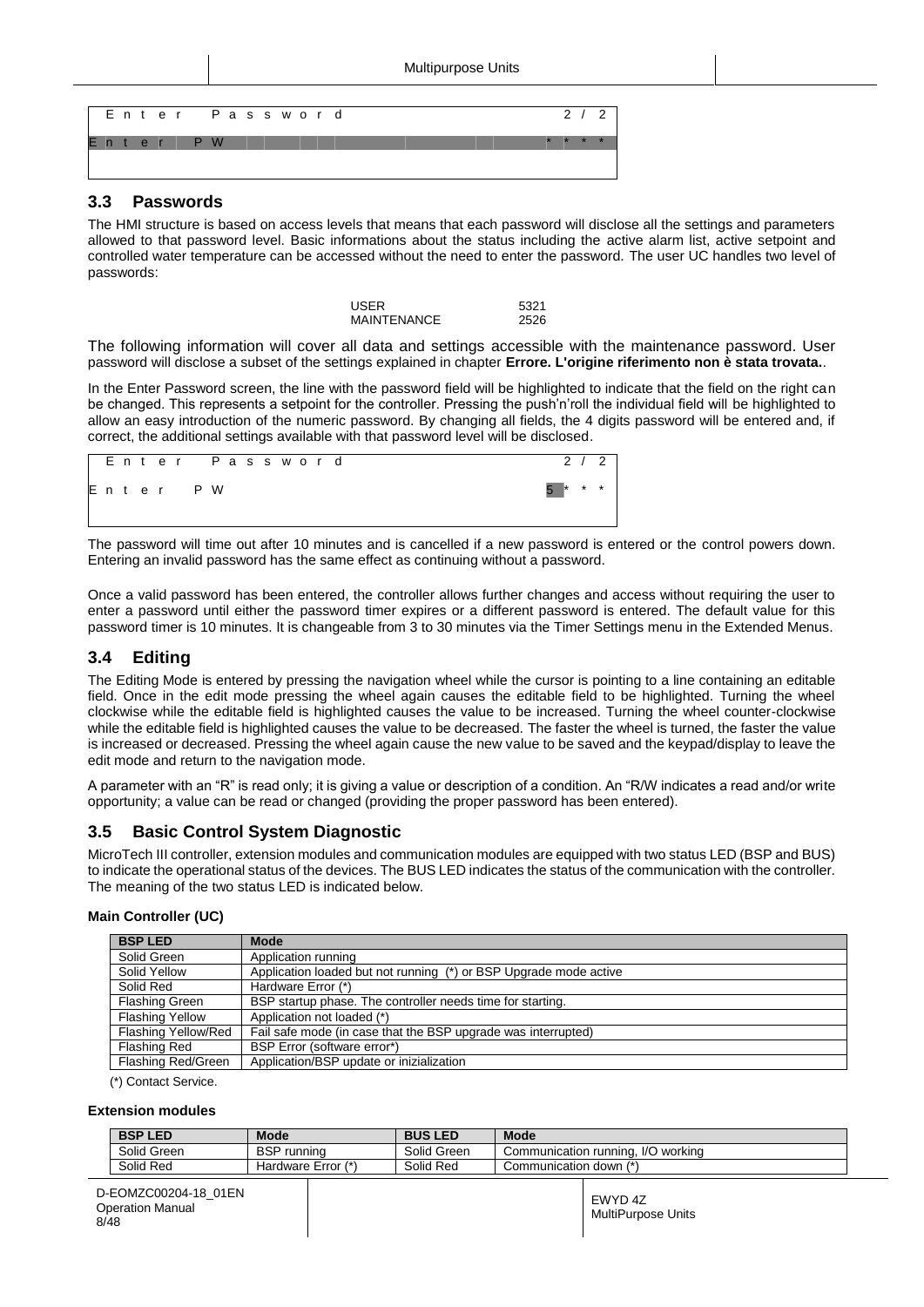| Flashing Red       | BSP Error (*)    | Solid Yellow | Communication running but parameter from the application |
|--------------------|------------------|--------------|----------------------------------------------------------|
| Flashing Red/Green | BSP upgrade mode |              | wrong or missing, or uncorrect factory calibration       |

#### **Communication modules**

#### **BSP LED (same for all modules)**

| <b>BSP LED</b>            | <b>Mode</b>                                       |
|---------------------------|---------------------------------------------------|
| Solid Green               | BPS running, communication with controller        |
| Solid Yellow              | BSP running, no communication with controller (*) |
| Solid Red                 | Hardware Error (*)                                |
| Flashing Red              | BSP Error (*)                                     |
| <b>Flashing Red/Green</b> | Application/BSP update                            |
| (*) Contact Service.      |                                                   |

#### **BUS LED**

| <b>BUS LED</b>     | <b>LON</b>                                                                                                                                 | <b>Bacnet MSTP</b>                                                                                                    | <b>Bacnet IP</b>                                                                                                        | <b>Modbus</b>                                                                                                                                                                        |
|--------------------|--------------------------------------------------------------------------------------------------------------------------------------------|-----------------------------------------------------------------------------------------------------------------------|-------------------------------------------------------------------------------------------------------------------------|--------------------------------------------------------------------------------------------------------------------------------------------------------------------------------------|
| Solid Green        | Ready for<br>Communication. (All<br>Parameter loaded.<br>Neuron configured).<br>Doesn't indicate a<br>communication with other<br>devices. | Ready for<br>Communication. The<br><b>BACnet Server is started.</b><br>It doesn't indicate an<br>active communication | Ready for<br>Communication. The<br><b>BACnet Server is started.</b><br>It doesn't indicate an<br>active communication   | All Communication<br>running                                                                                                                                                         |
| Solid<br>Yellow    | Startup                                                                                                                                    | Startup                                                                                                               | Startup. The LED stays<br>yellow until the module<br>receives a IP Address,<br>therefore a link must be<br>established. | Startup, or one configured<br>channel not<br>communicating to the<br>Master                                                                                                          |
| Solid Red          | No Communication to<br>Neuron (internal error,<br>could be solved by<br>downloading a new LON<br>application)                              | BACnet Server down.<br>Automatically a restart<br>after 3 seconds are<br>initiated.                                   | BACnet Server down.<br>Automatic restart after 3<br>seconds is initiated.                                               | All configured<br>Communications down.<br>Means no communication<br>to the Master. The timeout<br>can be configured. In case<br>that the timeout is zero the<br>timeout is disabled. |
| Flashing<br>Yellow | Communication not<br>possible to the Neuron.<br>The Neuron must be<br>configured and set online<br>over the LON Tool.                      |                                                                                                                       |                                                                                                                         |                                                                                                                                                                                      |

## <span id="page-8-0"></span>**3.6 Controller maintenance**

The controller requires to maintain the installed battery. Every two years it's required to replace the battery. Battery model is: BR2032 and it is produced by many different vendors.

To replace the battery remove the plastic cover of the controller display using a screw driver as shown in the following pictures:



Be careful to avoid damages to the plastic cover. The new battery shall be placed in the proper battery holder which is highlighted in the picture, respecting the polarities indicated into the holder itself.

## <span id="page-8-1"></span>**3.7 Optional Remote User Interface**

As an option an external Remote HMI can be connected on the UC. The Remote HMI offers the same features as the inbuilt display plus the alarm indication done with a light emitting diode located below the bell button.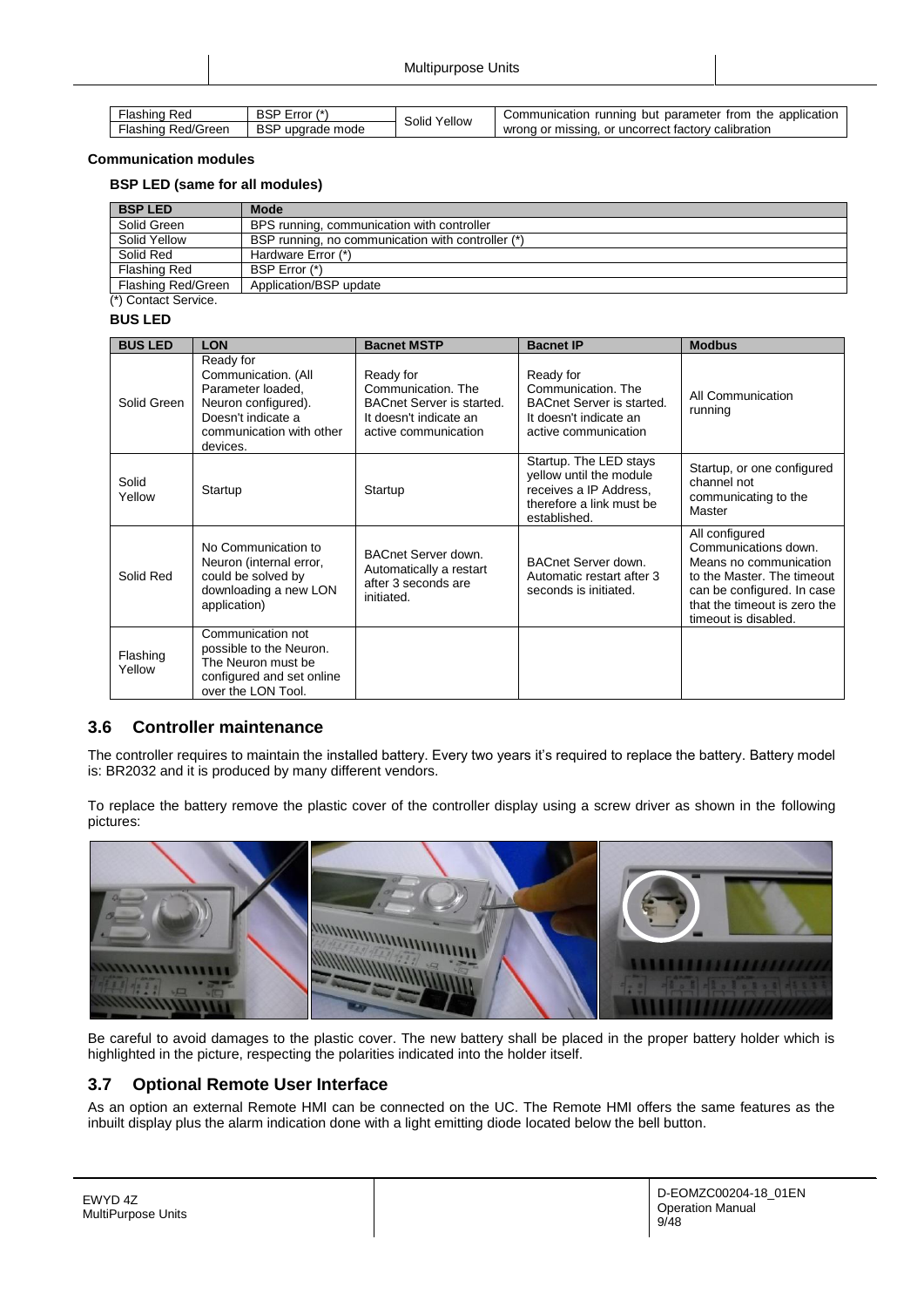The Remote can be ordered with the unit and shipped loose as a field installed option. It can also be ordered any time after chiller shipment and mounted and wired on the job as explained on the following page. The remote panel is powered from the unit and no additional power supply is required.

All viewing and setpoint adjustments available on the unit controller are available on the remote panel. Navigation is identical to the unit controller as described in this manual.

The initial screen when the remote is turned on shows the units connected to it. Highlight the desired unit and press the wheel to access it. The remote will automatically show the units attached to it, no initial entry is required.



The Remote HMI can be extended up to 700m using the process bus connection available on the UC. With a daisy-chain connection as below, a single HMI can be connected to up to 8 units. Refer to the specific HMI manual for details.



#### <span id="page-9-0"></span>**3.8 Embedded Web Interface**

The MicroTech III controller has an embedded web interface that can be used to monitor the unit when connected to a local network. It is possible to configure the IP addressing of the MicroTech III as a fixed IP of DHCP depending on the network configuration.

With a common web browser a PC can connect with the unit controller entering the IP address of the controller or the host name, both visible in the "About Chiller" page accessible without entering a password.

When connected, it will be required to enter a user name and a password. Enter the following credential to get access to the web interface:

User Name: ADMIN

Password: SBTAdmin!

| Autenticazione richiesta                                                                                             |                   |  |  |  |  |  |
|----------------------------------------------------------------------------------------------------------------------|-------------------|--|--|--|--|--|
| Il server http://192.168.1.42:80 richiede un nome utente e<br>una password. Il server dichiara: Embedded WEB Server. |                   |  |  |  |  |  |
| Nome utente:                                                                                                         | <b>ADMIN</b>      |  |  |  |  |  |
| Password:<br>*********                                                                                               |                   |  |  |  |  |  |
|                                                                                                                      |                   |  |  |  |  |  |
|                                                                                                                      | Accedi<br>Annulla |  |  |  |  |  |
|                                                                                                                      |                   |  |  |  |  |  |

The Main Menu page will be displayed. The page is a copy of the onboard HMI and follows the same rules in terms of access levels and structure.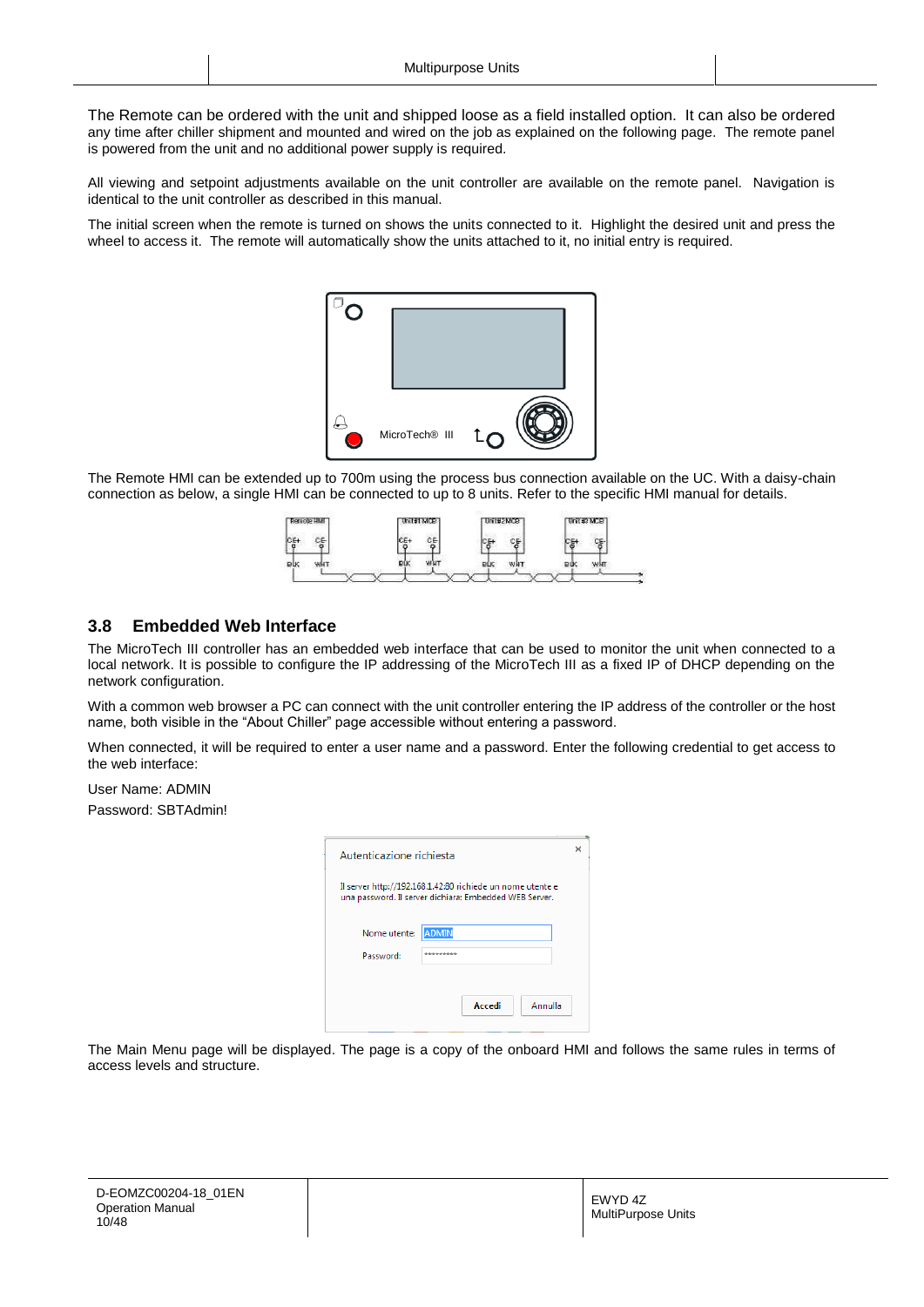| Home | <b>Refresh</b><br>Show/Hide trend |                   | Login                    |
|------|-----------------------------------|-------------------|--------------------------|
| Info | Main Menu                         |                   |                          |
|      | Enter Password                    |                   |                          |
|      | Unit Status=                      |                   |                          |
|      | Off: Unit Not Cfgd                |                   |                          |
|      | Active Setpoint=                  | $7.0^{\circ}$ C   |                          |
|      | MS Ctrl Tmp=                      | $0.0^{\circ}C$    |                          |
|      | Evaporator LWT=                   | $-273.1$ °C       |                          |
|      | Unit Capacity=                    | 0.0%              |                          |
|      | Unit Mode=                        | C <sub>00</sub> 1 | $\overline{\phantom{a}}$ |
|      |                                   | <b>ESC</b>        | OK                       |

In addition it allows to trend log a maximum of 5 different quantities. It's required to click on the value of the quantity to monitor and the following additional screen will become visible:

| $\times$ Press Ratio= | $\times$ Active Setpt= |                     |                                                                                                 |  |
|-----------------------|------------------------|---------------------|-------------------------------------------------------------------------------------------------|--|
|                       |                        | <b>Online</b> trend |                                                                                                 |  |
| $\overline{7}$        |                        |                     | 2014/10/17 11:47:11:                                                                            |  |
|                       |                        |                     | Press Ratio=: 2.99                                                                              |  |
| 6                     |                        |                     | Active Setpt=:7                                                                                 |  |
| 5                     |                        |                     |                                                                                                 |  |
| 4                     |                        |                     |                                                                                                 |  |
| $\overline{3}$        |                        |                     |                                                                                                 |  |
|                       |                        |                     | 11:46:45 11:46:50 11:46:55 11:47 11:47:05 11:47:10 11:47:15 11:47:20 11:47:25 11:47:30 11:47:35 |  |
| ſī                    |                        |                     |                                                                                                 |  |

Depending on the web browser and its version the trend log feature may not be visible. It's required a web browser supporting HTML 5 like for example:

- Microsoft Internet Explorer v.11,
- Google Chrome v.37,
- Mozilla Firefox v.32.

These software are only an example of the browser supported and the versions indicated have to be intended as minimum versions.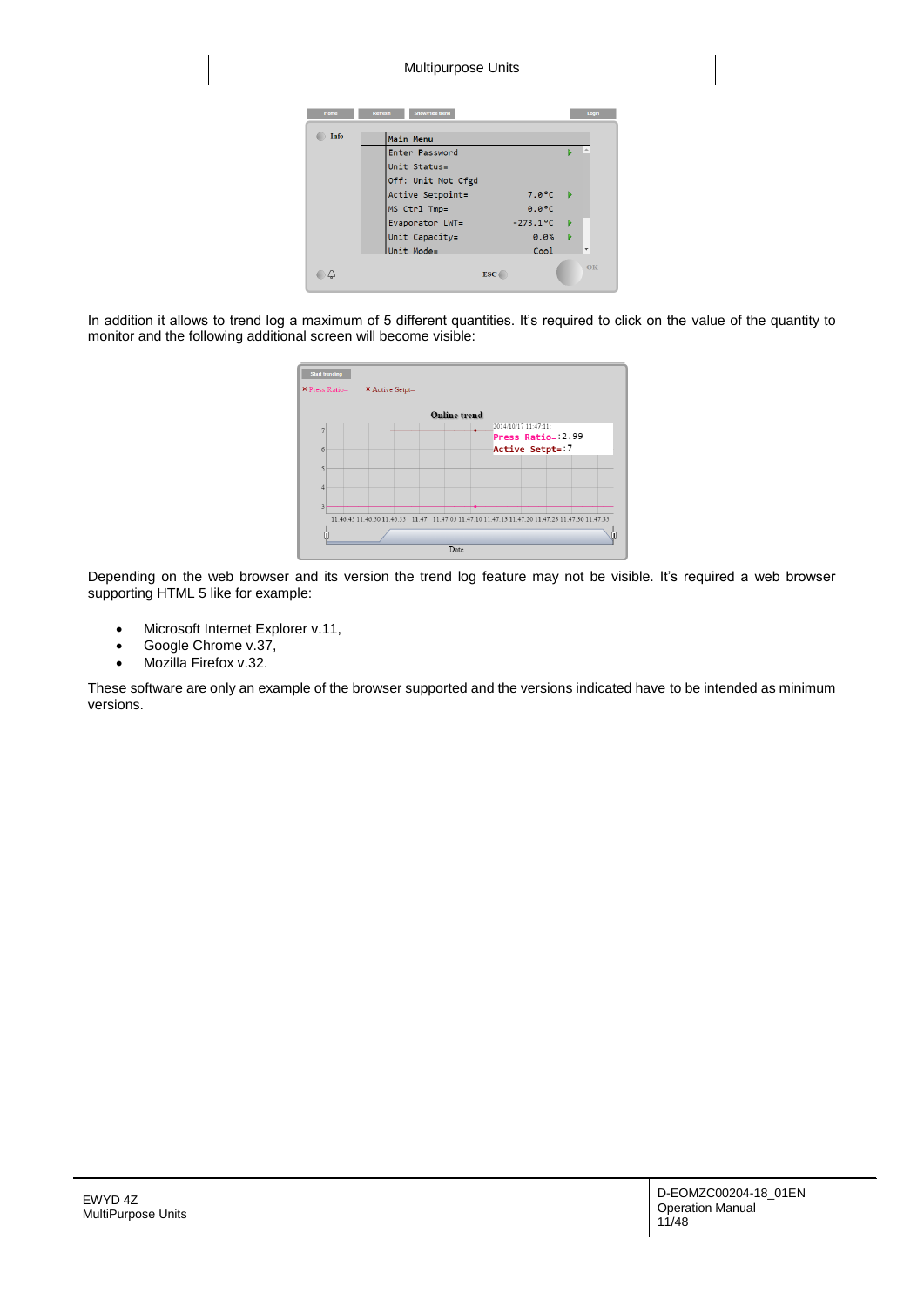## <span id="page-11-0"></span>**4 WORKING WITH THIS UNIT**

This section contains a guide on how to deal with the everyday usage of the unit. Next sections describe how to perform routine tasks on the unit, such as:

- Unit Setup
- Unit/Circuit start-up
- Alarm handling
- BMS Control
- Battery replacement

## <span id="page-11-1"></span>**4.1 Unit Setup**

Before starting up the unit, some basic settings need to be set by the customer according to the application.

- Control Source
- Available Modes
- Temperature Settings
- Alarm Settings
- Pump Settings
- Power Conservation
- Date/Time
- <span id="page-11-2"></span>**Scheduler**

#### **4.1.1 Control Source**

This function allows to select which source should be used for unit control. The following sources are available:

- Local Unit is enabled by local switches placed into the switchbox, chiller mode (cool, cool w/glycol, ice), LWT setpoint and capacity limit are determined by local settings in the HMI.
- Network Unit is enable by a remote switch, chiller mode, LWT setpoint and capacity limit are determined by an external BMS. This function requires:

Remote enable connection to a BMS (unit on/off switch must be in remote) Communication module and its connection to a BMS.

#### <span id="page-11-3"></span>**4.1.2 Operating Mode**

The following operating modes can be selected through the Available modes setpoint.

| <b>Mode</b>         | <b>Description</b>                                                                                                       |
|---------------------|--------------------------------------------------------------------------------------------------------------------------|
| Cool                | Set if only chilled water temperature up to 4°C is required. No glycol is generally needed in the water circuit, unless  |
|                     | ambient temperature may reach low values.                                                                                |
| Cool w/Glycol       | Set if only chilled water temperature below 4°C is required. This operation requires proper glycol/water mixture in      |
|                     | the evaporator water circuit.                                                                                            |
| Cool/Ice            | Set in case only a dual cool/ice mode is required. This setting implies an operation with double setpoint which is       |
| w/Glycol            | activated through a customer supplied switch, according to the following logic:                                          |
|                     | Switch OFF: The chiller will work in cooling mode with the Cool LWT 1 being as the Active Setpoint.                      |
|                     | Switch ON: The chiller will work in ice mode with the Ice LWT as the Active Setpoint.                                    |
| Ice w/Glycol        | Set if only ice storage is required. The application requires the compressors to operate at full load until the ice bank |
|                     | is completed, and then to stop for at least 12 hours. In this mode the compressor(s) will not operate at part load,      |
|                     | but will work only in on/off mode.                                                                                       |
| <b>MultiPurpose</b> | Set in case a contemporary cool/heat mode is required. This setting implies an operation with double functioning,        |
|                     | with the Cool LWT 1 as the cooling Active Setpoint and<br>$\bullet$                                                      |
|                     | with the Heat LWT 1 as the heating Active Setpoint.<br>٠                                                                 |
| <b>MultiPurpose</b> | Set in case a contemporary cool/heat mode is required. This setting implies an operation with double functioning,        |
| w/Glycol            | with the Cool LWT 1 as the cooling Active Setpoint and                                                                   |
|                     | with the Heat LWT 1 as the heating Active Setpoint.<br>$\bullet$                                                         |
| MultiPurpose/Ice    | Set in case a contemporary cool/heat mode is required. This setting implies an operation with double functioning,        |
| w/Glycol            | with the Ice LWT as the cooling Active Setpoint and                                                                      |
|                     | with the Heat LWT 1 as the heating Active Setpoint.<br>$\bullet$                                                         |
| Test                | Enables the Manual Control of the unit. The manual test feature helps in debugging and checking the operational          |
|                     | status of sensors and actuators. This feature is accessible only with the maintenance password in the main menu.         |
|                     | To activate the test feature is required to disable the Unit from the Q0 switch and change the available mode to         |
|                     | Test (see section 4.2.1).                                                                                                |

#### <span id="page-11-4"></span>**4.1.3 Temperature Settings**

Setpoint range is limited according to the selected operating mode. The controller includes:

- two set points in cooling mode (either standard cool or cool w/glycol)
- two set points in heating mode
- one set point in ice mode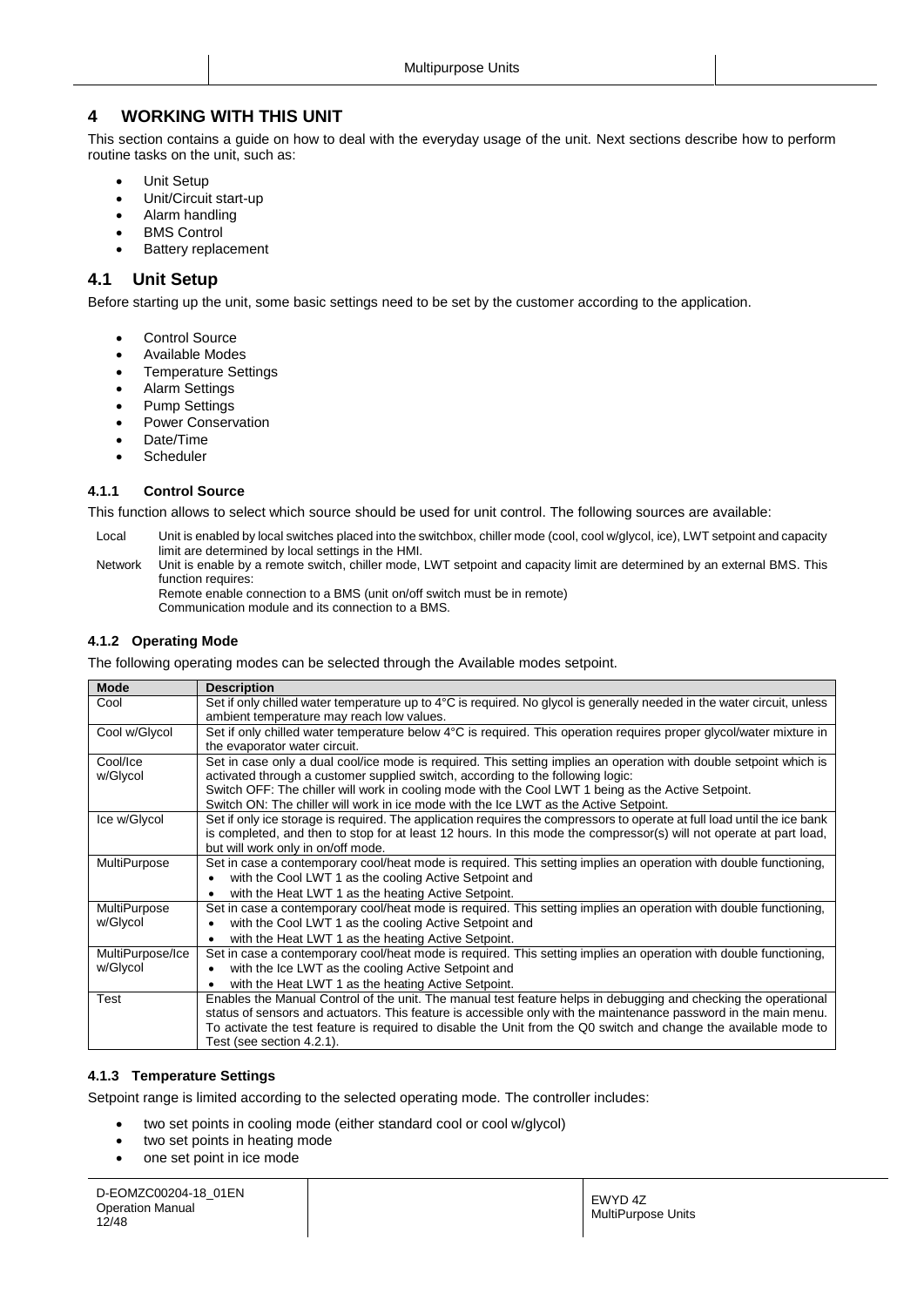The above setpoints are activated according to Operating mode, Double Setpoint or Scheduler selection. If the Time Scheduler is enabled the Double Setpoint input state will be ignored by the controller.

The table below lists the LWT Setpoint being activated according to the operation mode, the double setpoint switch status and the scheduler state. The table also reports the defaults and the range allowed for each setpoint.

| <b>Operating Mode</b> | <b>Double</b><br>Input | <b>Setpoint</b> | <b>Scheduler</b>   | <b>LWT Setpoint</b> | <b>Default</b>   | Range                                    |
|-----------------------|------------------------|-----------------|--------------------|---------------------|------------------|------------------------------------------|
| Cool                  | OFF.                   |                 | Off, On Setpoint 1 | Cool LWT 1          | $7.0^{\circ}$ C  | $4.0^{\circ}$ C ÷ 15.0 $^{\circ}$ C      |
|                       | ON                     |                 | On Setpoint 2      | Cool LWT 2          | $7.0^{\circ}$ C  | $4.0^{\circ}$ C ÷ 15.0°C                 |
| lce                   | N/A                    |                 | N/A                | Ice LWT             | -4.0°C           | $-8.0^{\circ}$ C $\div$ 4.0 $^{\circ}$ C |
| Heat                  | <b>OFF</b>             |                 | Off, On Setpoint 1 | Heat LWT 1          | $45.0^{\circ}$ C | $30.0^{\circ}$ C ÷ 60.0°C(*)             |
|                       | OΝ                     |                 | On Setpoint 2      | Heat LWT 2          | $45.0^{\circ}$ C | $30.0^{\circ}$ C ÷ 60.0°C(*)             |

(\*)  $30.0^{\circ}$ C ÷ 65.0 for HT unit type

The LWT setpoint can be overridden in case the setpoint reset or the quiet mode are activated.

#### <span id="page-12-0"></span>**4.1.4 Pumps settings**

The UC can manages one or two water pumps for both evaporator and, for W/C units, condenser. Number of pumps and their priority can be set from the HMI. The following options are available to control the pump(s):

| #1 Only    | Set to this in case of single pump or twin pump with only #1 operational (f.e. in case of maintenance on #2)               |
|------------|----------------------------------------------------------------------------------------------------------------------------|
| #2 Only    | Set to this in case of twin pump with only #2 operational (f.e. in case of maintenance on #1)                              |
| Auto       | Set for automatic pump start management. At each chiller start, the pump with the least number of hours will be activated. |
| #1 Primarv | Set to this in case of twin pump with #1 running and #2 as a backup                                                        |
| #2 Primarv | Set to this in case of twin pump with #2 running and #1 as a backup                                                        |

#### <span id="page-12-1"></span>**4.1.5 Alarm Settings**

If glycol is present in the water circuits, factory defaults values for the Alarm Limits listed below must be adjusted:

| <b>Parameter</b> | <b>Description</b>                                                                                                                                                                                                                                                                                                              |
|------------------|---------------------------------------------------------------------------------------------------------------------------------------------------------------------------------------------------------------------------------------------------------------------------------------------------------------------------------|
| Low Press Hold   | Set the minimum refrigerant pressure of the unit. It is generally recommended to set to a value whose saturated<br>temperature is 8 to 10°C below the minimum active setpoint. This will allow a safe operation and a proper control<br>of compressor suction superheat.                                                        |
| Low Press Unload | Set lower than the hold threshold enough to allow a suction pressure recovery from fast transients without<br>unloading the compressor. A 20 kPa differential is generally appropriate for most applications.<br>Stops the unit in case the leaving temperature falls below a given threshold. To allow a safe operation of the |
| Evap Water Frz   | chiller, this setting must be adequate to the minimum temperature allowed by the mixture water/glycol present in<br>the evaporator water circuit.<br>Stops the unit in case the leaving temperature falls below a given threshold. To allow a safe operation of the                                                             |
| Cond Water Frz   | chiller, this setting must be adequate to the minimum temperature allowed by the mixture water/glycol present in<br>the condenser water circuit.                                                                                                                                                                                |



*When glycol is used in the plant, always disconnect antifreeze electric heater.*

#### <span id="page-12-3"></span><span id="page-12-2"></span>**4.1.6 Power Conservation**

#### **4.1.6.1 Demand Limit**

Demand limit function allows the unit to be limited to a specified maximum load. Capacity limit level is defined with an external 4-20 mA signal and linear relationship. 4 mA indicate maximum capacity available whereas 20 mA indicates minimum capacity available.

With demand limit function is not possible shutdown the unit but only unload it until minimum admissible capacity. Demand limit related setpoints available through this menu are listed in the table below.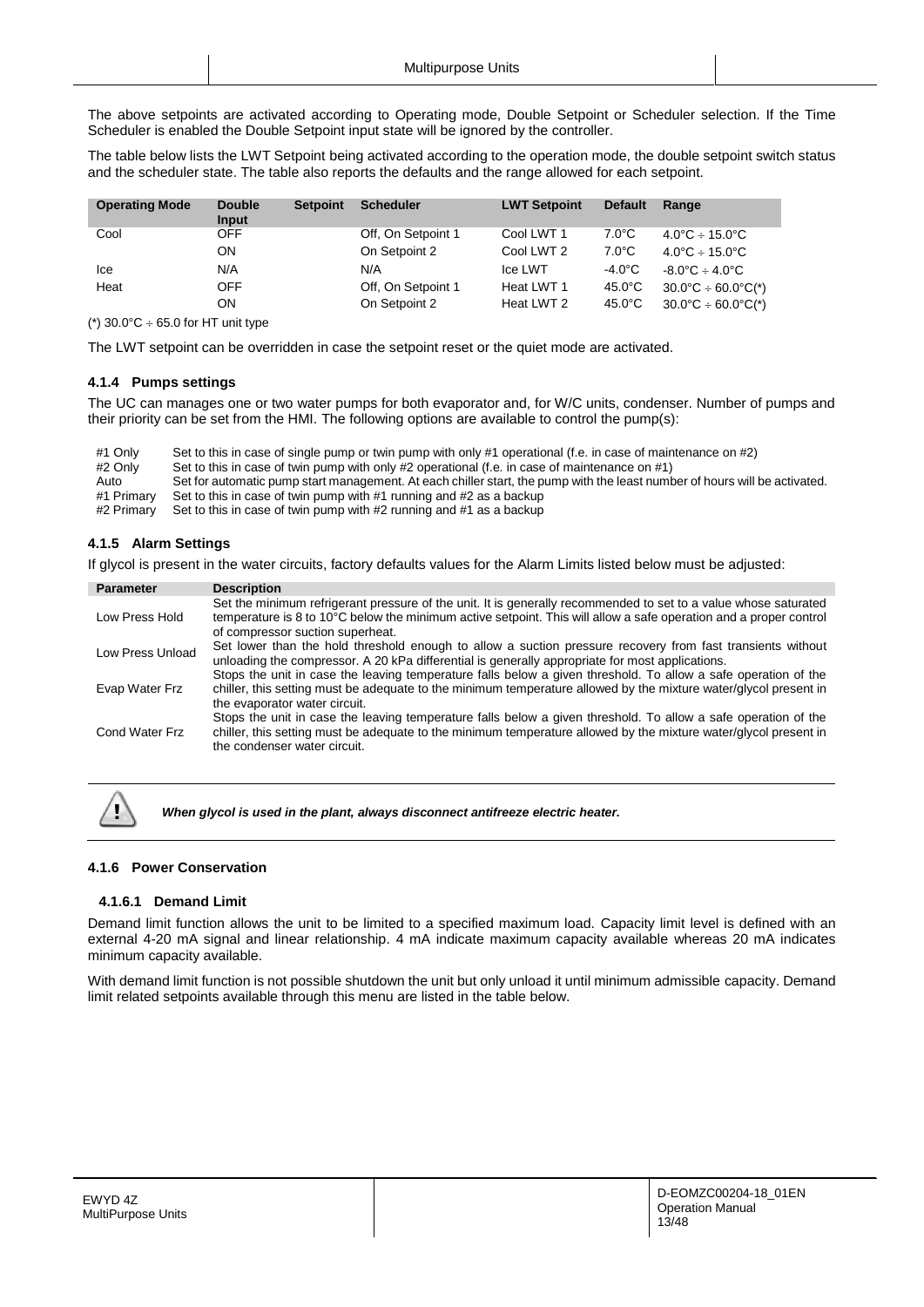

#### <span id="page-13-0"></span>**4.1.6.2 Current Limit (Optional)**

Current limit function allows to control unit power consumption taking current drawn below a specific limit. Starting from the Current Limit Setpoint defined through the HMI or BAS communication, user can decrease the real limit using an external 4-20mA signal as indicate in the graph below. With 20 mA real current limit is set to Current Limit Setpoint, whereas with 4 mA signal the unit is unloaded until minimum capacity.



#### <span id="page-13-1"></span>**4.1.6.3 Setpoint Reset**

The setpoint reset function overrides the water temperature setpoints selected through the interface, when certain circumstances occur. This feature helps in reducing energy consumption optimizing comfort as well. Three different control strategies can be selected:

- Setpoint Reset by Outside Air Temperature (OAT)
- Setpoint Reset by an external signal (4-20mA)
- Setpoint Reset by Evaporator ΔT (Return)

The following setpoints are available through this menu:

| <b>Parameter</b>      | <b>Description</b>                                       |
|-----------------------|----------------------------------------------------------|
| <b>Setpoint Reset</b> | Set the Setpoint Reset mode (None, 4-20 mA, Return, OAT) |
| Max Reset             | Max Setpoint Reset (valid for all active modes)          |
| <b>Start Reset DT</b> | Used on Setpoint Reset by Evaporator DT                  |
| Max Reset OAT         | See Setpoint Reset by OAT Reset                          |
| Strt Reset OAT        | See Setpoint Reset by OAT Reset                          |

#### <span id="page-13-2"></span>**4.1.6.4 Setpoint Reset by OAT Reset**

The active setpoint is calculated applying a correction which is a function of ambient temperature (OAT). As temperature drops below the Start Reset OAT (SROAT), Cool LWT setpoint is gradually increased until OAT reaches the Max Reset OAT value (MROAT). Beyond this value, the Cool LWT setpoint is increased by the Max Reset (MR) value. As temperature grow over the Start Reset OAT (SROAT), Heat LWT setpoint is gradually reduced until OAT reaches the Max Reset OAT value (MROAT). Above this value, the Heat LWT setpoint is decreased by the Max Reset (MR) value.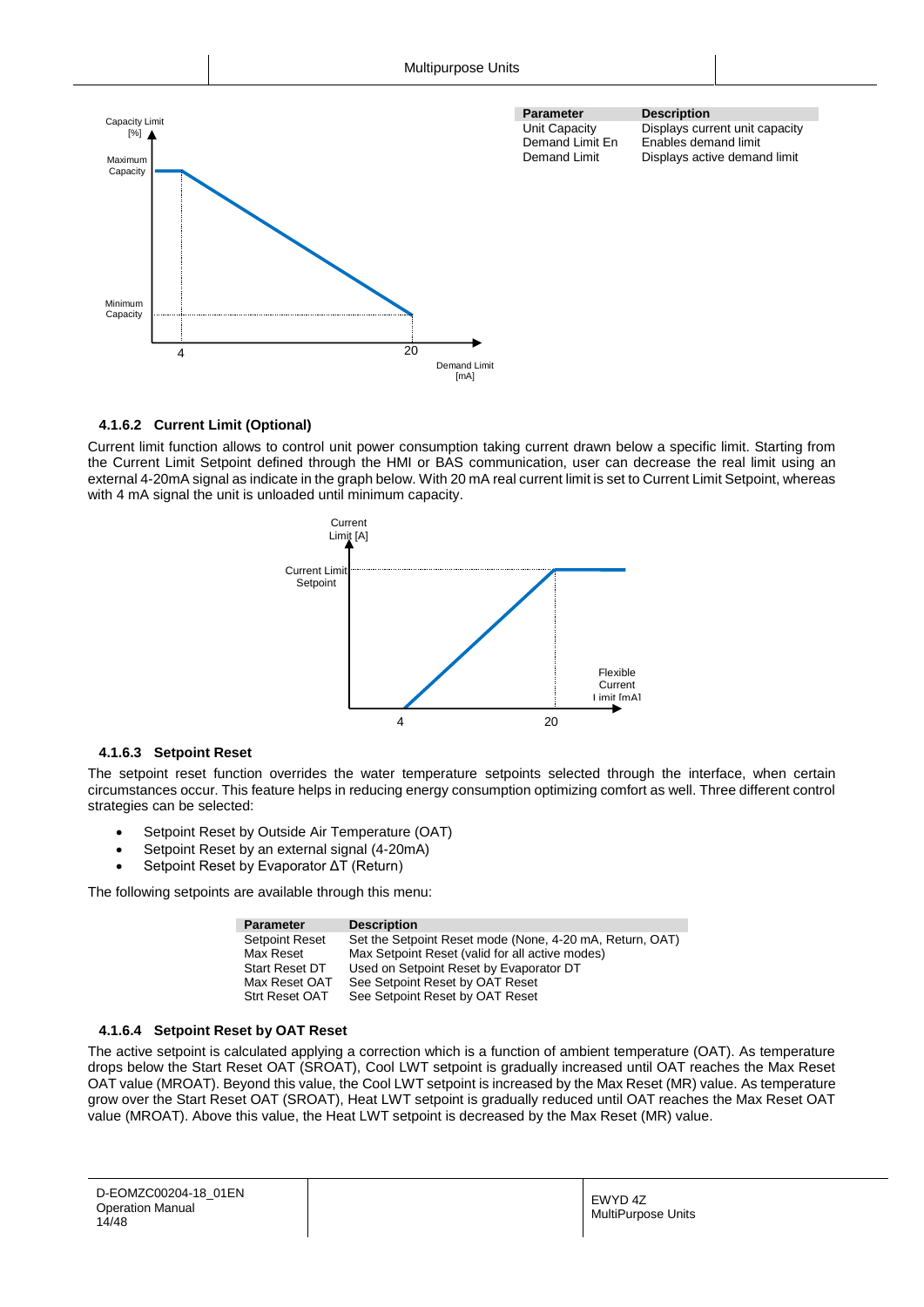#### <span id="page-14-0"></span>**4.1.6.5 Setpoint Reset by External 4-20 mA Signal**

The active setpoint is calculated applying a correction based on an external 4-20mA signal. 4 mA corresponds to 0°C correction, while 20 mA corresponds to a correction of the active setpoints as set in Max Reset (MR).

#### <span id="page-14-1"></span>**4.1.6.6 Setpoint Reset by Evaporator Return Temperature**

The active cooling setpoint is calculated applying a correction that depends on the evaporator entering (return) water temperature. The active heating setpoint is calculated applying a correction that depends on the condenser entering (return) water temperature.



*The Return Reset may affect negatively the chiller operation when operated with variable flow. Avoid to use this strategy in case of inverter water flow control.*

#### <span id="page-14-3"></span><span id="page-14-2"></span>**4.1.7Date/Time**

#### **4.1.7.1 Date,Time and UTC Settings**

Date, time and UTC settings are available in the HMI.

#### <span id="page-14-4"></span>**4.1.7.2 Quiet Mode Scheduling**

The Quiet Mode can be used to reduce chiller noise in certain hours of the day when noise reduction is more important than cooling operation, like for example in night time. When Quiet Mode is activated, the LWT setpoint is increased by the maximum setpoint reset (MR) described in the chapter "Setpoint Reset", thus forcing a capacity limitation to the unit without losing control on chilled water temperature. Also, condenser temperature target is increased by a value set in "QM Cond Offset". In this way condenser fans are forced to reduce speed without losing control on condensation. Quiet mode is timer enabled.



#### <span id="page-14-5"></span>**4.1.8 Scheduler**

Unit On/Off can be managed automatically through the function Time Scheduler enabled when the parameter Unit Enable is set to Scheduler **Errore. L'origine riferimento non è stata trovata.**. For each day of the week user can define six time slots and choose for each time slot one of following mode:

| <b>Parameter</b> | <b>Description</b>                            |
|------------------|-----------------------------------------------|
| Off              | Unit Off                                      |
| On Setpoint 1    | Unit On and Cool LWT 1 is the active setpoint |
| On Setpoint 2    | Unit On and Cool LWT 2 is the active setpoint |

## <span id="page-14-6"></span>**4.2 Unit/Circuit Start-up**

In this section, starting and stopping sequence of the unit will be described. status will be briefly described to allow a better understanding of what is going on into the chiller control.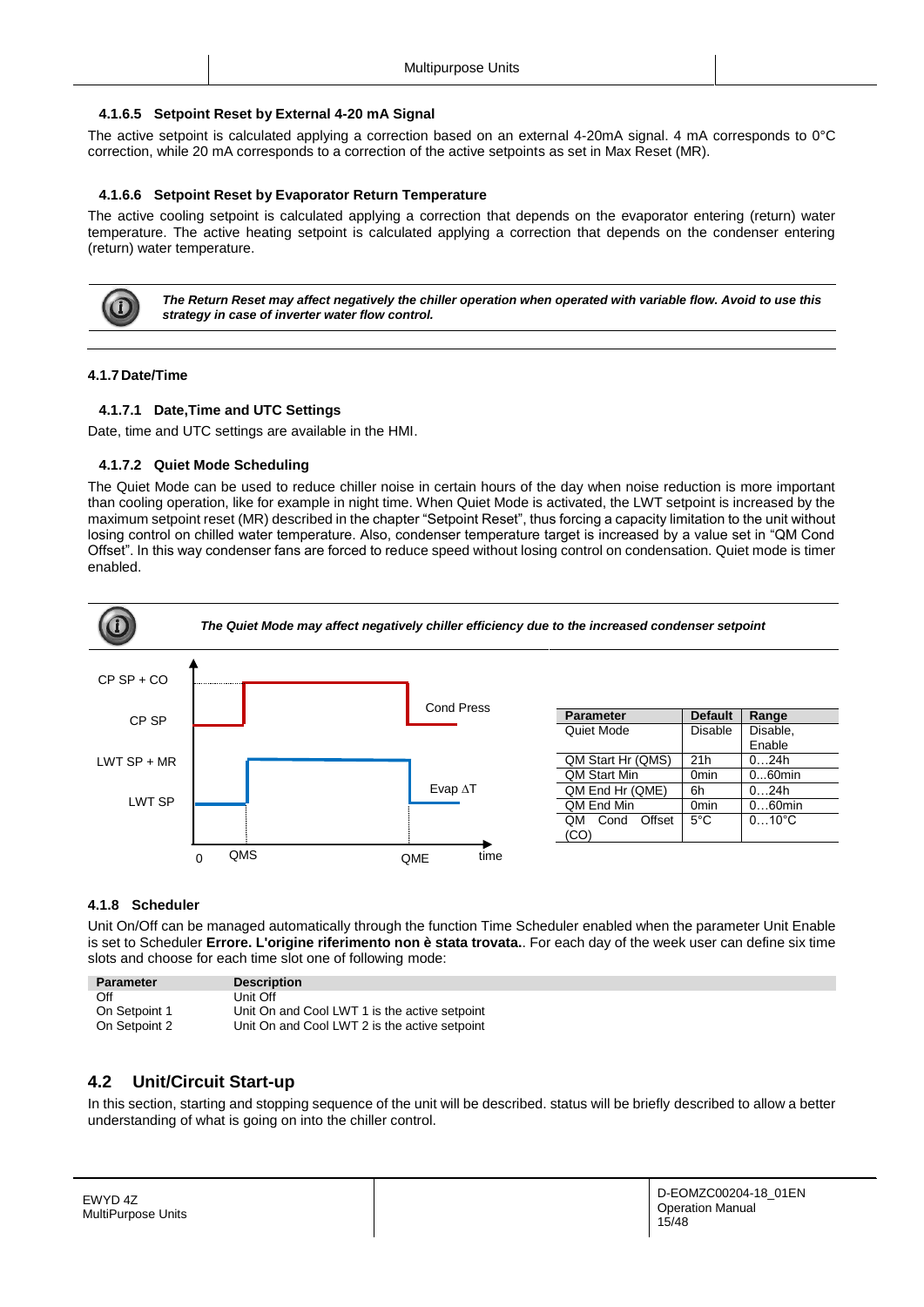#### <span id="page-15-1"></span><span id="page-15-0"></span>**4.2.1 Prepare the unit to start**

#### **4.2.1.1 Unit Enable**

The unit starts only if all the enable setpoints/signals are active:

- Unit Switch Enable (signal) = Enable
- Keypad Enable (setpoint) = Enable
- BMS Enable (setpoint) = Enable

|               | <b>Switch Enable</b> | <b>Software Enable</b>                                |                                      | <b>BMS</b><br>Enable  |                    |
|---------------|----------------------|-------------------------------------------------------|--------------------------------------|-----------------------|--------------------|
| Q0            | <b>State</b>         | <b>Chiller Enable</b><br>(KeyPad Enable set<br>point) | <b>Control Source</b><br>(set point) | <b>BAS</b><br>request | <b>Unit Status</b> |
| $\Omega$      | X                    | Χ                                                     | X                                    | X                     | <b>DISABLED</b>    |
| LOCAL         | X                    | Disable                                               | X                                    | Χ                     | <b>DISABLED</b>    |
| <b>LOCAL</b>  | X                    | Χ                                                     | <b>Network</b>                       | <b>DISABLE</b>        | <b>DISABLED</b>    |
| <b>LOCAL</b>  | X                    | Enable                                                | Local                                | х                     | <b>ENABLED</b>     |
| <b>LOCAL</b>  | X                    | Enable                                                | <b>Network</b>                       | <b>ENABLE</b>         | <b>ENABLED</b>     |
| <b>REMOTE</b> | Open                 |                                                       |                                      | х                     | <b>DISABLED</b>    |
| <b>REMOTE</b> | X                    | <b>Disable</b>                                        | Χ                                    | X                     | <b>DISABLED</b>    |
| <b>REMOTE</b> | Closed               | Enable                                                | <b>Network</b>                       | <b>DISABLE</b>        | <b>DISABLED</b>    |
| <b>REMOTE</b> | <b>Closed</b>        | <b>Enable</b>                                         | Local                                | x                     | <b>ENABLED</b>     |
| <b>REMOTE</b> | <b>Closed</b>        | Enable                                                | <b>Network</b>                       | <b>ENABLE</b>         | <b>ENABLED</b>     |

#### *Switch Enable*

Each unit is equipped with a Main selector installed outside the front panel of the unit switchbox. As shown in the pictures below, for TZ and TZ B units three different positions can be selected: Local, Disable, Remote:



#### *Keypad Enable*

The Keypad enable setpoint is not accessible by user password level. If it is set to "Disable", contact your local maintenance service to check if it can be changed to Enable.

#### *BMS Enable*

The last enable signal is coming through the high level interface, that is from a Building Management System. The unit can be enabled/disabled from a BMS connected to the UC using a communication protocol. In order to control the unit over the network, the Control Source setpoint must be turned in "Network" (default is Local) and Network En Sp must be "Enable"(**Errore. L'origine riferimento non è stata trovata.**). If disabled, check with your BAS company how the chiller is operated.

#### <span id="page-15-2"></span>**4.2.2Unit Status**

One of the texts strings listed in the table below will inform, on the HMI, about the Unit Status.

| <b>Overall Status</b>                                    | <b>Status text</b> | <b>Description</b>                                                                               |                                                                                                |
|----------------------------------------------------------|--------------------|--------------------------------------------------------------------------------------------------|------------------------------------------------------------------------------------------------|
| Off:                                                     | Keypad Disable     | The Unit has been disabled by keypad. Check with your local maintenance if it can be<br>enabled. |                                                                                                |
|                                                          | Loc/Rem Switch     | its starting sequence.                                                                           | The Local/Remote enable switch is set to disable. Turn it to Local to enable the unit to start |
| D-EOMZC00204-18 01EN<br><b>Operation Manual</b><br>16/48 |                    |                                                                                                  | EWYD 4Z<br><b>MultiPurpose Units</b>                                                           |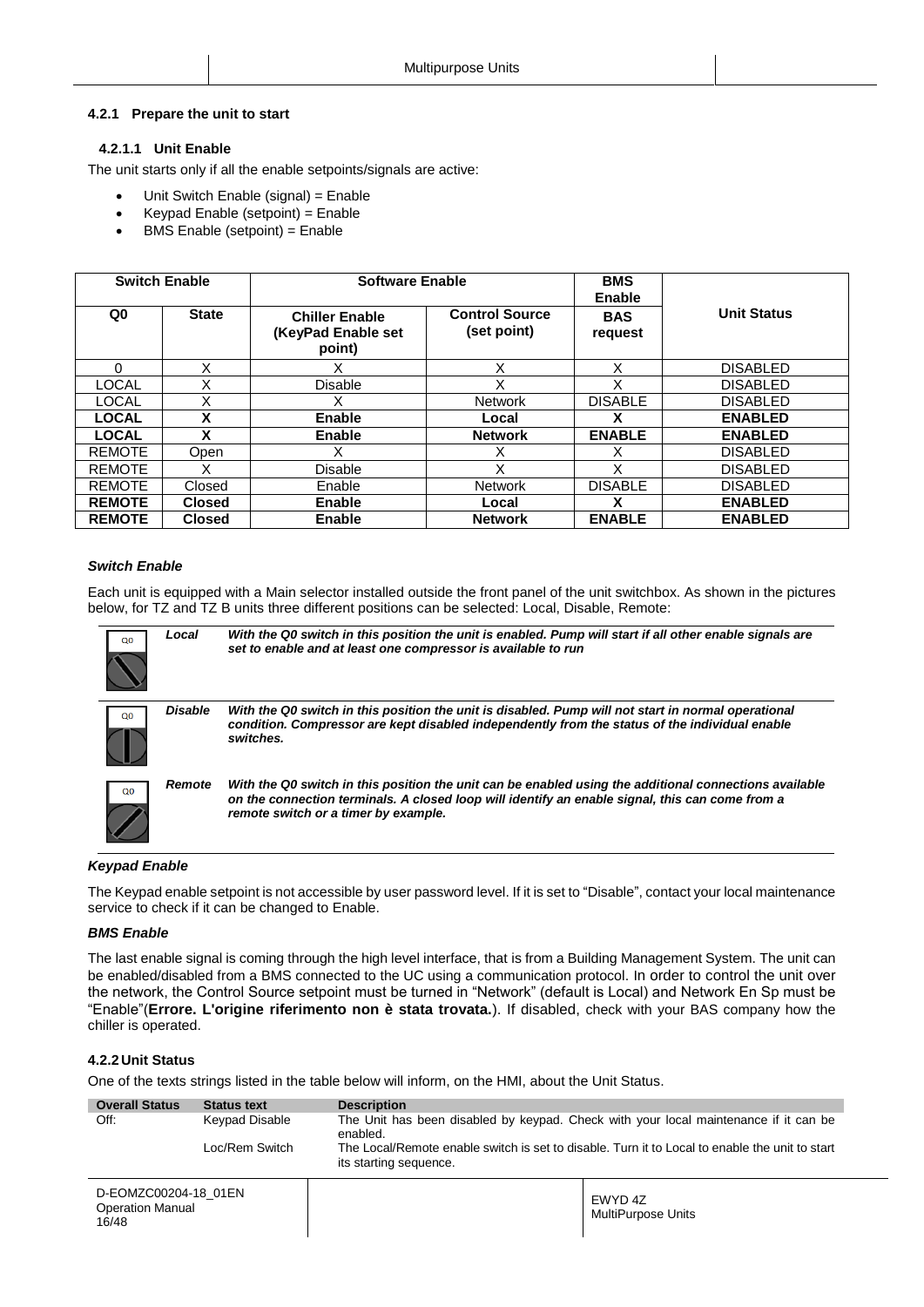| <b>Overall Status</b> | <b>Status text</b>                            | <b>Description</b>                                                                                                                                                                                                                                                             |
|-----------------------|-----------------------------------------------|--------------------------------------------------------------------------------------------------------------------------------------------------------------------------------------------------------------------------------------------------------------------------------|
|                       | <b>BAS Disable</b>                            | Unit is disabled by BAS/BMS system. Check with the BAS company how to start the unit.                                                                                                                                                                                          |
|                       | Master Disable                                | Unit is disabled by the Master Slave function                                                                                                                                                                                                                                  |
|                       | <b>Scheduler Disabled</b>                     | Unit is disabled by the time scheduler.                                                                                                                                                                                                                                        |
|                       | Unit Alarm                                    | A unit alarm is active. Check the alarm list to see what is the active alarm inhibiting the unit<br>to start and check if the alarm can be cleared. Refer to section 5. before proceeding.                                                                                     |
|                       | <b>Test Mode</b>                              | Unit mode set to Test. This mode is activated to check operability of onboard actuators and<br>sensors. Check with the local maintenance if the Mode can be reverted to the one<br>compatible with unit application (View/Set Unit – Set-Up – Available Modes).                |
|                       | All Cir Disabled                              | No circuit is available to run. All circuits can be disabled by their individual enable switch or<br>can be disabled by a component safety condition active or can be disabled by keypad or<br>can be all in alarms. Check the individual circuit status for further details.  |
|                       | Ice Mode Tmr                                  | This status can be shown only if the unit can work in Ice Mode. The unit is off because the<br>Ice setpoint has been satisfied. Unit will remain off until the Ice Timer has expired.                                                                                          |
|                       | <b>OAT Lockout</b>                            | The unit cannot run because the Oustide Air Temperature is below the limit foreseen for the<br>condenser temperature control system installed in this Unit. If the Unit has to run anyway<br>check with your local maintenance how to proceed.                                 |
| Auto                  |                                               | Unit is in Auto control. The pump is running and at least one compressor is running.                                                                                                                                                                                           |
| Auto:                 | Evap Recirc<br>Wait For Flow<br>Wait For Load | Unit is running the evaporator pump to equalize the water temperature in the evaporator.<br>Unit pump is running but the flow signal still indicate a lack of flow through the evaporator.<br>Unit is in standby because the thermostat control satisfied the active setpoint. |
|                       | Unit Cap Limit                                | Demand limit has been hit. Unit capacity will not further increase.                                                                                                                                                                                                            |
|                       | <b>Current Limit</b>                          | Maximum current has been hit. Unit capacity will not further increase.                                                                                                                                                                                                         |
|                       | Noise Reduction                               | Unit is running with the Quiet Mode activated. Active setpoint may differ from what has been<br>set as cooling setpoint.                                                                                                                                                       |
|                       | Max Pulldn                                    | Unit thermostat control is limiting the unit capacity because the water temperature is<br>dropping at a rate that could exceed the active setpoint.                                                                                                                            |
|                       | Pumpdn                                        | Unit is shutting down.                                                                                                                                                                                                                                                         |

## <span id="page-16-0"></span>**4.2.3 Circuits Enable**

As for the unit enable, the circuits can start only if all the enable setpoints/signals are active:

- Circuit Switch Enable (signal) = Enable
- $\bullet$  Keypad Enable (setpoint) = Enable
- $\bullet$

| Switch Enable |                 | Software Enable                                    |                       |
|---------------|-----------------|----------------------------------------------------|-----------------------|
| Q1/Q2         | <b>State</b>    | <b>Circuit Enable</b><br>(KeyPad Enable set point) | <b>Circuit Status</b> |
|               | <b>Disabled</b> |                                                    | <b>DISABLED</b>       |
|               | <b>Disabled</b> |                                                    | <b>DISABLED</b>       |
|               | Enabled         | <b>Disable</b>                                     | <b>DISABLED</b>       |
|               | <b>Enabled</b>  | Enable                                             | <b>ENABLED</b>        |

## <span id="page-16-1"></span>**4.2.4Circuit Status**

One of the texts strings listed in the table below will inform, on the HMI, about the Circuit Status.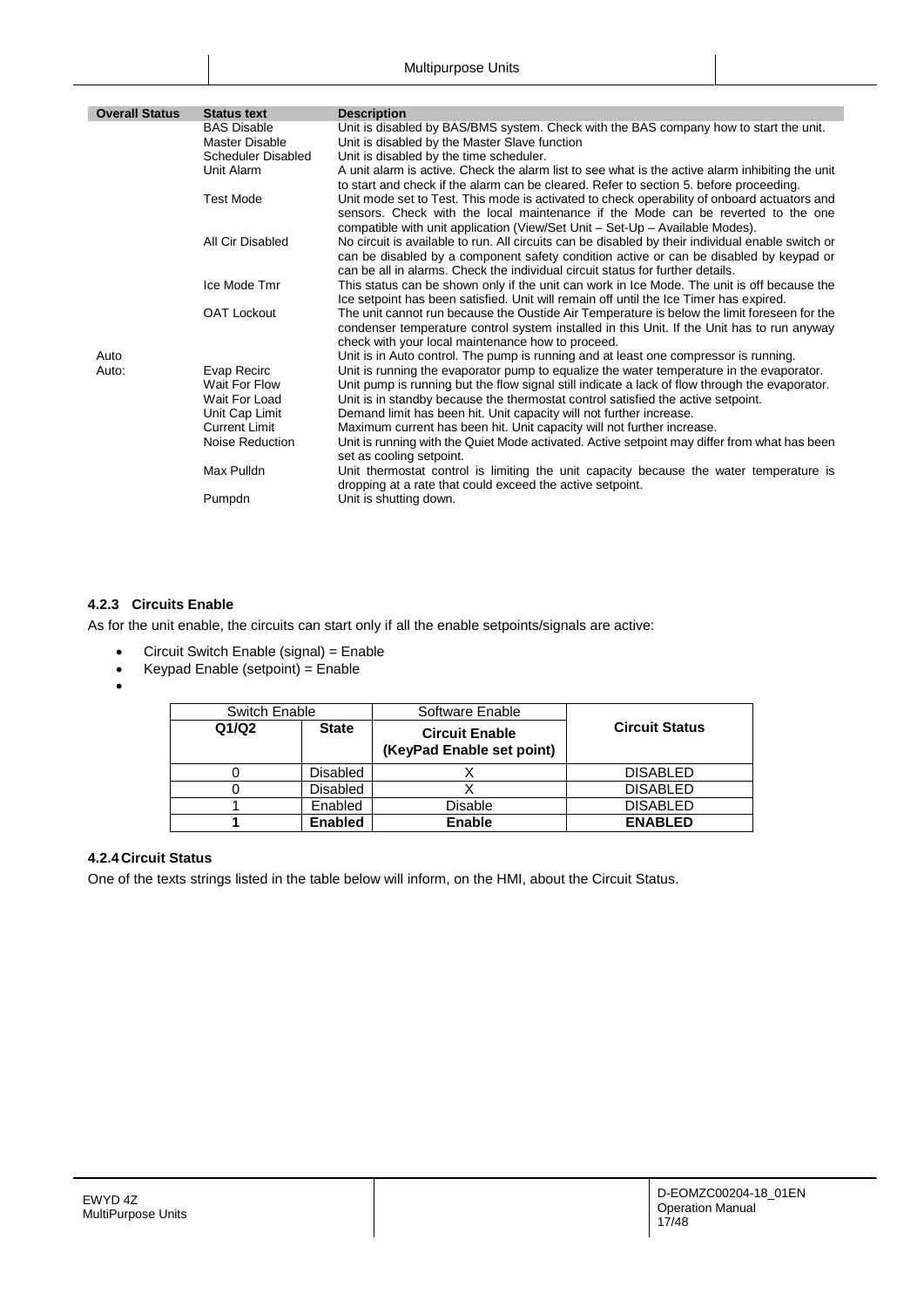| <b>Overall Status</b> | <b>Status</b>                                                                         | <b>Description</b>                                                                                                                                                                                                                                                                                                                                                                              |
|-----------------------|---------------------------------------------------------------------------------------|-------------------------------------------------------------------------------------------------------------------------------------------------------------------------------------------------------------------------------------------------------------------------------------------------------------------------------------------------------------------------------------------------|
| Off:                  | Ready<br>Stage Up Delay<br>Cycle Timer<br><b>BAS Disable</b><br><b>Keypad Disable</b> | Circuit is off waiting for a stage up signal from thermostat control<br>Circuit is off waiting for the stage up delay to expire.<br>Circuit is off waiting for the compressor cycle timer to expire<br>Circuit is off by BAS signal. Check with the BAS company how to start the unit.<br>Circuit is off by the local or remote HMI. Check with your local maintenance if it can be<br>enabled. |
|                       | <b>Circuit Switch</b>                                                                 | Circuit is off by Enable switch. Turn the Enable switch to 1 to allow the circuit start up<br>procedure to start                                                                                                                                                                                                                                                                                |
|                       | Oil Heating                                                                           | Circuit is off because the oil temperature is too low to guarantee a proper lubrication of<br>compressor. Heating resistor is activated to eliminate this temporary condition. It's<br>suggested to power up the unit in advance to avoid this limiting condition.                                                                                                                              |
|                       | Alarm                                                                                 | A circuit alarm is active. Check the alarm list to see what is the active alarm inhibiting the<br>circuit to start and check if the alarm can be cleared. Refer to section 5.before proceeding.                                                                                                                                                                                                 |
|                       | <b>Test Mode</b>                                                                      | Circuit mode set to Test. This mode is activated to check operability of onboard circuit<br>actuators and sensors. Check with the local maintenance if the Mode can be reverted to<br>Enable.                                                                                                                                                                                                   |
|                       | Max Comp Starts<br><b>VFD Heating</b>                                                 | Compressor starts exceed the maximum number of starts per hour.<br>Inverter on compressor cannot start because of low internal temperature. Heating resistor<br>is activated to eliminate this temporary condition. It's suggested to power up the unit in<br>advance to avoid this limiting condition.                                                                                         |
| <b>EXV</b>            | Maintenance<br>Preopen                                                                | A component needs to be replaced or maintained. Refer to section 5.before proceeding.<br>EXV prepositioning before compressor starts.                                                                                                                                                                                                                                                           |
| Run:                  | Pumpdown                                                                              | Circuit is shutting down because of thermostat control or pumpdown alarm or because the<br>enable switch has been turned to off.                                                                                                                                                                                                                                                                |
|                       | Normal                                                                                | Circuit is running within the expected operational conditions.                                                                                                                                                                                                                                                                                                                                  |
|                       | Disch SH Low                                                                          | Discharge superheat is below the acceptable value. This is a temporary condition that<br>should disappear after few minutes of operation.                                                                                                                                                                                                                                                       |
|                       | Evap Press Low                                                                        | Circuit is running with low evaporator pressure. This could be due to a transitory condition<br>or a lack of refrigerant. Check with the local maintenance if corrective actions are required.<br>Circuit is protected by preventive logic.                                                                                                                                                     |
|                       | Cond Press High                                                                       | Circuit is running with high condenser pressure. This could be due to a transitory condition<br>or high ambient temperature or problems with the condenser fans. Check with the local<br>maintenance if corrective actions are required. Circuit will be protected by preventive logic.                                                                                                         |
|                       | High LWT Limit                                                                        | Circuit is running with a high water temperature. This is a temporary condition that will limit<br>the maximum compressor capacity. Reduction of the water temperature will allow the<br>compressor to reach the full capacity.                                                                                                                                                                 |
|                       | High VFD Amps                                                                         | Inverter current is higher than the maximum allowed current. Preventive logic will protect the<br>inverter.                                                                                                                                                                                                                                                                                     |

#### <span id="page-17-1"></span><span id="page-17-0"></span>**4.2.5Circuit Preventions**

#### **4.2.5.1 High Water Temperature Limit**

The only prevention that can activate at unit level will limit the maximum unit capacity to 80% when the leaving water temperature exceeds 25°C in cooling or 60°C in heating. This condition will be displayed at circuit level to indicate the capacity limitation.

| Symptom                            | Cause                                                                       | <b>Solution</b>                                                                           |
|------------------------------------|-----------------------------------------------------------------------------|-------------------------------------------------------------------------------------------|
| Unit maximum capacity equal to 80% | higher than 25°C or Leaving Condenser<br>water temperature higher than 60°C | Leaving Evaporator water temperature Wait until the water temperature drops<br>below 25°C |

#### <span id="page-17-2"></span>**4.2.5.2 Low Evaporating Pressure**

When the circuit is running and the evaporating pressure drops below the safety limits the circuit control logic reacts at two different levels in order to recover the normal running conditions.

If the evaporating pressure drops below the Low Pressure Hold limit, compressor is inhibited to increase its running capacity. This condition is indicated on the controller display in the circuit status as "Run: Evap Press Low". The status is automatically cleared when the evaporating pressure rise above the Low Pressure Hold limit by 14 kPa.

If the evaporating pressure drops below the Low Pressure Unld limit, compressor is unloaded in order to recover the normal operating conditions. This condition is indicated on the controller display in the circuit status as "Run: Evap Press Low". The status is automatically cleared when the evaporating pressure rise above the Low Pressure Hold limit by 14 kPa.

See section [5.6.18](#page-41-0) to troubleshoot this problem.

#### <span id="page-17-3"></span>**4.2.5.3 High Condensing Pressure**

When the circuit is running and the condensing pressure rises above the safety limits the circuit control logic reacts at two different levels in order to recover the normal running conditions.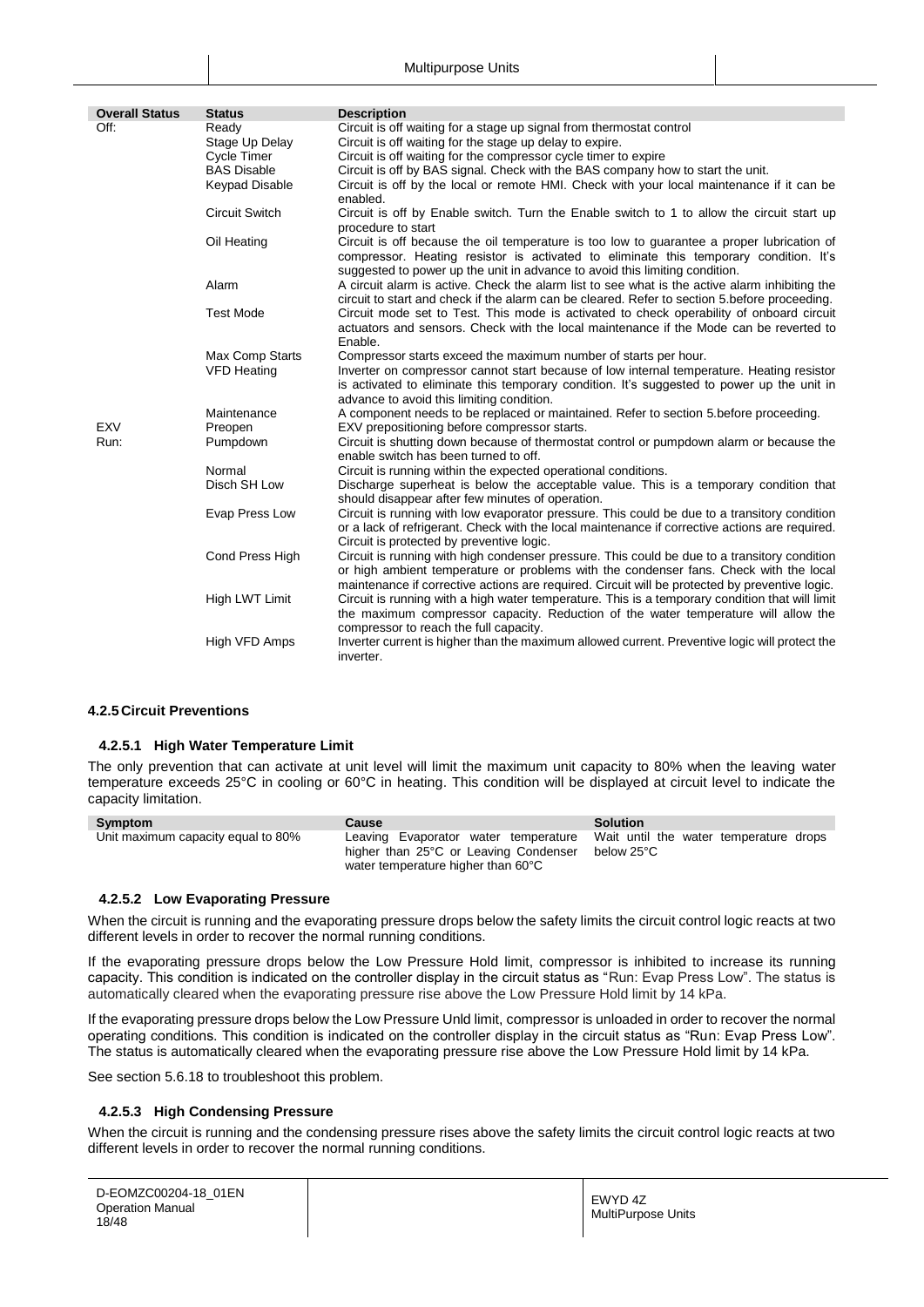The two different levels, called High Pressure Hold and High Pressure Unload limits, are calculated by the controller from the maximum condenser pressure allowed by the compressor envelope. This value depends from evaporating pressure as reported in the figure below.

If the condensing pressure rises above the High Pressure Hold limit, compressor is inhibited to increase its running capacity. This condition is indicated on the controller display in the circuit status as "Run: Cond Press High". The limit is calculated in terms of saturated condensing temperature; the status is automatically cleared when the saturated condensing temperature rises above the High Pressure Hold limit by 5.6°C.

If the condensing pressure rises above the High Pressure Unload limit, compressor is unloaded in order to recover the normal operating conditions. This condition is indicated on the controller display in the circuit status as "Run: Cond Press High". The status is automatically cleared when the saturated condensing temperature rises above the High Pressure Hold limit by 5.6°C. See section [5.6.17](#page-40-2) to troubleshoot this problem.



#### <span id="page-18-0"></span>**4.2.5.4 High Vfd Current**

When the compressor is running and its output current rises above the safety limits the circuit control logic reacts at two different levels in order to recover the normal running conditions. Safety limits are calculated by the controller based on the selected compressor type.

If the running current rises above the Running Current Hold limit (101% of RLA), compressor is inhibited to increase its running capacity. This condition is indicated on the controller display in the circuit status as "Run: High VFD Amps".

If the condensing pressure rises above the Running Current Unload limit (105% of RLA), compressor is unloaded in order to recover the normal operating conditions. This condition is indicated on the controller display in the circuit status as "Run: High VFD Amps". The status is automatically cleared when the running amps falls below the hold limit.

#### <span id="page-18-1"></span>**4.2.5.5 High Discharge Temperature**

When the compressor is running and its discharge temperature rises above the safety limits the circuit control logic reacts at two different levels in order to recover the normal running conditions.

If the discharge temperature rises above the Discharge Temperature Hold limit (95°C), compressor is inhibited to increase its running capacity. This condition is indicated on the controller display in the circuit status as "Run: High Discharge Temp".

If the discharge temperature rises above the Discharge Temperature Unload limit (100°C), compressor is unloaded in order to recover the normal operating conditions. This condition is indicated on the controller display in the circuit status as "Run: High Discharge Temp". The status is automatically cleared when the discharge temperature falls below the hold limit.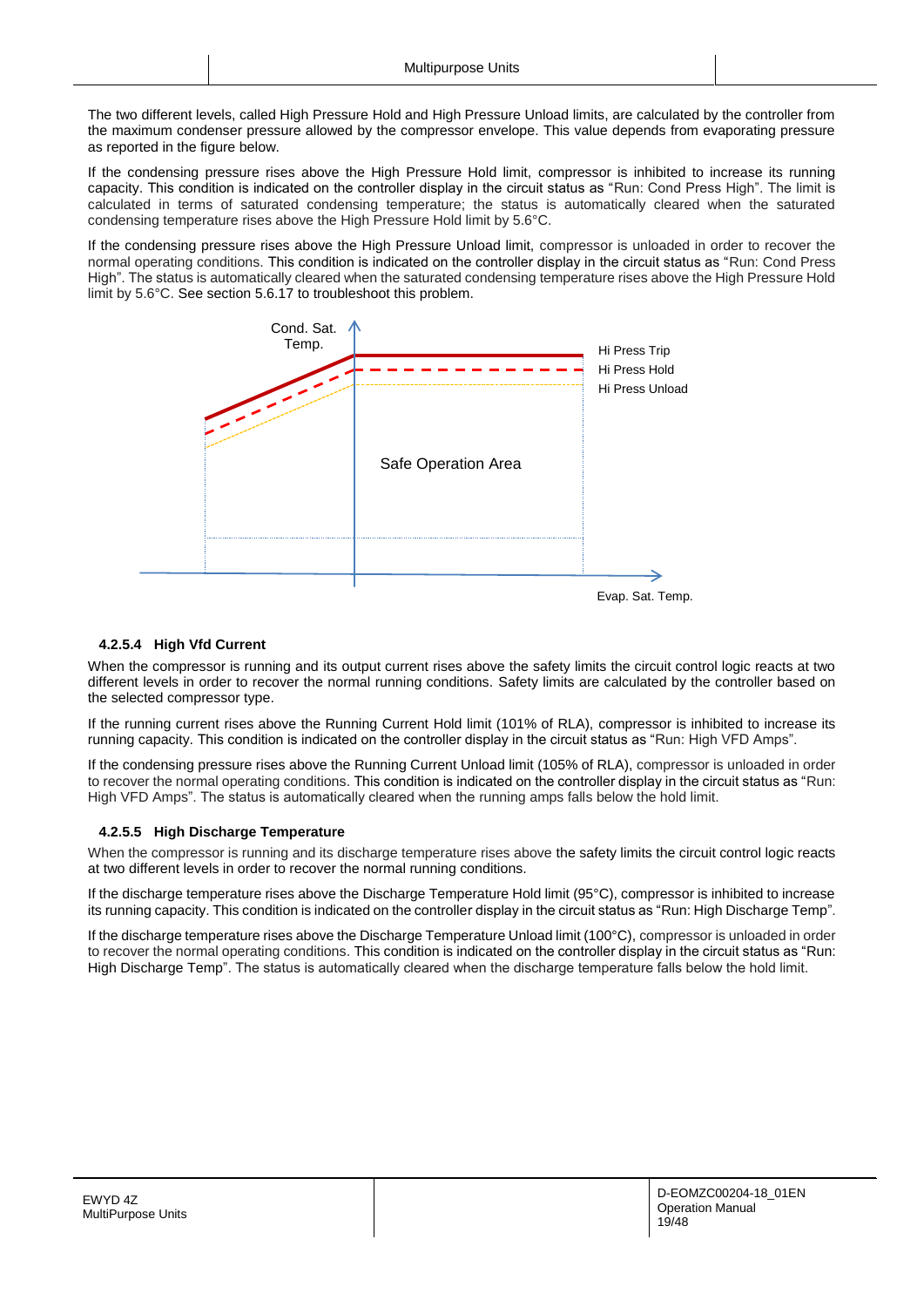## <span id="page-19-0"></span>**5 TROUBLESHOOTING**

The UC protects the unit and the components from operating in abnormal conditions. Protections can be divided in preventions and alarms. Alarms can then be divided in pump-down and rapid stop alarms. Pump-down alarms are activated when the system or sub-system can perform a normal shutdown in spite of the abnormal running conditions. Rapid stop alarms are activated when the abnormal running conditions require an immediate stop of the whole system or sub-system to prevent potential damages.

The UC displays the active alarms in a dedicated page and keep an history of the last 50 entries divided between alarms and acknowledges occurred. Time and date for each alarm event and of each alarm acknowledge are stored.

The UC also stores alarm snapshot of each alarm occurred. Each item contains a snapshot of the running conditions right before the alarm has occurred. Different sets of snapshots are programmed corresponding to unit alarms and circuit alarms holding different information to help the failure diagnosis.

In the following sections it will also be indicated how each alarm can be cleared between local HMI, Network (by any of the high level interfaces Modbus, Bacnet or Lon) or if the specific alarm will clear automatically. The following symbols are used:

| ☑      | Allowed      |
|--------|--------------|
| ⊠      | Not allowed  |
| $\Box$ | Not foreseen |

## <span id="page-19-1"></span>**5.1 Unit Alerts**

#### <span id="page-19-2"></span>**5.1.1Bad Current Limit Input**

This alarm is generated when the Flexible Current Limit option has been enabled and the input to the controller is out of the admitted range.

| Symptom                                                                                                                                                                               | Cause                                                                                                                                              | <b>Solution</b>                                                                                                                                    |
|---------------------------------------------------------------------------------------------------------------------------------------------------------------------------------------|----------------------------------------------------------------------------------------------------------------------------------------------------|----------------------------------------------------------------------------------------------------------------------------------------------------|
| Unit status is Run.<br>Bell icon is moving on controller's display.<br>Flexible Current Limit function cannot be<br>used.<br>String in the alarm list:<br><b>BadCurrentLimitInput</b> | Flexible current limit input out of range.<br>For this warning out of range is considered<br>to be a signal less than 3mA or more than<br>$21mA$ . | Check for values of input signal to the unit<br>controller. It has to be in the allowed mA<br>range.<br>Check for electrical shielding of wirings. |
| String in the alarm log:<br>$\pm$ BadCurrentLimitInput<br>String in the alarm snapshot<br><b>BadCurrentLimitInput</b>                                                                 |                                                                                                                                                    | Check for right value of the unit's controller<br>output in case input signal is into allowed<br>range.                                            |
| <b>Reset</b>                                                                                                                                                                          |                                                                                                                                                    | <b>Notes</b>                                                                                                                                       |
| Local HMI<br><b>Network</b><br>Auto                                                                                                                                                   | □<br>□<br>☑                                                                                                                                        | Automatically clears<br>when<br>the<br>signal<br>returns in the allowed range.                                                                     |

#### <span id="page-19-3"></span>**5.1.2Bad Demand Limit Input**

This alarm is generated when the Demand Limit option has been enabled and the input to the controller is out of the admitted range.

| Symptom                                                                                                                                                                                                                          | Cause                                                                                                                                                  | <b>Solution</b>                                                                                                                                    |
|----------------------------------------------------------------------------------------------------------------------------------------------------------------------------------------------------------------------------------|--------------------------------------------------------------------------------------------------------------------------------------------------------|----------------------------------------------------------------------------------------------------------------------------------------------------|
| Unit status is Run.<br>Bell icon is moving on controller's display.<br>Demand Limit function cannot be used.<br>String in the alarm list:<br><b>BadDemandLimitInput</b><br>String in the alarm log:<br>$\pm$ BadDemandLimitInput | Demand<br>limit<br>of<br>input<br>out<br>range<br>For this warning out of range is considered<br>to be a signal less than 3mA or more than<br>$21mA$ . | Check for values of input signal to the unit<br>controller. It has to be in the allowed mA<br>range;<br>Check for electrical shielding of wirings. |
| String in the alarm snapshot<br><b>BadDemandLimitInput</b>                                                                                                                                                                       |                                                                                                                                                        | Check for right value of the unit's<br>controller output in case input signal is<br>into allowed range.                                            |
| <b>Reset</b>                                                                                                                                                                                                                     |                                                                                                                                                        | <b>Notes</b>                                                                                                                                       |
| Local HMI<br><b>Network</b><br>Auto                                                                                                                                                                                              | ☑                                                                                                                                                      | Automatically clears when<br>the<br>signal<br>returns in the allowed range.                                                                        |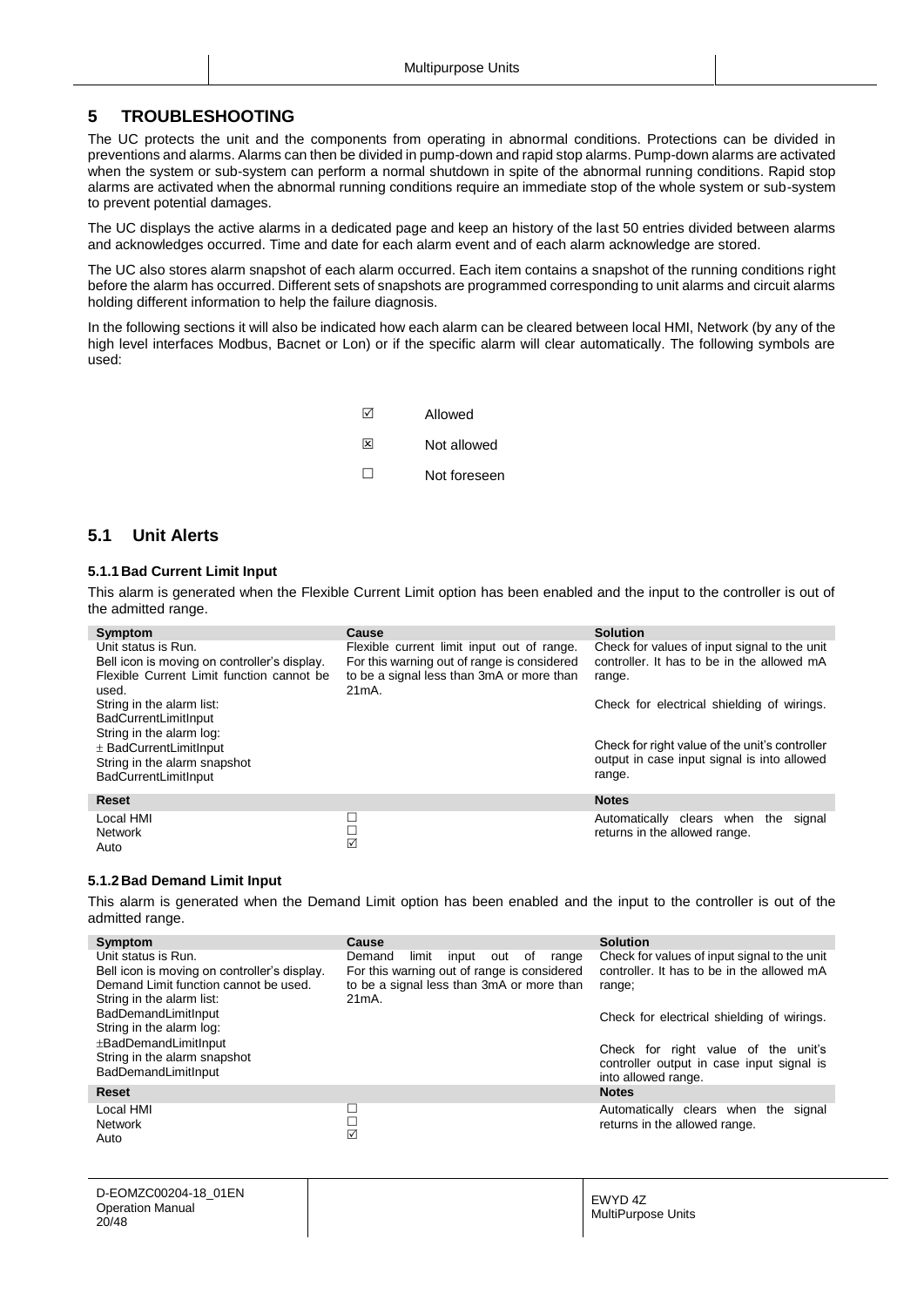#### <span id="page-20-0"></span>**5.1.3Bad Leaving Water Temperature Reset Input**

This alarm is generated when the Setpoint Reset option has been enabled and the input to the controller is out of the admitted range.

| Symptom<br>Unit status is Run.<br>Bell icon is moving on controller's display.<br>LWT Reset function cannot be used. | Cause<br>LWT reset input signal is out of range.<br>For this warning out of range is considered<br>to be a signal less than 3mA or more than | <b>Solution</b><br>Check for values of input signal to the<br>unit controller. It has to be in the allowed |
|----------------------------------------------------------------------------------------------------------------------|----------------------------------------------------------------------------------------------------------------------------------------------|------------------------------------------------------------------------------------------------------------|
| String in the alarm list:<br><b>BadSetPtOverrideInput</b><br>String in the alarm log:                                | $21mA$ .                                                                                                                                     | mA range.<br>Check for electrical shielding of wirings.                                                    |
| $\pm$ BadSetPtOverrideInput<br>String in the alarm snapshot<br><b>BadSetPtOverrideInput</b>                          |                                                                                                                                              | Check for right value of the unit's<br>controller output in case input signal is<br>into allowed range.    |
| <b>Reset</b>                                                                                                         |                                                                                                                                              | <b>Notes</b>                                                                                               |
| Local HMI<br><b>Network</b><br>Auto                                                                                  | ⊑<br>$\Box$<br>☑                                                                                                                             | Automatically clears when the signal<br>returns in the allowed range.                                      |

#### <span id="page-20-1"></span>**5.1.4Condenser Pump #1 Failure**

This alarm is generated if the pump is started but the flow switch is not able to close within the recirculate time. This can be a temporary condition or may be due to a broken flowswitch, the activation of circuit breakers, fuses or to a pump breakdown.

| Symptom                                      | Cause                                | <b>Solution</b>                                        |
|----------------------------------------------|--------------------------------------|--------------------------------------------------------|
| Unit could be ON.                            | Pump #1 may not be operating.        | Check for problem in electrical wiring of              |
| Bell icon is moving on controller's display. |                                      | the pump #1.                                           |
| Backup pump is used or stop of all circuits  |                                      | Check that electrical breaker of pump #1               |
| in case of pump #2 failure.                  |                                      | is tripped.                                            |
| String in the alarm list:                    |                                      | If fuses are used to protect the pump,                 |
| CondPump1Fault                               |                                      | check the integrity of fuses.                          |
| String in the alarm log:                     |                                      | Check for problem in wiring connection                 |
| $\pm$ CondPump1Fault                         |                                      | between pump starter and unit controller.              |
| String in the alarm snapshot                 |                                      | Check the water pump filter and the water              |
| CondPump1Fault                               |                                      | circuit for obstructions.                              |
|                                              | Flow Switch doesn't operate properly | Check flow switch<br>connection<br>and<br>calibration. |
| <b>Reset</b>                                 |                                      | <b>Notes</b>                                           |
| Local HMI                                    | ☑                                    |                                                        |
| <b>Network</b>                               | ☑                                    |                                                        |

Network Auto

Network Auto

#### <span id="page-20-2"></span>**5.1.5Condenser Pump #2 Failure**

This alarm is generated if the pump is started but the flow switch is not able to close within the recirculate time. This can be a temporary condition or may be due to a broken flowswitch, the activation of circuit breakers, fuses or to a pump breakdown.

| Symptom                                                                                                                                                                                                                                                                                              | Cause                                | <b>Solution</b>                                                                                                                                                                                                                                                                                                                                                     |
|------------------------------------------------------------------------------------------------------------------------------------------------------------------------------------------------------------------------------------------------------------------------------------------------------|--------------------------------------|---------------------------------------------------------------------------------------------------------------------------------------------------------------------------------------------------------------------------------------------------------------------------------------------------------------------------------------------------------------------|
| Unit could be ON.<br>Bell icon is moving on controller's display.<br>Backup pump is used or stop of all circuits<br>in case of pump #1 failure.<br>String in the alarm list:<br>CondPump2Fault<br>String in the alarm log:<br>$\pm$ CondPump2Fault<br>String in the alarm snapshot<br>CondPump2Fault | Pump #1 may not be operating.        | Check for problem in electrical wiring of<br>the pump $#1$ .<br>Check that electrical breaker of pump #1<br>is tripped.<br>If fuses are used to protect the pump,<br>check the integrity of fuses.<br>Check for problem in wiring connection<br>between pump starter and unit controller.<br>Check the water pump filter and the water<br>circuit for obstructions. |
|                                                                                                                                                                                                                                                                                                      | Flow Switch doesn't operate properly | Check flow switch connection<br>and<br>calibration.                                                                                                                                                                                                                                                                                                                 |
| <b>Reset</b>                                                                                                                                                                                                                                                                                         |                                      | <b>Notes</b>                                                                                                                                                                                                                                                                                                                                                        |
| Local HMI                                                                                                                                                                                                                                                                                            | ☑                                    |                                                                                                                                                                                                                                                                                                                                                                     |

#### <span id="page-20-3"></span>**5.1.6Energy Meter Communication Fail**

This alarm is generated in case of communication problems with the energy meter.

☑  $\Box$ 

 $\Box$ 

| Symptom                       | Cause | <b>Solution</b>                                          |
|-------------------------------|-------|----------------------------------------------------------|
| EWYD 4Z<br>MultiPurpose Units |       | D-EOMZC00204-18_01EN<br><b>Operation Manual</b><br>21/48 |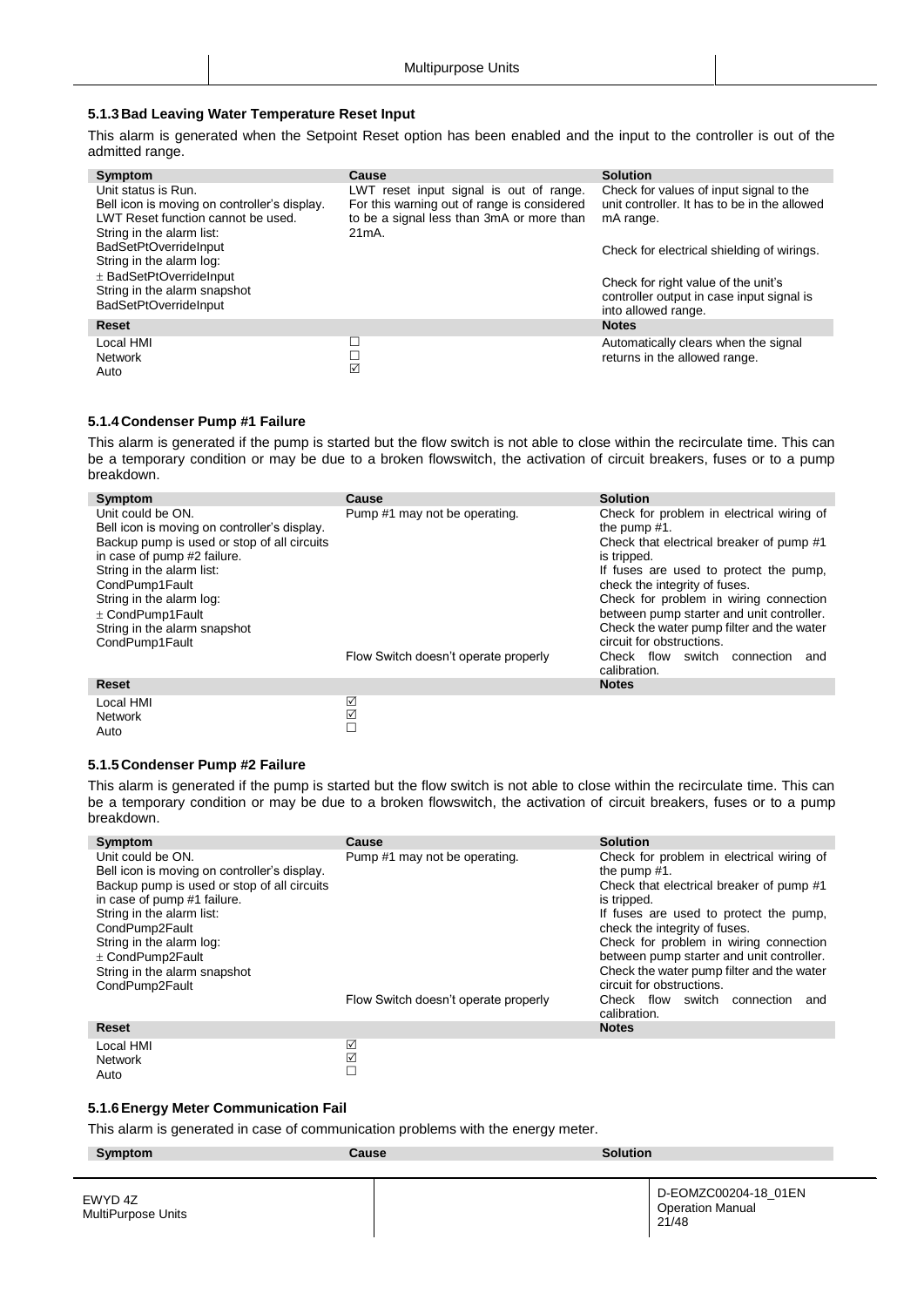| Bell icon is moving on controller's display.<br>String in the alarm list:<br>EnergyMtrCommFail | Module has no power supply             | Refer to the datasheet of the specific<br>component to see if it is correctly<br>powered                                                                                                          |
|------------------------------------------------------------------------------------------------|----------------------------------------|---------------------------------------------------------------------------------------------------------------------------------------------------------------------------------------------------|
| String in the alarm log:<br>$\pm$ EnergyMtrCommFail                                            | Wrong cabling with the Unit Controller | Check if the polarity of the connections is<br>respected.                                                                                                                                         |
| String in the alarm snapshot<br>EnergyMtrCommFail                                              | Modbus parameters not properly set     | Referring to the datasheet of the specific<br>component to see if the<br>modbus<br>parameters are set correctly:<br>Address = $20$<br>Baud Rate $=19200$ kBs<br>$Parity = None$<br>Stop bits $=1$ |
|                                                                                                | Module is broken                       | Check if the display shows something<br>and the power supply is present.                                                                                                                          |
| <b>Reset</b>                                                                                   |                                        | <b>Notes</b>                                                                                                                                                                                      |
| Local HMI<br><b>Network</b><br>Auto                                                            | ☑                                      | the<br>Automatically<br>when<br>clears<br>communication is re-established.                                                                                                                        |

#### <span id="page-21-0"></span>**5.1.7Evaporator Pump #1 Failure**

This alarm is generated if the pump is started but the flow switch is not able to close within the recirculate time. This can be a temporary condition or may be due to a broken flowswitch, the activation of circuit breakers, fuses or to a pump breakdown.

| Symptom                                                                                                                                                                                                                                                                                              | Cause                                | <b>Solution</b>                                                                                                                                                                                                                                                                                                                                                     |
|------------------------------------------------------------------------------------------------------------------------------------------------------------------------------------------------------------------------------------------------------------------------------------------------------|--------------------------------------|---------------------------------------------------------------------------------------------------------------------------------------------------------------------------------------------------------------------------------------------------------------------------------------------------------------------------------------------------------------------|
| Unit could be ON.<br>Bell icon is moving on controller's display.<br>Backup pump is used or stop of all circuits<br>in case of pump #2 failure.<br>String in the alarm list:<br>EvapPump1Fault<br>String in the alarm log:<br>$\pm$ EvapPump1Fault<br>String in the alarm snapshot<br>EvapPump1Fault | Pump #1 may not be operating.        | Check for problem in electrical wiring of<br>the pump $#1$ .<br>Check that electrical breaker of pump #1<br>is tripped.<br>If fuses are used to protect the pump,<br>check the integrity of fuses.<br>Check for problem in wiring connection<br>between pump starter and unit controller.<br>Check the water pump filter and the water<br>circuit for obstructions. |
|                                                                                                                                                                                                                                                                                                      | Flow Switch doesn't operate properly | Check flow switch connection and<br>calibration.                                                                                                                                                                                                                                                                                                                    |
| Reset                                                                                                                                                                                                                                                                                                |                                      | <b>Notes</b>                                                                                                                                                                                                                                                                                                                                                        |
| Local HMI<br><b>Network</b>                                                                                                                                                                                                                                                                          | ☑<br>$\boxed{\checkmark}$            |                                                                                                                                                                                                                                                                                                                                                                     |

#### <span id="page-21-1"></span>**5.1.8Evaporator Pump #2 Failure**

Auto

This alarm is generated if the pump is started but the flow switch is not able to close within the recirculate time. This can be a temporary condition or may be due to a broken flowswitch, the activation of circuit breakers, fuses or to a pump breakdown.

 $\Box$ 

| Symptom                                                                                                          | Cause                                | <b>Solution</b>                                                         |
|------------------------------------------------------------------------------------------------------------------|--------------------------------------|-------------------------------------------------------------------------|
| Unit could be ON.<br>Bell icon is moving on controller's display.<br>Backup pump is used or stop of all circuits | Pump #2 may not be operating.        | Check for problem in electrical wiring of<br>the pump #2.               |
| in case of pump #1 failure.<br>String in the alarm list:                                                         |                                      | Check that electrical breaker of pump #2<br>is tripped.                 |
| EvapPump2Fault<br>String in the alarm log:                                                                       |                                      | If fuses are used to protect the pump,<br>check the integrity of fuses. |
| $\pm$ EvapPump2Fault                                                                                             |                                      | Check for problem in wiring connection                                  |
| String in the alarm snapshot                                                                                     |                                      | between pump starter and unit controller.                               |
| EvapPump2Fault                                                                                                   |                                      | Check the water pump filter and the<br>water circuit for obstructions.  |
|                                                                                                                  | Flow Switch doesn't operate properly | Check flow switch connection<br>and<br>calibration.                     |
| <b>Reset</b>                                                                                                     |                                      | <b>Notes</b>                                                            |
| Local HMI<br><b>Network</b><br>Auto                                                                              | ☑<br>☑<br>Е                          |                                                                         |

#### <span id="page-21-2"></span>**5.1.9External Event**

This alarm indicates that a device, whose operation is linked with this unit, is reporting a problem on the dedicated input.

D-EOMZC00204-18\_01EN Operation Manual 22/48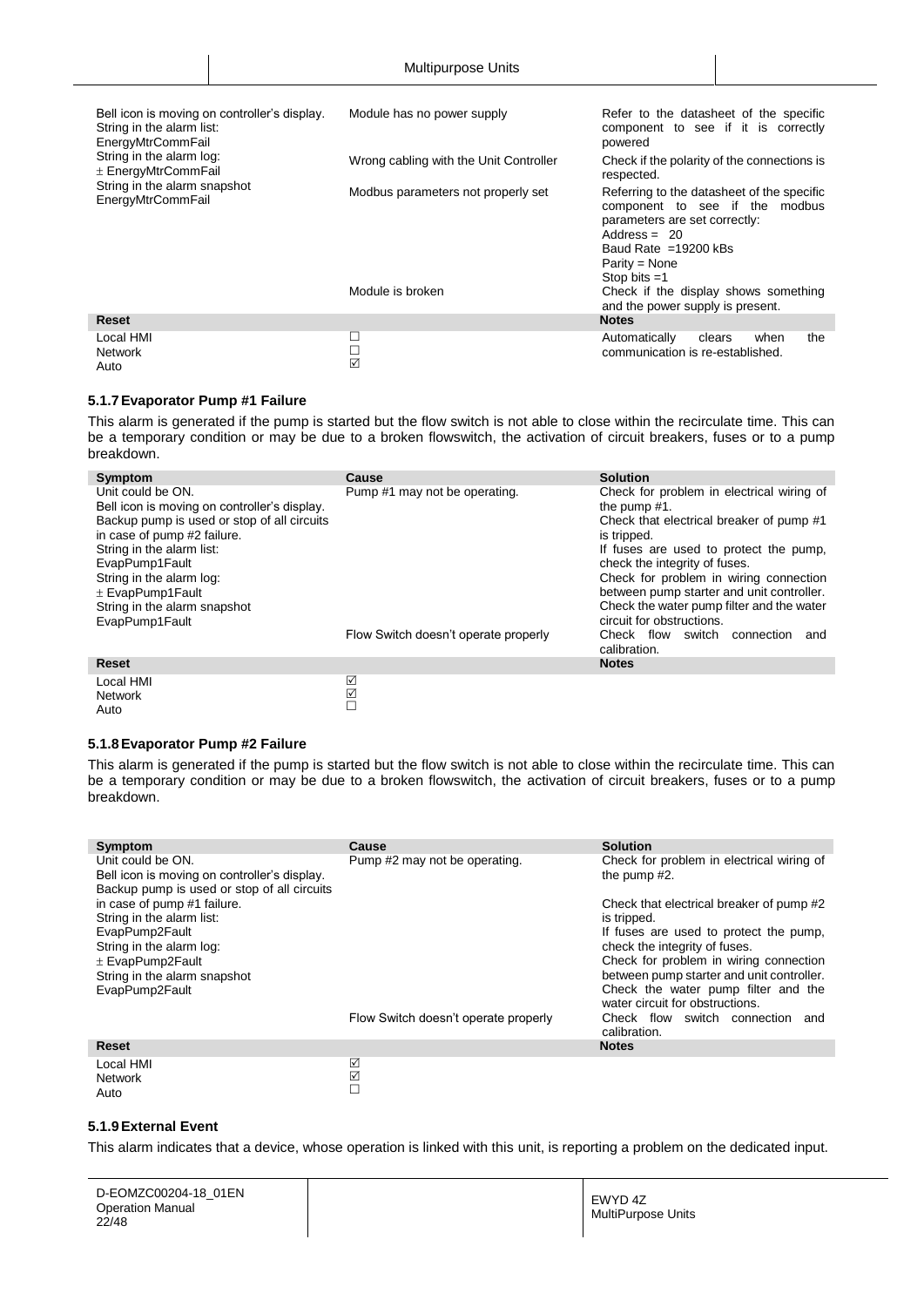| Symptom<br>Unit status is Run.<br>Bell icon is moving on controller's display.<br>String in the alarm list:<br>UnitExternalEvent<br>String in the alarm log:<br>+UnitExternalEvent<br>String in the alarm snapshot<br>UnitExternalEvent | Cause<br>There is an external event that has caused<br>the opening, for at least 5 seconds, of the<br>digital input on the controller board. | <b>Solution</b><br>Check for reasons of external event and<br>if it can be a potential problem for a<br>correct chiller operation. |
|-----------------------------------------------------------------------------------------------------------------------------------------------------------------------------------------------------------------------------------------|----------------------------------------------------------------------------------------------------------------------------------------------|------------------------------------------------------------------------------------------------------------------------------------|
| <b>Reset</b>                                                                                                                                                                                                                            |                                                                                                                                              | <b>Notes</b>                                                                                                                       |
| Local HMI<br><b>Network</b><br>Auto                                                                                                                                                                                                     | □<br>☑                                                                                                                                       | The alarm is automatically cleared when<br>the problem is solved.                                                                  |

NOTE: What above applies in case of configuration of the external fault digital input as Event

## <span id="page-22-0"></span>**5.1.10 Fan Alarm Module Communication Fail**

This alarm is generated in case of communication problems with the FAC module.

| Symptom                                                                                                                                     | Cause                              | <b>Solution</b>                                                                                                                                                                                    |
|---------------------------------------------------------------------------------------------------------------------------------------------|------------------------------------|----------------------------------------------------------------------------------------------------------------------------------------------------------------------------------------------------|
| Bell icon is moving on controller's display.<br>String in the alarm list:<br>FanMdlCommFail<br>String in the alarm log:<br>+ FanMdlCommFail | Module has no power supply         | Check<br>the<br>the<br>supply<br>from<br>power<br>connector on the side of the module.<br>Check if LEDs are both green.<br>Check if the connector on the side is tightly<br>inserted in the module |
| String in the alarm snapshot<br>FanMdlCommFail                                                                                              | Module address is not properly set | Check if module's address is correct<br>referring to the wiring diagram.                                                                                                                           |
|                                                                                                                                             | Module is broken                   | Check if LED are on and both green. If<br>BSP LED is solid red replace the module<br>Check if power supply is ok but LEDs are<br>both off. In this case replace the module                         |
| <b>Reset</b>                                                                                                                                |                                    | <b>Notes</b>                                                                                                                                                                                       |
| Local HMI<br><b>Network</b>                                                                                                                 | ☑<br>☑                             |                                                                                                                                                                                                    |

#### **5.1.11 Heat Recovery Entering Water Temperature sensor fault**

This alarm is generated any time that the input resistance is out of an acceptable range.

 $\Box$ 

| Symptom                                      | Cause                                    | <b>Solution</b>                              |
|----------------------------------------------|------------------------------------------|----------------------------------------------|
| Unit status is Off.                          | Sensor is broken.                        | Check for sensor integrity according table   |
| All circuits are stopped with a normal       |                                          | and allowed kOhm ( $k\Omega$ ) range.        |
| shutdown procedure.                          |                                          | Check correct sensors operation              |
| Bell icon is moving on controller's display. | Sensor is shorted.                       | Check if sensor is shorted with a resistance |
| String in the alarm list:                    |                                          | measurement.                                 |
| <b>UnitAIHREwtSen</b>                        | Sensor is not properly connected (open). | Check for absence of water or humidity on    |
| String in the alarm log:                     |                                          | electrical contacts.                         |
| + UnitAIHREwtSen                             |                                          | Check for correct plug-in of the electrical  |
| String in the alarm snapshot                 |                                          | connectors.                                  |
| <b>UnitAIHREwtSen</b>                        |                                          | Check for correct sensors wiring also        |
|                                              |                                          | according electrical scheme.                 |
| <b>Reset</b>                                 |                                          | <b>Notes</b>                                 |
| Local HMI                                    | ☑                                        |                                              |
| <b>Network</b>                               | $\overline{\mathsf{M}}$                  |                                              |

#### **5.1.12 Heat Recovery Leaving Water Temperature sensor fault**

EWYD 4Z MultiPurpose Units

<span id="page-22-2"></span>Auto

<span id="page-22-1"></span>Auto

This alarm is generated any time that the input resistance is out of an acceptable range.

 $\Box$ 

| Symptom                                                                   | Cause                                    | <b>Solution</b>                                                   |
|---------------------------------------------------------------------------|------------------------------------------|-------------------------------------------------------------------|
| Heat Recovery is Off                                                      | Sensor is broken.                        | integrity.<br>Check<br>for<br>sensor                              |
| Bell icon is moving on controller's display.<br>String in the alarm list: |                                          | according table and allowed kOhm ( $k\Omega$ )<br>range.          |
| <b>UnitAlHRLvgSen</b>                                                     |                                          | Check correct sensors operation                                   |
| String in the alarm log:                                                  | Sensor is shorted.                       | Check if sensor is shorted with a resistance                      |
| $\pm$ UnitAlHRLvgSen                                                      |                                          | measurement.                                                      |
| String in the alarm snapshot<br><b>UnitAlHRLvgSen</b>                     | Sensor is not properly connected (open). | Check for absence of water or humidity on<br>electrical contacts. |
|                                                                           |                                          |                                                                   |

D-EOMZC00204-18\_01EN Operation Manual 23/48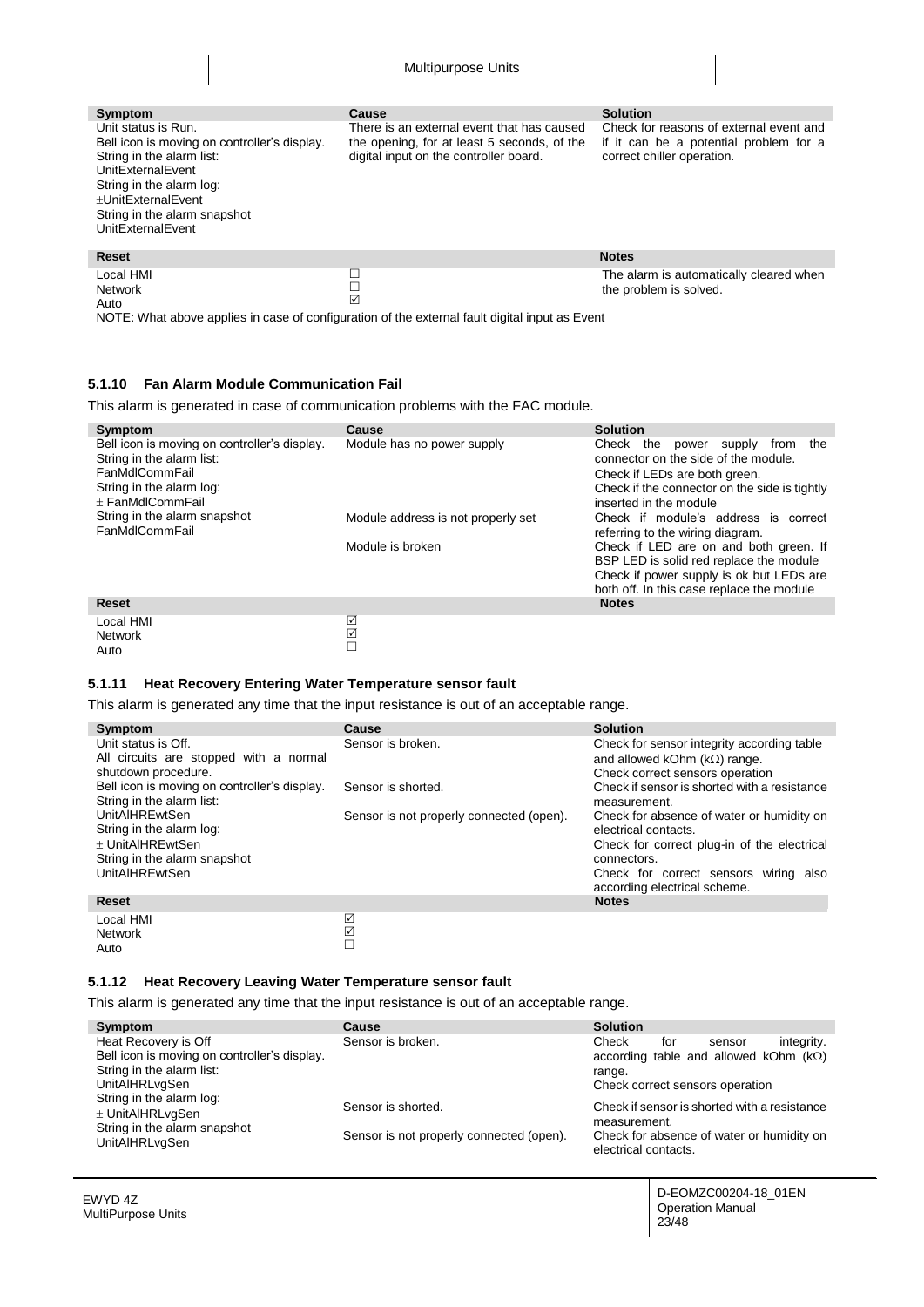Check for correct plug-in of the electrical connectors. Check for correct sensors wiring also according electrical scheme.

| Reset                        |             | <b>Notes</b> |
|------------------------------|-------------|--------------|
| Local HMI<br>Network<br>Auto | ⊻<br>☑<br>╾ |              |

#### <span id="page-23-0"></span>**5.1.13 Heat Recovery Water Temperatures inverted**

This alarm is generated any time that the heat recovery entering water temperature is lower than the leaving by 1°C and at least one compressor is running.

| Symptom<br>Bell icon is moving on controller's display.<br>Bell icon is moving on controller's display.<br>String in the alarm list:<br>Unit HRInvAl<br>String in the alarm log:<br>+ Unit HRInvAl<br>String in the alarm snapshot<br>Unit HRInvAI | Cause<br>Entering and leaving water temperature<br>sensors are inverted.<br>Entering and leaving water pipes are<br>reversed<br>Water pump operate reverse. | <b>Solution</b><br>Check cabling of the sensors on the unit<br>controller.<br>Check offset of the two sensors with the<br>water pump running<br>Check if the water flows in counter flow<br>respect to refrigerant.<br>Check if the water flows in counter flow<br>respect to refrigerant. |
|----------------------------------------------------------------------------------------------------------------------------------------------------------------------------------------------------------------------------------------------------|-------------------------------------------------------------------------------------------------------------------------------------------------------------|--------------------------------------------------------------------------------------------------------------------------------------------------------------------------------------------------------------------------------------------------------------------------------------------|
| <b>Reset</b>                                                                                                                                                                                                                                       |                                                                                                                                                             | <b>Notes</b>                                                                                                                                                                                                                                                                               |
| Local HMI<br><b>Network</b>                                                                                                                                                                                                                        | ☑<br>☑                                                                                                                                                      |                                                                                                                                                                                                                                                                                            |

#### <span id="page-23-1"></span>**5.1.14 Rapid Recovery Module Communication Fail**

Auto

<span id="page-23-2"></span>Auto

This alarm is generated in case of communication problems with the RRC module.

 $\Box$ 

| Symptom                                                                                                                          | Cause                              | <b>Solution</b>                                                                                                                                                            |
|----------------------------------------------------------------------------------------------------------------------------------|------------------------------------|----------------------------------------------------------------------------------------------------------------------------------------------------------------------------|
| Bell icon is moving on controller's display.<br>String in the alarm list:<br><b>RpdRcvryCommFail</b><br>String in the alarm log: | Module has no power supply         | Check<br>the<br>supply<br>the<br>from<br>power<br>connector on the side of the module.<br>Check if LEDs are both green.                                                    |
| ± RpdRcvryCommFail<br>String in the alarm snapshot                                                                               |                                    | Check if the connector on the side is tightly<br>inserted in the module                                                                                                    |
| <b>RpdRcvryCommFail</b>                                                                                                          | Module address is not properly set | Check if module's address is correct<br>referring to the wiring diagram.                                                                                                   |
|                                                                                                                                  | Module is broken                   | Check if LED are on and both green. If<br>BSP LED is solid red replace the module<br>Check if power supply is ok but LEDs are<br>both off. In this case replace the module |
| <b>Reset</b>                                                                                                                     |                                    | <b>Notes</b>                                                                                                                                                               |
| Local HMI<br><b>Network</b>                                                                                                      | ☑<br>$\overline{\mathsf{M}}$       |                                                                                                                                                                            |

#### **5.1.15 Switch Box Temperature sensor fault**

This alarm is generated any time that the input resistance is out of an acceptable range.

 $\Box$ 

| Symptom                                                                                                                                        | Cause                                                          | <b>Solution</b>                                                                                                                     |
|------------------------------------------------------------------------------------------------------------------------------------------------|----------------------------------------------------------------|-------------------------------------------------------------------------------------------------------------------------------------|
| Unit status is On<br>Bell icon is moving on controller's display.<br>Bell icon is moving on controller's display.<br>String in the alarm list: | Sensor is broken.                                              | Check<br>for<br>integrity.<br>sensor<br>according table and allowed kOhm $(k\Omega)$<br>range.<br>Check correct sensors operation   |
| SwitchBoxTempSen<br>String in the alarm log:<br>$±$ SwitchBoxTempSen<br>String in the alarm snapshot<br>SwitchBoxTempSen                       | Sensor is shorted.<br>Sensor is not properly connected (open). | Check if sensor is shorted with a<br>resistance measurement.<br>Check for absence of water or humidity on<br>electrical contacts.   |
|                                                                                                                                                |                                                                | Check for correct plug-in of the electrical<br>connectors.<br>Check for correct sensors wiring also<br>according electrical scheme. |
| <b>Reset</b>                                                                                                                                   |                                                                | <b>Notes</b>                                                                                                                        |
| Local HMI<br><b>Network</b><br>Auto                                                                                                            | ☑<br>☑<br>$\Box$                                               |                                                                                                                                     |
| D-EOMZC00204-18 01EN<br><b>Operation Manual</b><br>24/48                                                                                       |                                                                | EWYD 4Z<br>MultiPurpose Units                                                                                                       |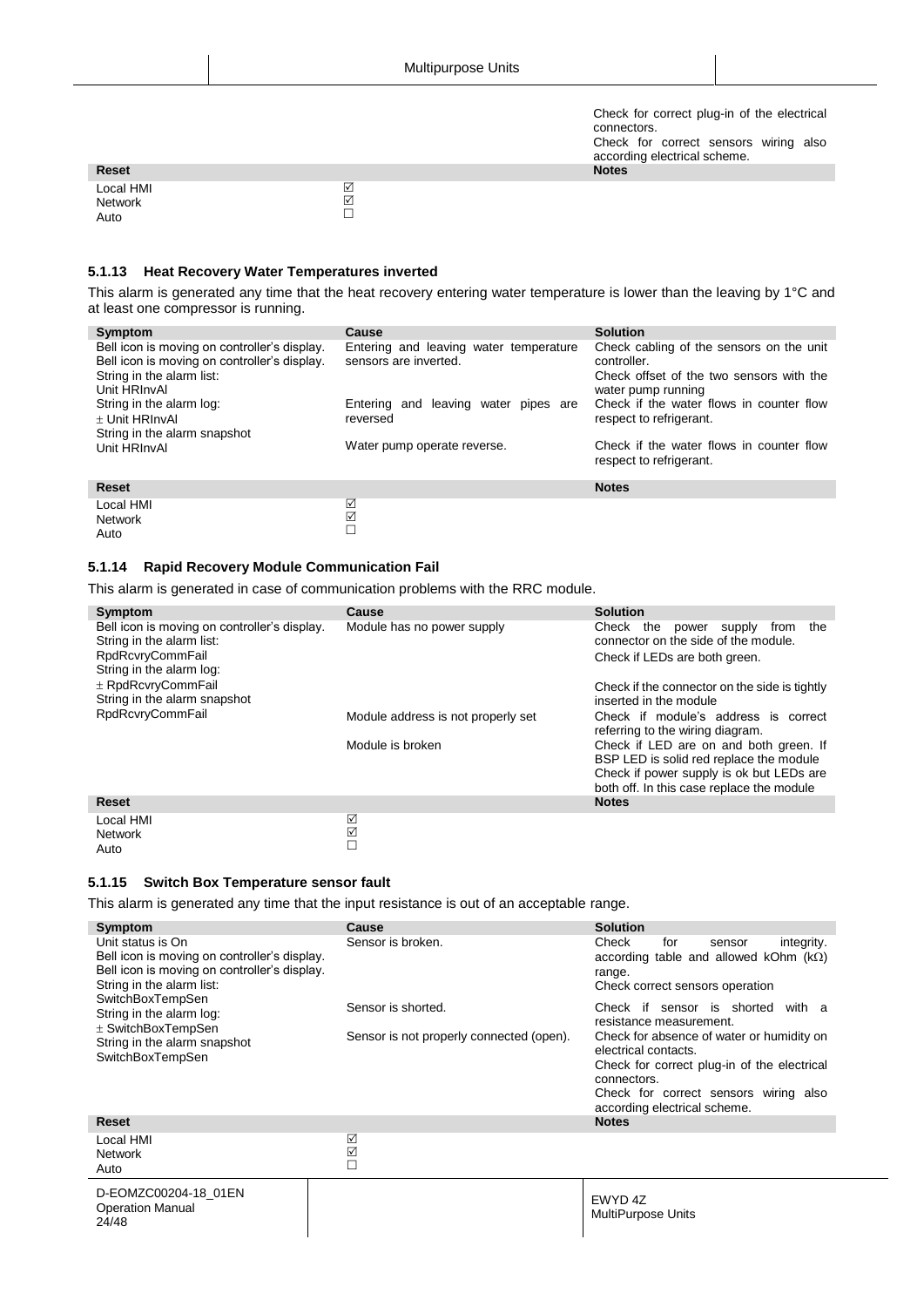## <span id="page-24-0"></span>**5.2 Unit Pumpdown Stop Alarms**

#### <span id="page-24-1"></span>**5.2.1Condenser Entering Water Temperature (EWT) sensor fault**

This alarm is generated any time the input resistance is out of an acceptable range.

| Symptom                                                                                                                                                                                                                                                                                                    | <b>Cause</b>                                                                        | <b>Solution</b>                                                                                                                                                                                                                                                                                                                                                                  |
|------------------------------------------------------------------------------------------------------------------------------------------------------------------------------------------------------------------------------------------------------------------------------------------------------------|-------------------------------------------------------------------------------------|----------------------------------------------------------------------------------------------------------------------------------------------------------------------------------------------------------------------------------------------------------------------------------------------------------------------------------------------------------------------------------|
| Unit status is Off.<br>All circuits are stopped with a normal<br>shutdown procedure.<br>Bell icon is moving on controller's display.<br>String in the alarm list:<br>UnitOffCndEntWTempSen<br>String in the alarm log:<br>± UnitOffCndEntWTempSen<br>String in the alarm snapshot<br>UnitOffcndEntWTempSen | Sensor is broken.<br>Sensor is shorted.<br>Sensor is not properly connected (open). | Check<br>integrity.<br>for<br>sensor<br>according table and allowed kOhm $(k\Omega)$<br>range.<br>Check correct sensors operation<br>Check if sensor is shorted<br>with a<br>resistance measurement.<br>Check for absence of water or humidity on<br>electrical contacts.<br>Check for correct plug-in of the electrical<br>connectors.<br>Check for correct sensors wiring also |
| <b>Reset</b>                                                                                                                                                                                                                                                                                               |                                                                                     | according electrical scheme.<br><b>Notes</b>                                                                                                                                                                                                                                                                                                                                     |
|                                                                                                                                                                                                                                                                                                            |                                                                                     |                                                                                                                                                                                                                                                                                                                                                                                  |
| Local HMI                                                                                                                                                                                                                                                                                                  | ☑                                                                                   |                                                                                                                                                                                                                                                                                                                                                                                  |
| <b>Network</b>                                                                                                                                                                                                                                                                                             | ☑                                                                                   |                                                                                                                                                                                                                                                                                                                                                                                  |

#### <span id="page-24-2"></span>**5.2.2Condenser Leaving Water Temperature (LWT) sensor fault**

This alarm is generated any time the input resistance is out of an acceptable range.

 $\Box$ 

| Symptom<br>Unit status is Off.<br>All circuits are stopped with a normal<br>shutdown procedure.<br>Bell icon is moving on controller's display.<br>String in the alarm list:<br>UnitOffCndLvgWTempSen<br>String in the alarm log:<br>± UnitOffCndLvqWTempSen<br>String in the alarm snapshot<br>UnitOffcndLvgWTempSen | Cause<br>Sensor is broken.<br>Sensor is shorted.<br>Sensor is not properly connected (open). | <b>Solution</b><br>Check<br>integrity.<br>for<br>sensor<br>according table and allowed kOhm $(k\Omega)$<br>range.<br>Check correct sensors operation<br>Check if sensor is shorted<br>with a<br>resistance measurement.<br>Check for absence of water or humidity on<br>electrical contacts.<br>Check for correct plug-in of the electrical<br>connectors.<br>Check for correct sensors wiring also |
|-----------------------------------------------------------------------------------------------------------------------------------------------------------------------------------------------------------------------------------------------------------------------------------------------------------------------|----------------------------------------------------------------------------------------------|-----------------------------------------------------------------------------------------------------------------------------------------------------------------------------------------------------------------------------------------------------------------------------------------------------------------------------------------------------------------------------------------------------|
|                                                                                                                                                                                                                                                                                                                       |                                                                                              | according electrical scheme.                                                                                                                                                                                                                                                                                                                                                                        |
| <b>Reset</b>                                                                                                                                                                                                                                                                                                          |                                                                                              | <b>Notes</b>                                                                                                                                                                                                                                                                                                                                                                                        |
| Local HMI<br><b>Network</b>                                                                                                                                                                                                                                                                                           | ☑<br>☑                                                                                       |                                                                                                                                                                                                                                                                                                                                                                                                     |

#### **5.2.3Evaporator Entering Water Temperature (EWT) sensor fault**

This alarm is generated any time the input resistance is out of an acceptable range.

 $\Box$ 

| Symptom                                                                                                                                   | Cause                                                          | <b>Solution</b>                                                                                                                                                                     |
|-------------------------------------------------------------------------------------------------------------------------------------------|----------------------------------------------------------------|-------------------------------------------------------------------------------------------------------------------------------------------------------------------------------------|
| Unit status is Off.<br>All circuits are stopped with a normal<br>shutdown procedure.<br>Bell icon is moving on controller's display.      | Sensor is broken.                                              | Check<br>integrity.<br>for<br>sensor<br>according table and allowed kOhm $(k\Omega)$<br>range.<br>Check correct sensors operation                                                   |
| String in the alarm list:<br>UnitOffEvpEntWTempSen<br>String in the alarm log:<br>± UnitOffEvpEntWTempSen<br>String in the alarm snapshot | Sensor is shorted.<br>Sensor is not properly connected (open). | Check if sensor is shorted<br>with a<br>resistance measurement.<br>Check for absence of water or humidity on<br>electrical contacts.<br>Check for correct plug-in of the electrical |
| UnitOffEvpEntWTempSen                                                                                                                     |                                                                | connectors.<br>Check for correct sensors wiring also<br>according electrical scheme.                                                                                                |
| <b>Reset</b>                                                                                                                              |                                                                | <b>Notes</b>                                                                                                                                                                        |
| Local HMI                                                                                                                                 | ☑                                                              |                                                                                                                                                                                     |

<span id="page-24-3"></span>Auto

Auto

EWYD 4Z MultiPurpose Units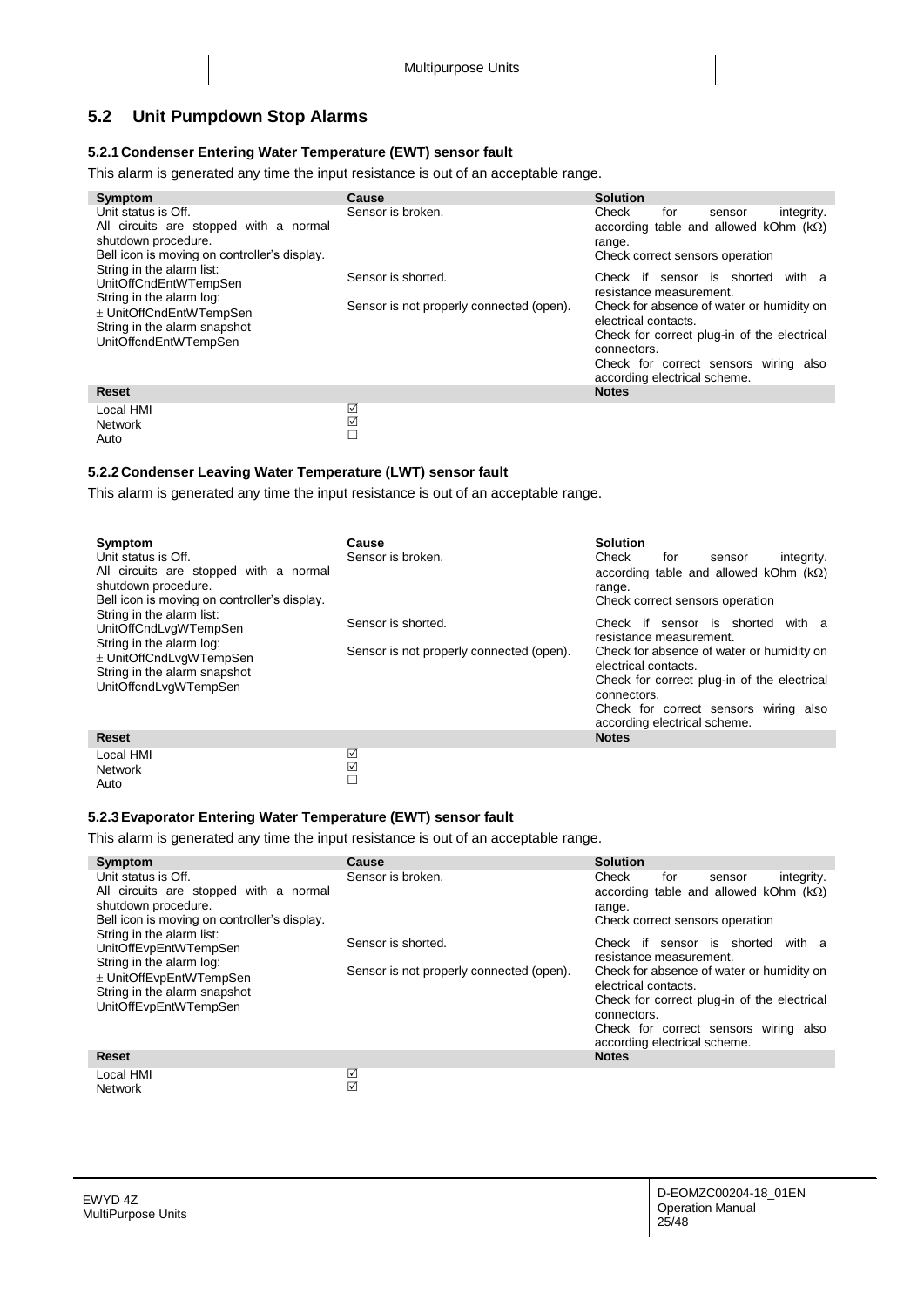#### <span id="page-25-0"></span>**5.2.4Evaporator Water Temperatures inverted**

This alarm is generated any time the entering water temperature is lower than the leaving by 1°C and at least one compressor is running since 90 seconds.

| Symptom                                      | Cause                                  | <b>Solution</b>                          |
|----------------------------------------------|----------------------------------------|------------------------------------------|
| Unit status is Off.                          | Entering and leaving water temperature | Check cabling of the sensors on the unit |
| All circuits are stopped with a normal       | sensors are inverted.                  | controller.                              |
| shutdown precedure.                          |                                        | Check offset of the two sensors with the |
| Bell icon is moving on controller's display. |                                        | water pump running                       |
| String in the alarm list:                    | Entering and leaving water pipes are   | Check if the water flows in counter flow |
| UnitOffEvpWTempInvrtd                        | reversed                               | respect to refrigerant.                  |
| String in the alarm log:                     |                                        |                                          |
| ± UnitOffEvpWTempInvrtd                      | Water pump operate reverse.            | Check if the water flows in counter flow |
| String in the alarm snapshot                 |                                        | respect to refrigerant.                  |
| UnitOffEvpWTempInvrtd                        |                                        |                                          |
| Reset                                        |                                        | <b>Notes</b>                             |
| Local HMI                                    | ☑                                      |                                          |
| <b>Network</b>                               | ☑                                      |                                          |
| Auto                                         |                                        |                                          |

#### <span id="page-25-1"></span>**5.2.5Outside Air Temperature (OAT) Lockout**

This alarm prevents the unit to start if the outside air temperature is too low. Purpose is to prevent low pressure trips at startup. The limit depends on the fan regulation that is installed on the unit. By default this value is set to 10°C.

| Symptom                                                                                                                                                          | Cause                                                                          | <b>Solution</b>                                                                                                                                                                                                                                                                          |
|------------------------------------------------------------------------------------------------------------------------------------------------------------------|--------------------------------------------------------------------------------|------------------------------------------------------------------------------------------------------------------------------------------------------------------------------------------------------------------------------------------------------------------------------------------|
| Unit Status is OAT Lockout.<br>All circuits are stopped with a normal<br>shutdown procedure.<br>Bell icon is moving on controller's display.                     | Outside ambient temperature is lower than<br>value set into unit's controller. | minimum outside<br>Check the<br>ambient<br>temperature value set into the unit's<br>controller.                                                                                                                                                                                          |
| String in the alarm list:<br>StartInhbtAmbTempLo<br>String in the alarm log:<br>$\pm$ StartInhbtAmbTempLo<br>String in the alarm snapshot<br>StartInhbtAmbTempLo | Improper operation of Outside Ambient<br>Temperature sensor.                   | Check if this value is in accordance with<br>chiller application, therefore check about<br>the proper application and utilization of the<br>chiller.<br>Check for proper operation of OAT sensor<br>according information about kOhm $(k\Omega)$<br>range related to temperature values. |
| Reset                                                                                                                                                            |                                                                                | <b>Notes</b>                                                                                                                                                                                                                                                                             |
| Local HMI<br><b>Network</b><br>Auto                                                                                                                              | L<br>$\Box$<br>☑                                                               | It clears automatically with a 2.5°C of<br>hysteresis.                                                                                                                                                                                                                                   |

#### <span id="page-25-2"></span>**5.2.6Outside Air Temperature sensor fault alarm**

This alarm is generated any time the input resistance is out of an acceptable range.

| Symptom                                                                                                                                                                                                                                                                 | Cause                                                          | <b>Solution</b>                                                                                                                                                                                                                                                                                                                                                                   |
|-------------------------------------------------------------------------------------------------------------------------------------------------------------------------------------------------------------------------------------------------------------------------|----------------------------------------------------------------|-----------------------------------------------------------------------------------------------------------------------------------------------------------------------------------------------------------------------------------------------------------------------------------------------------------------------------------------------------------------------------------|
| Unit status is Off.                                                                                                                                                                                                                                                     | Sensor is broken.                                              | Check for sensor integrity.                                                                                                                                                                                                                                                                                                                                                       |
| All circuits are stopped with a normal<br>shutdown precedure.<br>Bell icon is moving on controller's display.<br>String in the alarm list:<br>UnitOffAmbTempSen<br>String in the alarm log:<br>± UnitOffAmbTempSen<br>String in the alarm snapshot<br>UnitOffAmbTempSen | Sensor is shorted.<br>Sensor is not properly connected (open). | Check<br>operation<br>correct<br>sensors<br>according table and allowed kOhm $(k\Omega)$<br>range.<br>Check if sensor is shorted<br>with a<br>resistance measurement.<br>Check for absence of water or humidity on<br>electrical contacts.<br>Check for correct plug-in of the electrical<br>connectors.<br>Check for correct sensors wiring also<br>according electrical scheme. |
| <b>Reset</b>                                                                                                                                                                                                                                                            |                                                                | <b>Notes</b>                                                                                                                                                                                                                                                                                                                                                                      |
| Local HMI<br><b>Network</b><br>Auto                                                                                                                                                                                                                                     | ☑<br>☑<br>П                                                    |                                                                                                                                                                                                                                                                                                                                                                                   |

#### <span id="page-25-4"></span><span id="page-25-3"></span>**5.3 Unit Rapid Stop Alarms**

#### **5.3.1Condenser Water Freeze alarm**

This alarm is generated to indicate that the water temperature (entering or leaving) has dropped below a safety limit. Control tries to protect the heat exchanger starting the pump and letting the water circulate.

| Symptom                                                  | Cause | <b>Solution</b>               |
|----------------------------------------------------------|-------|-------------------------------|
| D-EOMZC00204-18 01EN<br><b>Operation Manual</b><br>26/48 |       | EWYD 4Z<br>MultiPurpose Units |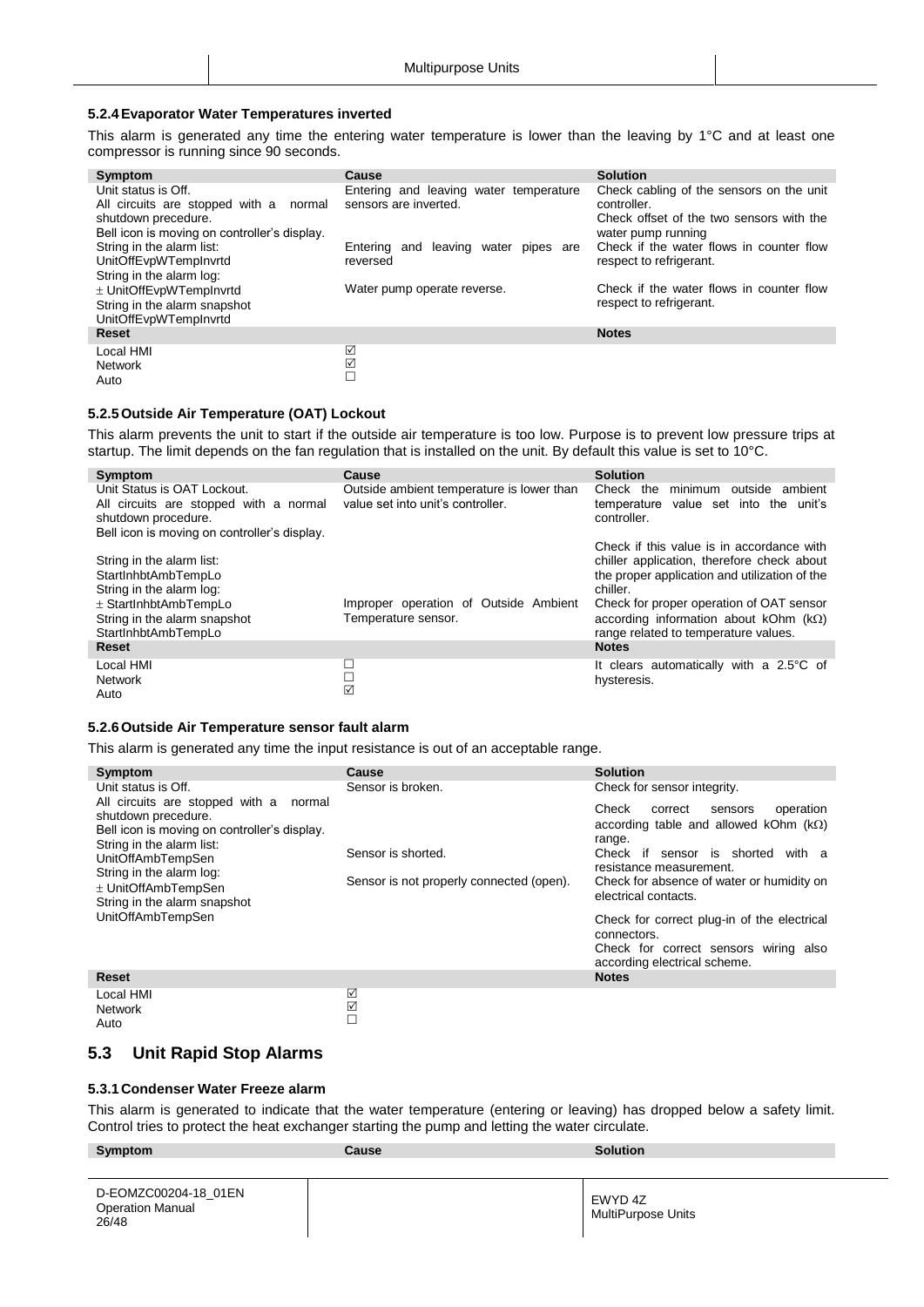| Unit status is Off.<br>All circuits are stopped immediately.                     | Water flow too low.                                                                                  | Increase the water flow.                                                                                                                                        |
|----------------------------------------------------------------------------------|------------------------------------------------------------------------------------------------------|-----------------------------------------------------------------------------------------------------------------------------------------------------------------|
| Bell icon is moving on controller's display.<br>String in the alarm list:        | Inlet temperature to the evaporator is too<br>low.                                                   | Increase the inlet water temperature.                                                                                                                           |
| UnitOffCondWaterTmpLo<br>String in the alarm log:                                | Flow switch is not working or no water flow.                                                         | Check the flow switch and the water pump.                                                                                                                       |
| ± UnitOffCondWaterTmpLo<br>String in the alarm snapshot<br>UnitOffCondWaterTmpLo | Refrigerant temperature become too low (<<br>$-0.6^{\circ}$ C).                                      | Check the water flow and filter. No good<br>condition<br>exchange<br>into<br>the<br>heat<br>evaporator.                                                         |
|                                                                                  | Sensors readings (entering or leaving) are<br>not properly calibrated<br>Wrong freeze limit setpoint | Check the water temperatures with a<br>proper instrument and adjust the offsets<br>The freeze limit has not been changed as<br>a function of glycol percentage. |
| <b>Reset</b>                                                                     |                                                                                                      | <b>Notes</b>                                                                                                                                                    |
| Local HMI<br><b>Network</b><br>Auto                                              | ☑<br>図<br>П                                                                                          | It's required to check if the condenser has<br>any damage due to this alarm.                                                                                    |

#### <span id="page-26-0"></span>**5.3.2Condenser Water Flow Loss alarm**

This alarm is generated in case of flow loss to the chiller to protect the unit against Mechanical High Pressure trips.

| Symptom                                                                                                                                   | <b>Cause</b>                                                                  | <b>Solution</b>                                                                                                                                 |
|-------------------------------------------------------------------------------------------------------------------------------------------|-------------------------------------------------------------------------------|-------------------------------------------------------------------------------------------------------------------------------------------------|
| Unit status is Off.<br>All circuits are stopped immediately.<br>Bell icon is moving on controller's display.<br>String in the alarm list: | water flow sensed for 3 minutes<br>No.<br>continuously or water flow too low. | Check the water pump filler and the water<br>circuit for obstructions.<br>Check the flow switch calibration and<br>adapt to minimum water flow. |
| UnitOffCondWaterFlow<br>String in the alarm log:<br>+ UnitOffCondWaterFlow                                                                |                                                                               | Check if pump impeller can rotate freely<br>and has no damages.                                                                                 |
| String in the alarm snapshot<br>UnitOffCondWaterFlow                                                                                      |                                                                               | Check pumps protection devices (circuit<br>breakers, fuses, inverters, etc.)                                                                    |
|                                                                                                                                           |                                                                               | Check if water filter is clogged.<br>Check flow switch connections.                                                                             |
| <b>Reset</b>                                                                                                                              |                                                                               | <b>Notes</b>                                                                                                                                    |
| Local HMI                                                                                                                                 | ☑                                                                             |                                                                                                                                                 |
| Network                                                                                                                                   | ☑                                                                             |                                                                                                                                                 |
| Auto                                                                                                                                      | П                                                                             |                                                                                                                                                 |

#### <span id="page-26-1"></span>**5.3.3Emergency Stop**

 $\mathbf{r}$ 

This alarm is generated any time the Emergency Stop button is activated.

*Before resetting the Emergency Stop button please verify that the harmful condition has been removed.*

| Symptom                                                                                                                                                                                                                                                                             | Cause                                  | <b>Solution</b>                                                                     |
|-------------------------------------------------------------------------------------------------------------------------------------------------------------------------------------------------------------------------------------------------------------------------------------|----------------------------------------|-------------------------------------------------------------------------------------|
| Unit status is Off.<br>All circuits are stopped immediately.<br>Bell icon is moving on controller's display.<br>String in the alarm list:<br>UnitOffEmergencyStop<br>String in the alarm log:<br>$\pm$ UnitOffEmergencyStop<br>String in the alarm snapshot<br>UnitOffEmergencyStop | Emergency stop button has been pushed. | Turning counterclockwise the emergency<br>stop button, the alarm should be cleared. |
| <b>Reset</b>                                                                                                                                                                                                                                                                        |                                        | <b>Notes</b>                                                                        |
| Local HMI<br><b>Network</b><br>Auto                                                                                                                                                                                                                                                 | ☑<br>⊠<br>П                            | Please see note on the top.                                                         |

#### <span id="page-26-2"></span>**5.3.4Evaporator Flow Loss alarm**

This alarm is generated in case of flow loss to the chiller to protect the unit against freezing.

| Symptom                                                                                                                                                           | Cause                                                                         | <b>Solution</b>                                                                                                                                 |
|-------------------------------------------------------------------------------------------------------------------------------------------------------------------|-------------------------------------------------------------------------------|-------------------------------------------------------------------------------------------------------------------------------------------------|
| Unit status is Off.<br>All circuits are stopped immediately.<br>Bell icon is moving on controller's display.<br>String in the alarm list:<br>UnitOffEvapWaterFlow | water flow sensed for 3 minutes<br>No.<br>continuously or water flow too low. | Check the water pump filler and the water<br>circuit for obstructions.<br>Check the flow switch calibration and<br>adapt to minimum water flow. |

| EWYD 4Z<br>MultiPurpose Units |  | D-EOMZC00204-18 01EN<br><b>Operation Manual</b><br>27/48 |
|-------------------------------|--|----------------------------------------------------------|
|-------------------------------|--|----------------------------------------------------------|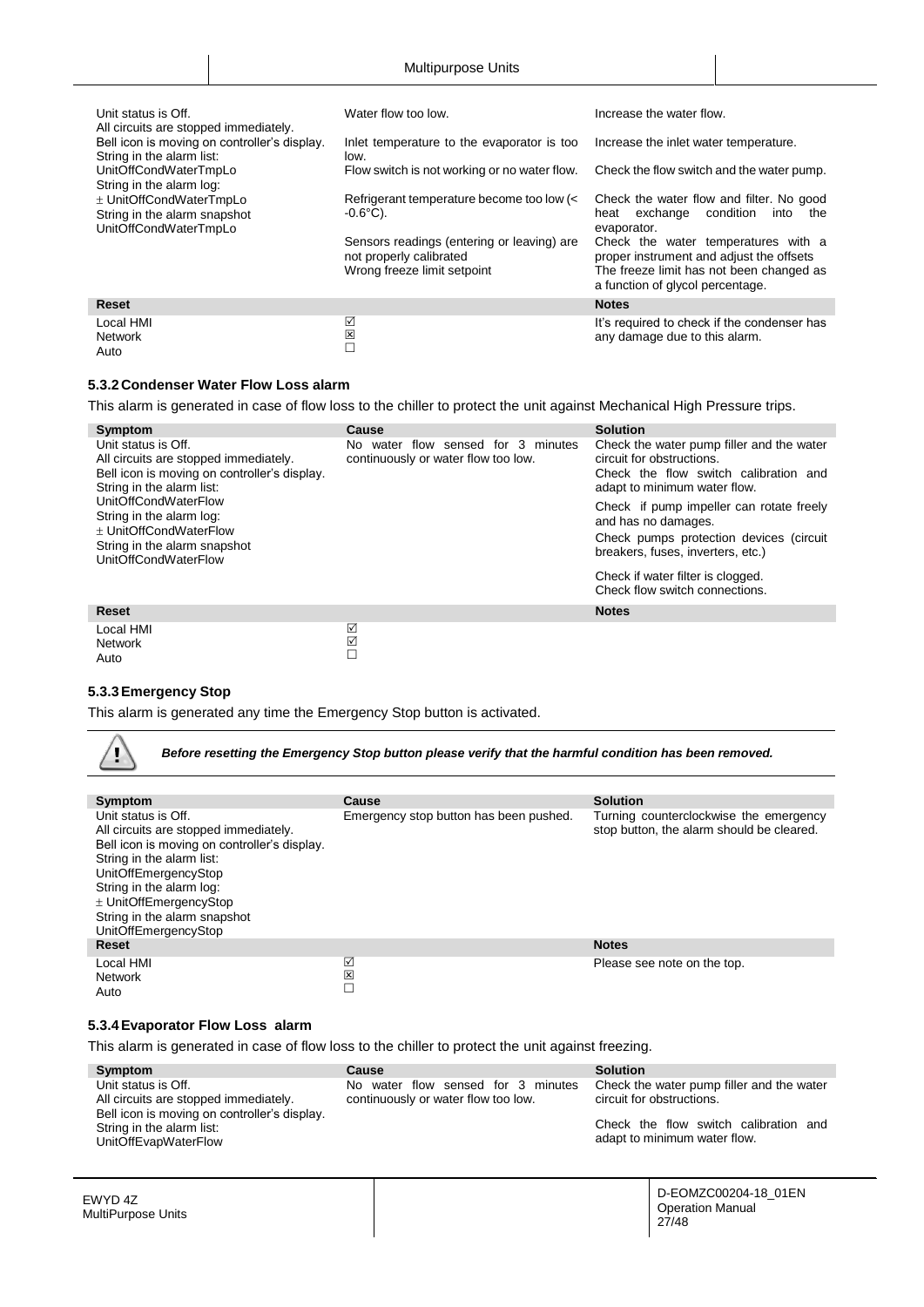#### String in the alarm log: UnitOffEvapWaterFlow String in the alarm snapshot UnitOffEvapWaterFlow

Check if pump impeller can rotate freely and has no damages. Check pumps protection devices (circuit breakers, fuses, inverters, etc.)

Check if water filter is clogged.

Check flow switch connections.

| <b>Reset</b>                 |        | <b>Notes</b> |
|------------------------------|--------|--------------|
| Local HMI<br>Network<br>Auto | ⊻<br>⊽ |              |

#### <span id="page-27-0"></span>**5.3.5Evaporator Leaving Water Temperature (LWT) sensor fault**

This alarm is generated any time that the input resistance is out of an acceptable range.

| Symptom                                                                                                                                                            | Cause                                                          | <b>Solution</b>                                                                                                                                                                                                                                                             |
|--------------------------------------------------------------------------------------------------------------------------------------------------------------------|----------------------------------------------------------------|-----------------------------------------------------------------------------------------------------------------------------------------------------------------------------------------------------------------------------------------------------------------------------|
| Unit status is Off.<br>All circuits are stopped with a normal<br>shutdown procedure.<br>Bell icon is moving on controller's display.                               | Sensor is broken.                                              | Check<br>integrity.<br>for<br>sensor<br>according table and allowed kOhm $(k\Omega)$<br>range.<br>Check correct sensors operation                                                                                                                                           |
| String in the alarm list:<br>UnitOffLvgEntWTempSen<br>String in the alarm log:<br>± UnitOffLvgEntWTempSen<br>String in the alarm snapshot<br>UnitOffEvpLvgWTempSen | Sensor is shorted.<br>Sensor is not properly connected (open). | Check if sensor is shorted<br>with a<br>resistance measurement.<br>Check for absence of water or humidity on<br>electrical contacts.<br>Check for correct plug-in of the electrical<br>connectors.<br>Check for correct sensors wiring also<br>according electrical scheme. |
| Reset                                                                                                                                                              |                                                                | <b>Notes</b>                                                                                                                                                                                                                                                                |
| Local HMI<br><b>Network</b><br>Auto                                                                                                                                | ☑<br>☑<br>$\Box$                                               |                                                                                                                                                                                                                                                                             |

#### <span id="page-27-1"></span>**5.3.6Evaporator Water Freeze alarm**

This alarm is generated to indicate that the water temperature (entering or leaving) has dropped below a safety limit. Control tries to protect the heat exchanger starting the pump and letting the water circulate.

| Symptom                                      | Cause                                        | <b>Solution</b>                              |
|----------------------------------------------|----------------------------------------------|----------------------------------------------|
| Unit status is Off.                          | Water flow too low.                          | Increase the water flow.                     |
| All circuits are stopped immediately.        |                                              |                                              |
| Bell icon is moving on controller's display. | Inlet temperature to the evaporator is too   | Increase the inlet water temperature.        |
| String in the alarm list:                    | low.                                         |                                              |
| UnitOffEvapWaterTmpLo                        | Flow switch is not working or no water flow. | Check the flow switch and the water pump.    |
| String in the alarm log:                     |                                              |                                              |
| ± UnitOffEvapWaterTmpLo                      | Sensors readings (entering or leaving) are   | Check the water temperatures with a          |
| String in the alarm snapshot                 | not properly calibrated.                     | proper instrument and adjust the offsets     |
| UnitOffEvapWaterTmpLo                        |                                              |                                              |
|                                              | Wrong freeze limit setpoint.                 | The freeze limit has not been changed as     |
|                                              |                                              | a function of glycol percentage.             |
|                                              |                                              |                                              |
| <b>Reset</b>                                 |                                              | <b>Notes</b>                                 |
| Local HMI                                    | ☑                                            | It's required to check if the evaporator has |
| <b>Network</b>                               | 図                                            | any damage due to this alarm.                |
| Auto                                         | П                                            |                                              |

#### <span id="page-27-2"></span>**5.3.7External alarm**

This alarm is generated to indicate that an external device whose operation is linked with this unit operation. This external device could be a pump or an inverter.

| Symptom                                                                                                                                                         | Cause                                                                                                                      | <b>Solution</b>                                                                                                                              |
|-----------------------------------------------------------------------------------------------------------------------------------------------------------------|----------------------------------------------------------------------------------------------------------------------------|----------------------------------------------------------------------------------------------------------------------------------------------|
| Unit status is Off.<br>All circuits are switched off with the normal<br>shutdown procedure.<br>Bell icon is moving on controller's display.                     | There is an external event that has caused<br>the opening, for at least 5 seconds, of the<br>port on the controller board. | Check causes of the external event or<br>alarm.                                                                                              |
| String in the alarm list:<br>UnitOffExternalAlarm<br>String in the alarm log:<br>± UnitOffExternalAlarm<br>String in the alarm snapshot<br>UnitOffExternalAlarm |                                                                                                                            | Check electrical wiring from unit controller<br>to the external equipment in case of any<br>external events or alarms have been<br>occurred. |
| D-EOMZC00204-18 01EN<br><b>Operation Manual</b><br>28/48                                                                                                        |                                                                                                                            | EWYD 4Z<br><b>MultiPurpose Units</b>                                                                                                         |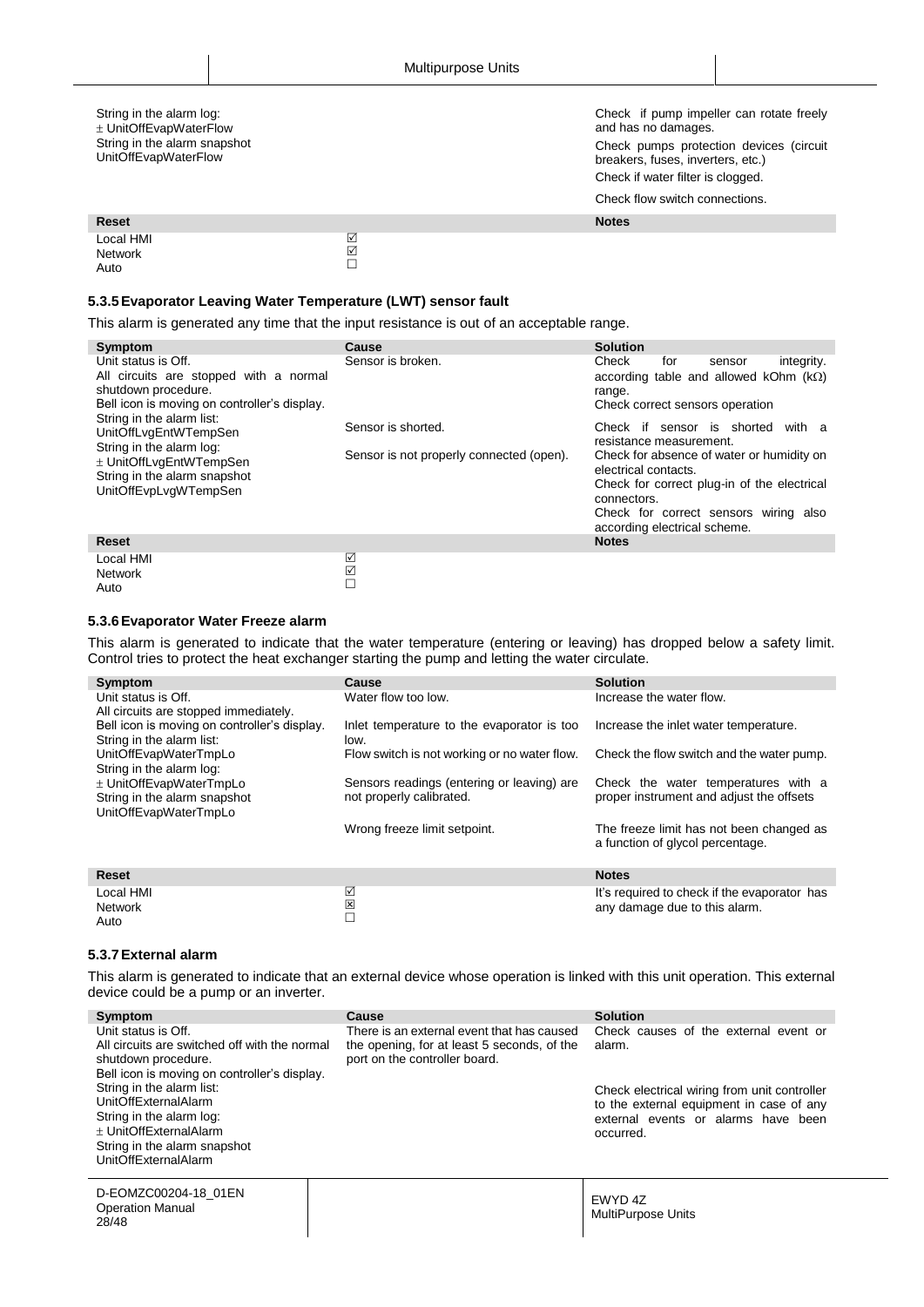| <b>Reset</b>                 |                  | <b>Notes</b> |
|------------------------------|------------------|--------------|
| Local HMI<br>Network<br>Auto | ⊽<br>_<br>☑<br>─ |              |

NOTE: What above applies in case of configuration of the external fault digital input as Alarm.

## <span id="page-28-0"></span>**5.3.8Gas Leakage Alarm**

This alarm is generated when the external leak detector(s) detects a refrigerant concentration higher that a threshold. To clear this alarm is required to clear the alarm either locally and, if needed, on the leak detector itself.

| Symptom                                                                                              | Cause                                                                                    | <b>Solution</b>                                                                                                         |
|------------------------------------------------------------------------------------------------------|------------------------------------------------------------------------------------------|-------------------------------------------------------------------------------------------------------------------------|
| Unit status is Off.<br>All circuits are stopped immediately.                                         | Refrigerant leakage                                                                      | Locate the leakage with a sniffer and fix the<br>leakage                                                                |
| Bell icon is moving on controller's display.<br>String in the alarm list:                            | Leak detector is not properly powered                                                    | Check the power supply of the leak<br>detector.                                                                         |
| UnitOffGasLeakage<br>String in the alarm log:<br>± UnitOffGasLeakage<br>String in the alarm snapshot | Leak detector is not properly connected to<br>the controller.<br>Leak detector is broken | Check the connection of the detector with<br>reference to the wiring diagram of the unit.<br>Replace the leak detector. |
| <b>UnitOffGasLeakage</b>                                                                             | Leak detector is not required/needed                                                     | Check the configuration on the<br>unit<br>controller and disable this option.                                           |
| <b>Reset</b>                                                                                         |                                                                                          | <b>Notes</b>                                                                                                            |
| Local HMI<br><b>Network</b><br>Auto                                                                  | ☑<br>☑<br>$\Box$                                                                         |                                                                                                                         |

#### <span id="page-28-1"></span>**5.3.9Heat Recovery Water Freeze Protect alarm**

This alarm is generated to indicate that the heat recovery water temperature (entering or leaving) has dropped below a safety limit. Control tries to protect the heat exchanger starting the pump and letting the water circulate.

| Symptom                                                                                                                | <b>Cause</b>                                                          | <b>Solution</b>                                                                 |
|------------------------------------------------------------------------------------------------------------------------|-----------------------------------------------------------------------|---------------------------------------------------------------------------------|
| Unit status is Off.<br>All circuits are stopped immediately.                                                           | Water flow too low.                                                   | Increase the water flow.                                                        |
| Bell icon is moving on controller's display.<br>String in the alarm list:                                              | Inlet temperature to the heat recovery is<br>too low.                 | Increase the inlet water temperature.                                           |
| UnitOff HRFreeze<br>String in the alarm log:<br>+ UnitOff HRFreeze<br>String in the alarm snapshot<br>UnitOff HRFreeze | Sensors readings (entering or leaving) are<br>not properly calibrated | Check the water temperatures with a<br>proper instrument and adjust the offsets |
| <b>Reset</b>                                                                                                           |                                                                       | <b>Notes</b>                                                                    |
| Local HMI<br><b>Network</b><br>Auto                                                                                    | ☑<br>☑                                                                |                                                                                 |

#### <span id="page-28-2"></span>**5.3.10 OptionCtrlrCommFail**

This alarm is generated in case of communication problems with the AC module.

| Symptom                                                                                                      | Cause                              | <b>Solution</b>                                                                                                               |
|--------------------------------------------------------------------------------------------------------------|------------------------------------|-------------------------------------------------------------------------------------------------------------------------------|
| Unit status is Off.<br>All circuits are stopped immediately.<br>Bell icon is moving on controller's display. | Module has no power supply         | Check<br>the<br>the<br>power<br>supply<br>from<br>connector on the side of the module.<br>Check if LEDs are both green.       |
| String in the alarm list:<br>OptionCtrlrCommFail                                                             |                                    | Check if the connector on the side is tightly<br>inserted in the module                                                       |
| String in the alarm log:<br>± OptionCtrlrCommFail                                                            | Module address is not properly set | Check if module's address is correct<br>referring to the wiring diagram.                                                      |
| String in the alarm snapshot<br><b>OptionCtrlrCommFail</b>                                                   | Module is broken                   | Check if LED are on and both green. If<br>BSP LED is solid red replace the module<br>Check if power supply is ok but LEDs are |
|                                                                                                              |                                    | both off. In this case replace the module                                                                                     |
| <b>Reset</b>                                                                                                 |                                    | <b>Notes</b>                                                                                                                  |
| Local HMI<br><b>Network</b><br>Auto                                                                          | ☑<br>☑<br>$\Box$                   |                                                                                                                               |

#### <span id="page-28-3"></span>Auto

#### **5.3.11 Power Fault**

This alarm is generated when the main power is Off and the unit controller is powered by the UPS.

| EWYD 4Z<br>MultiPurpose Units |  | D-EOMZC00204-18 01EN<br><b>Operation Manual</b><br>29/48 |
|-------------------------------|--|----------------------------------------------------------|
|-------------------------------|--|----------------------------------------------------------|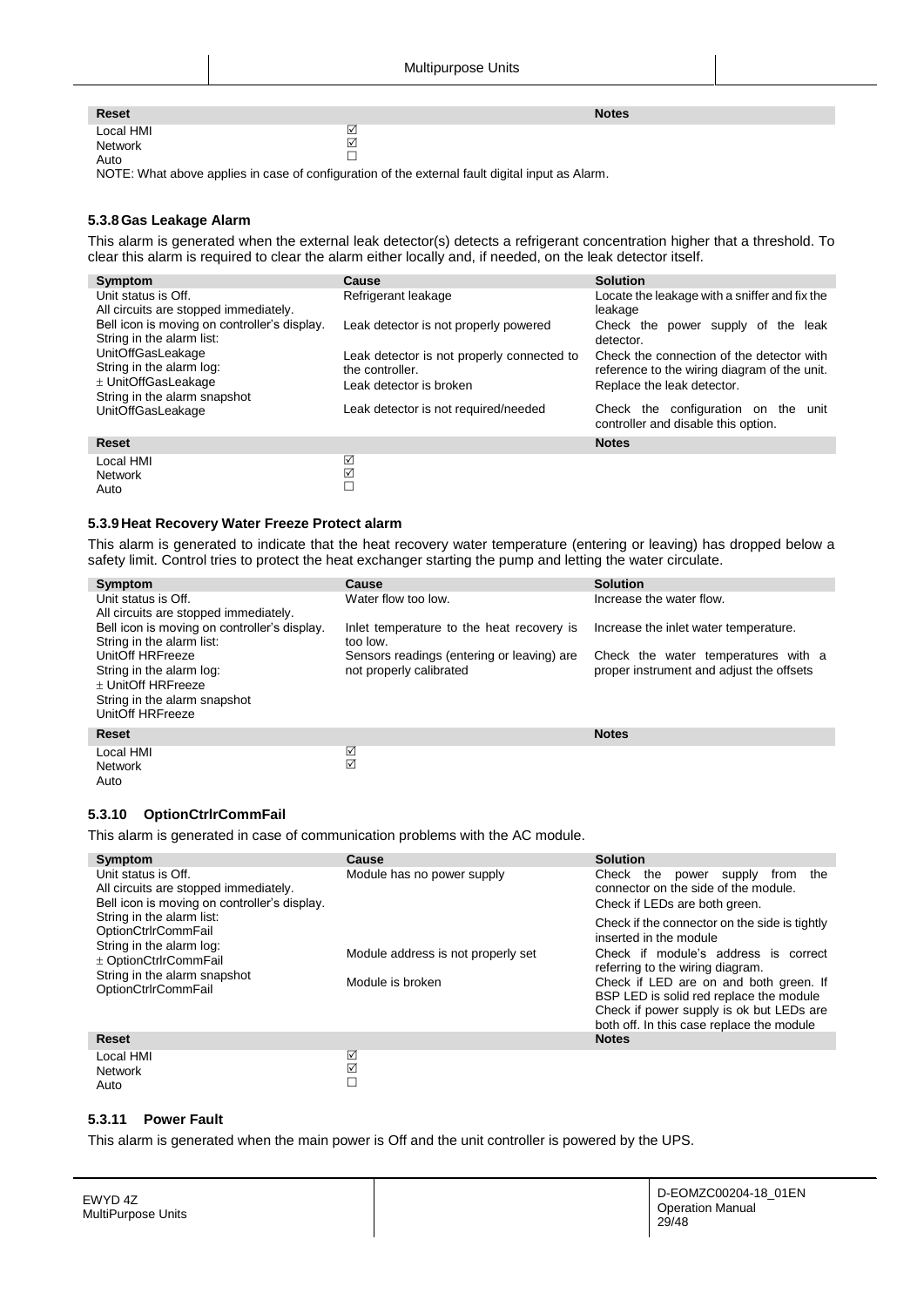

*Resolution of this fault requires a direct intervention on the power supply of this unit. Direct intervention on the power supply can cause electrocution, burns or even death. This action must be performed only by trained persons. In case of doubts contact your maintenance company.*

| Symptom                                                                                  | Cause                                                                           | <b>Solution</b>                                                                                                                                                                                                                                                                                                                          |
|------------------------------------------------------------------------------------------|---------------------------------------------------------------------------------|------------------------------------------------------------------------------------------------------------------------------------------------------------------------------------------------------------------------------------------------------------------------------------------------------------------------------------------|
| Unit status is Off.<br>All circuits are stopped immediately. Bell                        | Loss of one phase.                                                              | Check voltage level on each of the phases.                                                                                                                                                                                                                                                                                               |
| icon is moving on controller's display.<br>String in the alarm list:<br>Power Fault      | connection<br>Not correct<br>sequence<br>0f<br>L1, L2, L3.                      | Check sequence of L1, L2, L3 connections<br>according indication on chiller's electrical<br>scheme.                                                                                                                                                                                                                                      |
| String in the alarm log:<br>+ Power Fault<br>String in the alarm snapshot<br>Power Fault | Voltage level on the unit's panel is not in the<br>allowed range $(\pm 10\%)$ . | Check that voltage level on each phases is<br>into the allowed range that is indicated on<br>the chiller label.<br>Is important to check the voltage level on<br>each phases not only with chiller not<br>running, but mainly with chiller running<br>from minimum capacity up to full load<br>capacity. That's because voltage drop can |
|                                                                                          |                                                                                 | occur from a certain unit cooling capacity<br>level, or because of certain working<br>condition (i.e. high values of OAT);<br>In these cases the issue can be related<br>with the sizing of power cables.                                                                                                                                |
|                                                                                          | There is a short-circuit on the unit.                                           | Check for correct electrical<br>isolation<br>condition of each unit's circuit with a<br>Megger tester.                                                                                                                                                                                                                                   |
| <b>Reset</b>                                                                             |                                                                                 | <b>Notes</b>                                                                                                                                                                                                                                                                                                                             |
| Local HMI<br><b>Network</b>                                                              | ☑<br>☑                                                                          |                                                                                                                                                                                                                                                                                                                                          |

#### **5.3.12 PVM alarm**

This alarm is generated in case of problems with the power supply to the chiller.

Ţ

<span id="page-29-0"></span>Auto

*Resolution of this fault requires a direct intervention on the power supply of this unit. Direct intervention on the power supply can cause electrocution, burns or even death. This action must be performed only by trained persons. In case of doubts contact your maintenance company.*

| Symptom                                                                                                                                                                                                 | Cause                                                                                                                                                                               | <b>Solution</b>                                                                                                                                                                                                                                                                                                                                                                                                                                                                                                                                                                                                                                                                                           |
|---------------------------------------------------------------------------------------------------------------------------------------------------------------------------------------------------------|-------------------------------------------------------------------------------------------------------------------------------------------------------------------------------------|-----------------------------------------------------------------------------------------------------------------------------------------------------------------------------------------------------------------------------------------------------------------------------------------------------------------------------------------------------------------------------------------------------------------------------------------------------------------------------------------------------------------------------------------------------------------------------------------------------------------------------------------------------------------------------------------------------------|
| Unit status is Off.<br>All circuits are stopped immediately. Bell                                                                                                                                       | Loss of one phase.                                                                                                                                                                  | Check voltage level on each of the phases.                                                                                                                                                                                                                                                                                                                                                                                                                                                                                                                                                                                                                                                                |
| icon is moving on controller's display.<br>String in the alarm list:<br>UnitOffPhaveVoltage<br>String in the alarm log:<br>± UnitOffPhaveVoltage<br>String in the alarm snapshot<br>UnitOffPhaveVoltage | connection<br>Not correct sequence<br>0f<br>L1, L2, L3.<br>Voltage level on the unit's panel is not in<br>the allowed range $(\pm 10\%)$ .<br>There is a short-circuit on the unit. | Check sequence of L1, L2, L3 connections<br>according indication on chiller's electrical<br>scheme.<br>Check that voltage level on each phases is<br>into the allowed range that is indicated on<br>the chiller label.<br>Is important to check the voltage level on<br>each phases not only with chiller not<br>running, but mainly with chiller running<br>from minimum capacity up to full load<br>capacity. That's because voltage drop can<br>occur from a certain unit cooling capacity<br>level, or because of certain working<br>condition (i.e. high values of OAT);<br>In these cases the issue can be related<br>with the sizing of power cables.<br>Check for correct electrical<br>isolation |
|                                                                                                                                                                                                         |                                                                                                                                                                                     | condition of each unit's circuit with a<br>Megger tester.                                                                                                                                                                                                                                                                                                                                                                                                                                                                                                                                                                                                                                                 |
| <b>Reset</b>                                                                                                                                                                                            |                                                                                                                                                                                     | <b>Notes</b>                                                                                                                                                                                                                                                                                                                                                                                                                                                                                                                                                                                                                                                                                              |
| Local HMI                                                                                                                                                                                               | □                                                                                                                                                                                   |                                                                                                                                                                                                                                                                                                                                                                                                                                                                                                                                                                                                                                                                                                           |

| LUCAL FINIL    |  |  |
|----------------|--|--|
| <b>Network</b> |  |  |
| Auto           |  |  |
|                |  |  |

## <span id="page-29-2"></span><span id="page-29-1"></span>**5.4 Circuit Alerts**

#### **5.4.1Economizer Pressure Sensor fault**

This alarm is generated to indicate that the sensor is not reading properly.

 $\Box$ ☑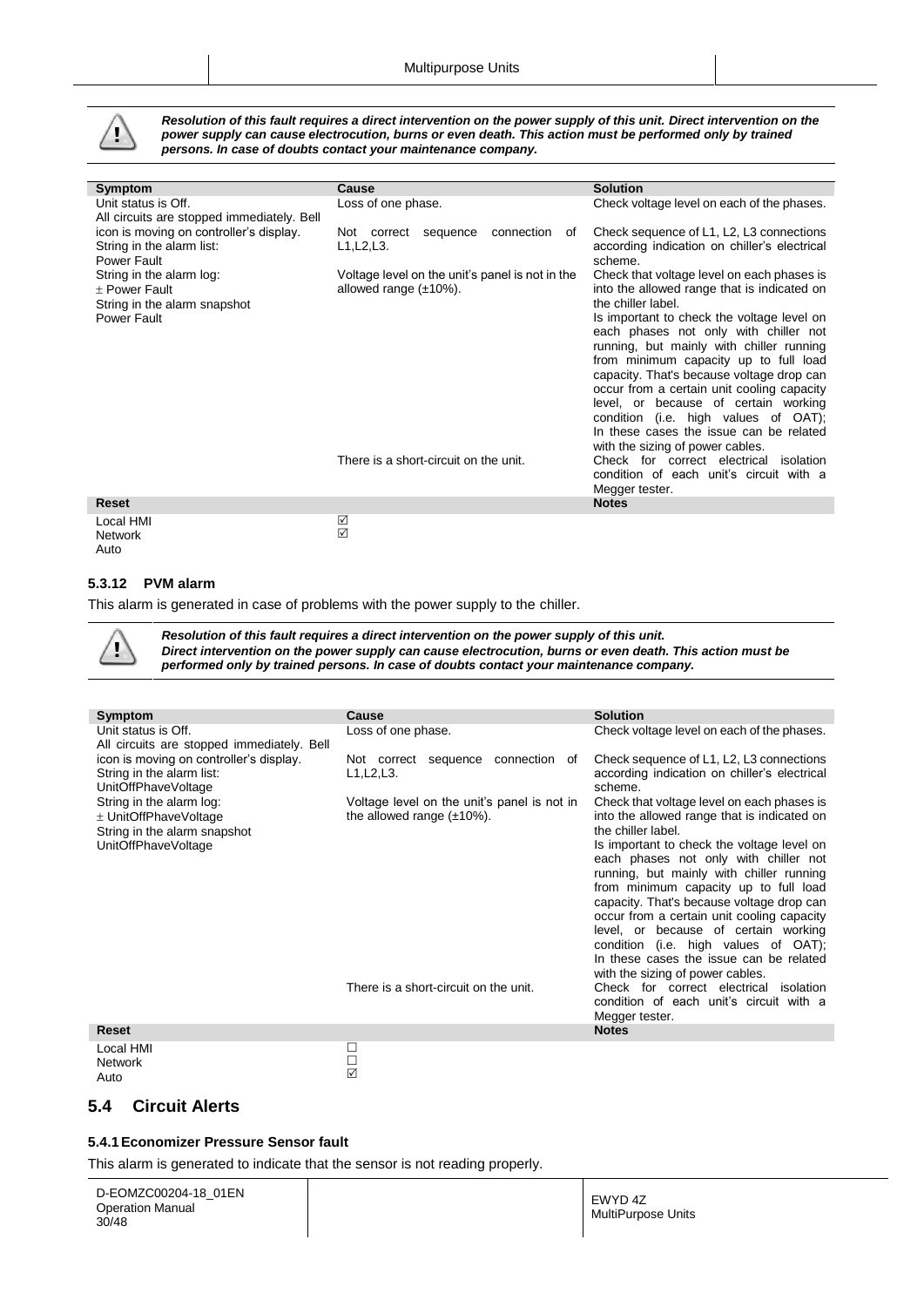| Symptom                                      | Cause                                    | <b>Solution</b>                              |
|----------------------------------------------|------------------------------------------|----------------------------------------------|
| Circuit status is On.                        | Sensor is broken.                        | Check<br>for<br>integrity.<br>sensor         |
| Economizer is Off.                           |                                          | Check correct sensors operation according    |
| Bell icon is moving on controller's display. |                                          | information about mVolt (mV) range related   |
| String in the alarm list:                    |                                          | to pressure values in kPa.                   |
| Cx EcoPressSen                               | Sensor is shorted.                       | Check if sensor is shorted with a resistance |
| String in the alarm log:                     |                                          | measurement.                                 |
| + Cx EcoPressSen                             | Sensor is not properly connected (open). | Check for correct installation of the sensor |
| String in the alarm snapshot                 |                                          | on refrigerant circuit pipe. The transducer  |
| Cx EcoPressSen                               |                                          | must be able to sense the pressure through   |
|                                              |                                          | the valve's needle.                          |
|                                              |                                          | Check for absence of water or humidity on    |
|                                              |                                          | sensor electrical contacts.                  |
|                                              |                                          | Check for correct plug-in of the electrical  |
|                                              |                                          | connectors.                                  |
|                                              |                                          | Check for correct sensors wiring also        |
|                                              |                                          | according electrical scheme.                 |
| <b>Reset</b>                                 |                                          | <b>Notes</b>                                 |
| Local HMI                                    | ☑                                        |                                              |
|                                              | ☑                                        |                                              |

#### **5.4.2Economizer Temperature Sensor fault**

<span id="page-30-0"></span>Auto

This alarm is generated to indicate that the sensor is not reading properly.

 $\Box$ 

 $\Box$ 

| Symptom                                                                                    | Cause                                | <b>Solution</b>                                                                                                           |
|--------------------------------------------------------------------------------------------|--------------------------------------|---------------------------------------------------------------------------------------------------------------------------|
| Circuit status is On.<br>Economizer is Off.                                                | Sensor is shorted.                   | Check for sensor integrity.                                                                                               |
| Bell icon is moving on controller's display.<br>String in the alarm list:<br>Cx EcoTempSen |                                      | Check correct sensors operation according<br>information about kOhm ( $k\Omega$ ) range related<br>to temperature values. |
| String in the alarm log:<br>$\pm$ Cx EcoTempSen                                            | Sensor is broken.                    | Check if sensor is shorted with a resistance<br>measurement.                                                              |
| String in the alarm snapshot<br>Cx EcoTempSen                                              | Sensor is not good connected (open). | Check for correct installation of the sensor<br>on refrigerant circuit pipe.                                              |
|                                                                                            |                                      | Check for absence of water or humidity on<br>sensor electrical contacts.                                                  |
|                                                                                            |                                      | Check for correct plug-in of the electrical<br>connectors.                                                                |
|                                                                                            |                                      | Check for correct sensors wiring also<br>according with electrical scheme.                                                |
| Reset                                                                                      |                                      | <b>Notes</b>                                                                                                              |
| Local HMI<br><b>Network</b>                                                                | ☑<br>☑                               |                                                                                                                           |

#### **5.4.3Failed Pumpdown**

<span id="page-30-1"></span>Auto

This alarm is generated to indicate that the circuit hadn't been able to remove all the refrigerant from the evaporator. It automatically clear as soon as the compressor stops just to be logged in the alarm history. It may not be recognized from BMS because the communication latency can give enough time for the reset. It may not even be seen on the local HMI.

| Symptom<br>Circuit status is Off.<br>No indications on the screen<br>String in the alarm list:<br>String in the alarm log:<br>$\pm$ Cx Failed Pumpdown<br>String in the alarm snapshot<br>Cx Failed Pumpdown | Cause<br>EEXV is not closing completely, therefore<br>"short-circuit" between high<br>there's<br>pressure side with low pressure side of the<br>circuit.<br>Evaporating pressure sensor is not<br>working properly.<br>Compressor on circuit is internally<br>damaged with a mechanical problems for<br>example on internal check-valve, or on<br>internal spirals or vanes. | <b>Solution</b><br>Check for proper operation and full closing<br>position of EEXV. Sight glass should not<br>show refrigerant flow after the valve is<br>closed.<br>Check LED on the top of the valve, C LED<br>should be solid green. If both LED are<br>blinking alternately the valve motor is not<br>properly connected.<br>Check for proper operation of evaporating<br>pressure sensor.<br>Check compressors on circuits. |
|--------------------------------------------------------------------------------------------------------------------------------------------------------------------------------------------------------------|------------------------------------------------------------------------------------------------------------------------------------------------------------------------------------------------------------------------------------------------------------------------------------------------------------------------------------------------------------------------------|----------------------------------------------------------------------------------------------------------------------------------------------------------------------------------------------------------------------------------------------------------------------------------------------------------------------------------------------------------------------------------------------------------------------------------|
| <b>Reset</b>                                                                                                                                                                                                 |                                                                                                                                                                                                                                                                                                                                                                              | <b>Notes</b>                                                                                                                                                                                                                                                                                                                                                                                                                     |
| Local HMI<br><b>Network</b><br>Auto                                                                                                                                                                          | □<br>$\overline{\mathbb{Z}}$                                                                                                                                                                                                                                                                                                                                                 |                                                                                                                                                                                                                                                                                                                                                                                                                                  |
| EWYD 4Z<br>MultiPurpose Units                                                                                                                                                                                |                                                                                                                                                                                                                                                                                                                                                                              | D-EOMZC00204-18 01EN<br><b>Operation Manual</b><br>31/48                                                                                                                                                                                                                                                                                                                                                                         |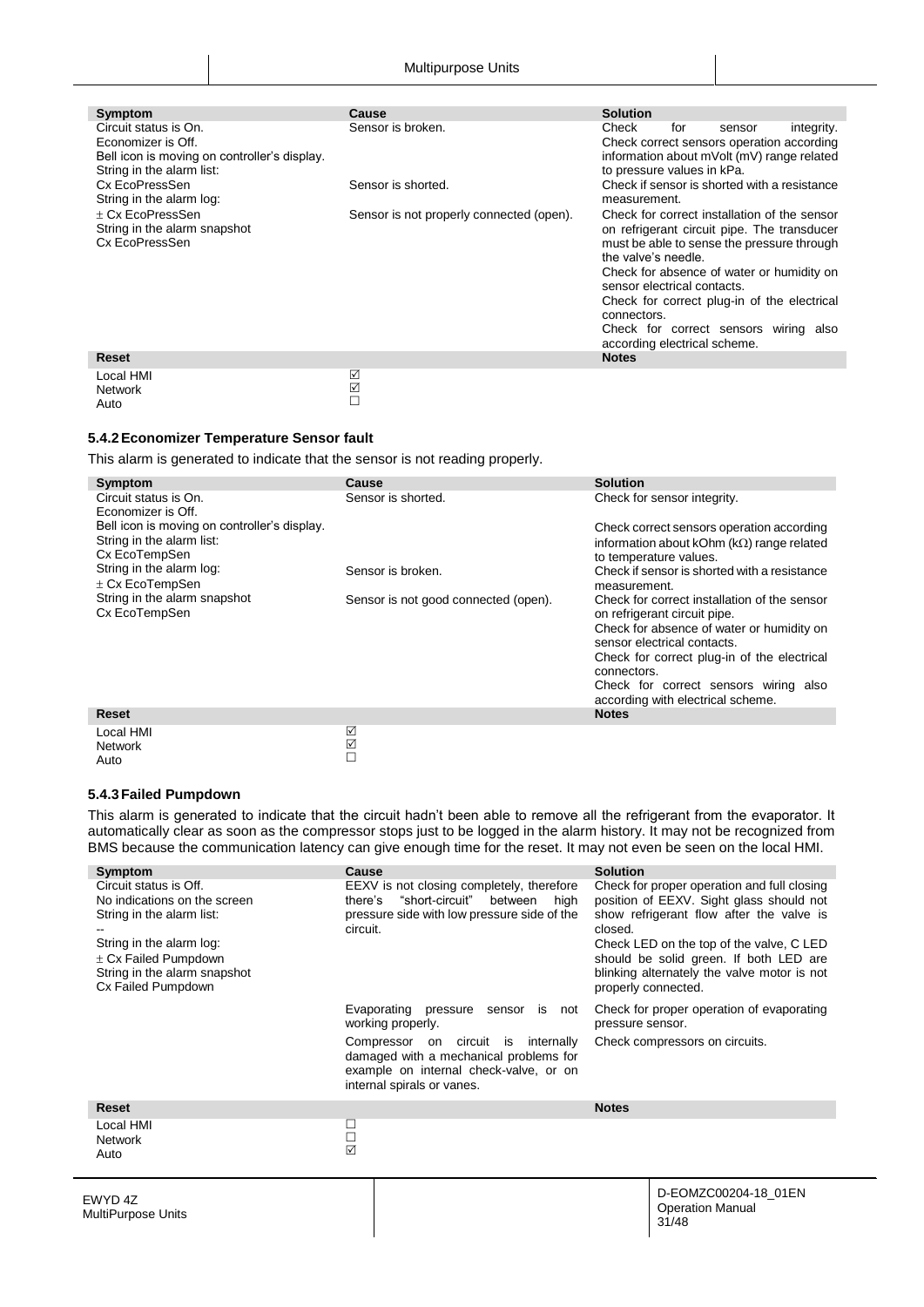### <span id="page-31-0"></span>**5.4.4Fan Fault**

This alarm indicates that at least one of the fans could has some problems

| Symptom                                                                                                                                                                                                                                  | Cause                                     | <b>Solution</b>                                                                                                                                                                                      |
|------------------------------------------------------------------------------------------------------------------------------------------------------------------------------------------------------------------------------------------|-------------------------------------------|------------------------------------------------------------------------------------------------------------------------------------------------------------------------------------------------------|
| Circuit status is On.                                                                                                                                                                                                                    | At least one of the fan has some problems | on/off<br>of<br>fan<br>check<br>the<br>case<br>In In                                                                                                                                                 |
| The compressor keep<br>operating<br>as<br>normal.<br>Bell icon is moving on controller's display.<br>String in the alarm list:<br>Cx FanAlm<br>String in the alarm log:<br>$+ Cx$ Fan $Alm$<br>String in the alarm snapshot<br>Cx FanAlm |                                           | thermal magnetic circuit breaker of each<br>fan. The fan could absorbs too much<br>current<br>In case of fan with VFD check the alarm<br>output of the and message error provided<br>by each fan VFD |
| <b>Reset</b>                                                                                                                                                                                                                             |                                           | <b>Notes</b>                                                                                                                                                                                         |
| Local HMI<br><b>Network</b><br>Auto                                                                                                                                                                                                      | ☑<br>☑                                    |                                                                                                                                                                                                      |

#### <span id="page-31-1"></span>**5.4.5Gas Leakage Sensor fault**

This alarm is generated to indicate that the sensor is not reading properly.

| Symptom<br>Circuit status is On.<br>Bell icon is moving on controller's display.<br>String in the alarm list:<br>Cx GasLeakSen | Cause<br>Sensor is broken.               | Solution<br>Check<br>integrity.<br>for<br>sensor<br>Check correct sensors operation according<br>information about mVolt (mV) range related<br>to ppm values.                                                                                                    |
|--------------------------------------------------------------------------------------------------------------------------------|------------------------------------------|------------------------------------------------------------------------------------------------------------------------------------------------------------------------------------------------------------------------------------------------------------------|
| String in the alarm log:<br>+ Cx GasLeakSen                                                                                    | Sensor is shorted.                       | Check if sensor is shorted with a resistance<br>measurement.                                                                                                                                                                                                     |
| String in the alarm snapshot<br>Cx GasLeakSen                                                                                  | Sensor is not properly connected (open). | Check for correct installation of the sensor.<br>Check for absence of water or humidity on<br>sensor electrical contacts.<br>Check for correct plug-in of the electrical<br>connectors.<br>Check for correct sensors wiring also<br>according electrical scheme. |
| <b>Reset</b>                                                                                                                   |                                          | <b>Notes</b>                                                                                                                                                                                                                                                     |
| Local HMI<br><b>Network</b>                                                                                                    | ☑<br>☑                                   |                                                                                                                                                                                                                                                                  |

#### **5.4.6CxCmp1 MaintCode01**

<span id="page-31-2"></span>Auto

This alarm indicates that a component in the inverter may require verification or even a replacement.

 $\Box$ 

| Symptom                                      | Cause                                       | <b>Solution</b>                          |
|----------------------------------------------|---------------------------------------------|------------------------------------------|
| Circuit status is On.                        | The inverter cooling valve in the inverter, | Contact your service organization to get |
| The compressor keep operating as             | require a verification<br>or a<br>may       | the problem solved.                      |
| normal.                                      | replacement.                                |                                          |
| Bell icon is moving on controller's display. |                                             |                                          |
| String in the alarm list:                    |                                             |                                          |
|                                              |                                             |                                          |
| CxCmp1 MainCode01                            |                                             |                                          |
| String in the alarm log:                     |                                             |                                          |
| $\pm$ CxCmp1 MainCode01                      |                                             |                                          |
| String in the alarm snapshot                 |                                             |                                          |
| CxCmp1 MainCode01                            |                                             |                                          |
| Reset                                        |                                             | <b>Notes</b>                             |
|                                              |                                             |                                          |
| Local HMI                                    | ☑                                           |                                          |
| <b>Network</b>                               | $\boxed{\checkmark}$                        |                                          |
| Auto                                         | $\Box$                                      |                                          |
|                                              |                                             |                                          |

#### <span id="page-31-3"></span>**5.4.7CxCmp1 MaintCode02**

This alarm indicates that a component in the inverter may require verification or even a replacement.

| Symptom                                                                                                                                                                                                                                                    | <b>Cause</b>                                                                    | <b>Solution</b>                                                 |
|------------------------------------------------------------------------------------------------------------------------------------------------------------------------------------------------------------------------------------------------------------|---------------------------------------------------------------------------------|-----------------------------------------------------------------|
| Circuit status is On.<br>The compressor keep operating as normal.<br>Bell icon is moving on controller's display.<br>String in the alarm list:<br>CxCmp1 MainCode02<br>String in the alarm log:<br>$\pm$ CxCmp1 MainCode02<br>String in the alarm snapshot | The capacitors in the inverter, may require<br>a verification or a replacement. | Contact your service organization to get<br>the problem solved. |
| D-EOMZC00204-18 01EN<br><b>Operation Manual</b><br>32/48                                                                                                                                                                                                   |                                                                                 | FWYD 47<br>MultiPurpose Units                                   |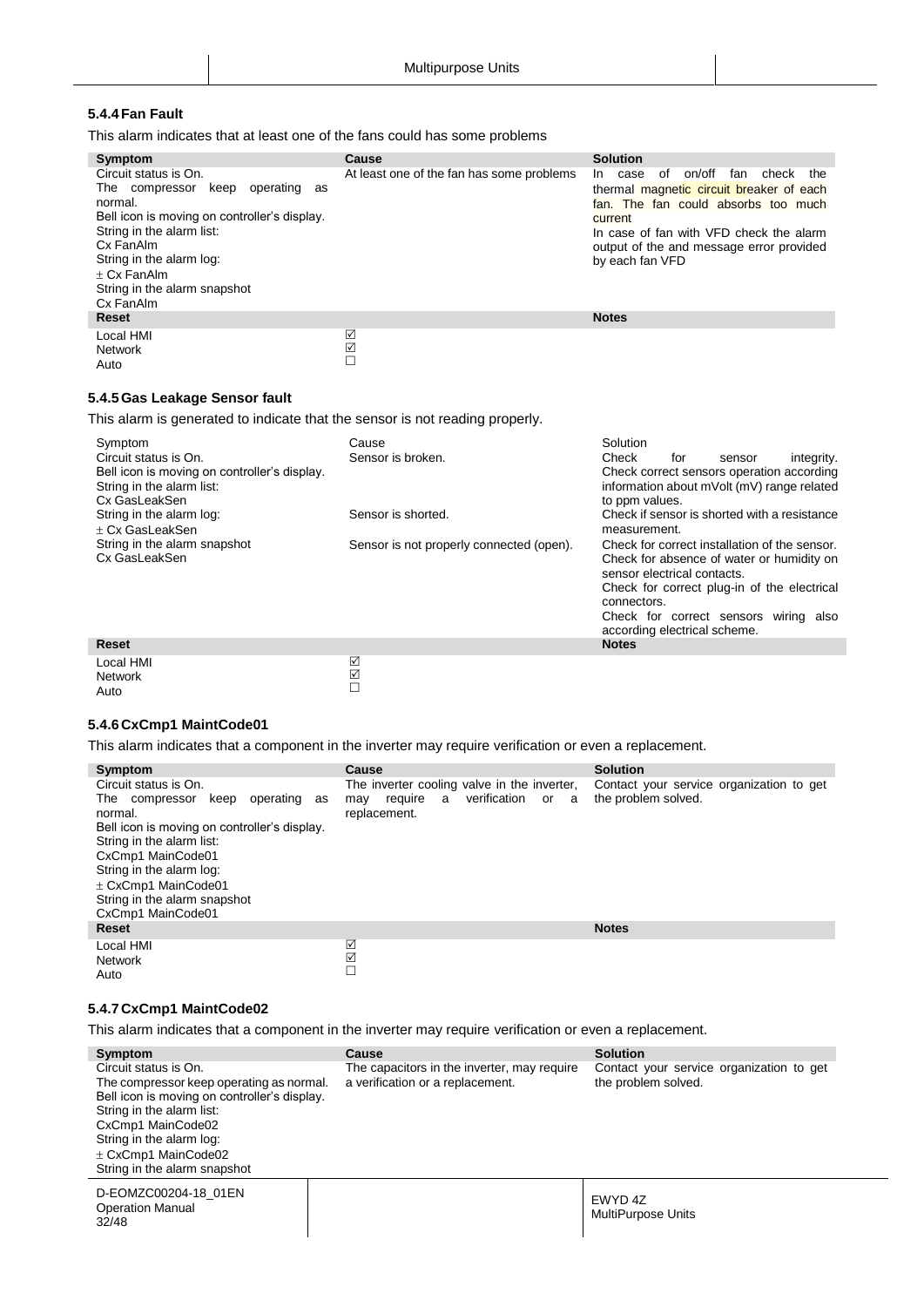CxCmp1 MainCode02

| Reset                        |        | <b>Notes</b> |
|------------------------------|--------|--------------|
| Local HMI<br>Network<br>Auto | ⊻<br>☑ |              |

#### <span id="page-32-0"></span>**5.4.8Power Loss**

This alarm indicates that a short under voltage on main power supply, that does not turn off the unit, has occurred.

|                                                                                                                                                                        |                                                                                                                                                                          | Resolution of this fault requires a direct intervention on the power supply of this unit.<br>performed only by trained persons. In case of doubts contact your maintenance company. | Direct intervention on the power supply can cause electrocution, burns or even death. This action must be |
|------------------------------------------------------------------------------------------------------------------------------------------------------------------------|--------------------------------------------------------------------------------------------------------------------------------------------------------------------------|-------------------------------------------------------------------------------------------------------------------------------------------------------------------------------------|-----------------------------------------------------------------------------------------------------------|
| Symptom<br>Circuit status is On.<br>String in the alarm list:<br>Cx FanAlm<br>String in the alarm log:<br>$\pm$ Cx FanAlm<br>String in the alarm snapshot<br>Cx FanAlm | The controller brings the compressor to<br>the minimum speed and then normal<br>operation is recovered (default 1200rmp)<br>Bell icon is moving on controller's display. | Cause<br>Chiller main power supply had a down<br>peak which caused the trip.                                                                                                        | Solution<br>Check if main power supply is within the<br>acceptable tolerance for this chiller             |
| <b>Reset</b>                                                                                                                                                           |                                                                                                                                                                          |                                                                                                                                                                                     | <b>Notes</b>                                                                                              |
| Local HMI<br><b>Network</b><br>Auto                                                                                                                                    |                                                                                                                                                                          | ☑<br>☑                                                                                                                                                                              |                                                                                                           |

## <span id="page-32-1"></span>**5.5 Circuit Pumpdown Stop Alarms**

#### <span id="page-32-2"></span>**5.5.1Discharge Temperature Sensor fault**

This alarm is generated to indicate that the sensor is not reading properly.

 $\Box$ 

| Symptom                                      | Cause                                    | <b>Solution</b>                                            |
|----------------------------------------------|------------------------------------------|------------------------------------------------------------|
| Circuit status is Off.                       | Sensor is shorted.                       | Check for sensor integrity.                                |
| The circuit is switched off with the normal  |                                          | Check correct sensors operation according                  |
| shutdown procedure.                          |                                          | information about kOhm ( $k\Omega$ ) range related         |
| Bell icon is moving on controller's display. |                                          | to temperature values.                                     |
| String in the alarm list:                    | Sensor is broken.                        | Check if sensor is shorted with a                          |
| CxCmp1 OffDischTmpSen                        |                                          | resistance measurement.                                    |
| String in the alarm log:                     | Sensor is not properly connected (open). | Check for correct installation of the sensor               |
| ± CxCmp1 OffDischTmpSen                      |                                          | on refrigerant circuit pipe.                               |
| String in the alarm snapshot                 |                                          | Check for absence of water or humidity on                  |
| CxCmp1 OffDischTmpSen                        |                                          | sensor electrical contacts.                                |
|                                              |                                          | Check for correct plug-in of the electrical<br>connectors. |
|                                              |                                          | Check for correct sensors wiring also                      |
|                                              |                                          | according with electrical scheme.                          |
| <b>Reset</b>                                 |                                          | <b>Notes</b>                                               |
| Local HMI                                    | ☑                                        |                                                            |
| <b>Network</b>                               | ☑                                        |                                                            |

#### <span id="page-32-3"></span>**5.5.2Gas Leakage fault**

Network Auto

This alarm indicates a gas leakage in the compressor box.

| Symptom                | Cause                               | <b>Solution</b>                                        |
|------------------------|-------------------------------------|--------------------------------------------------------|
| Circuit status is Off. | Gas leakage in the compressors box. | Switch off the unit and perform a gas<br>leakage test. |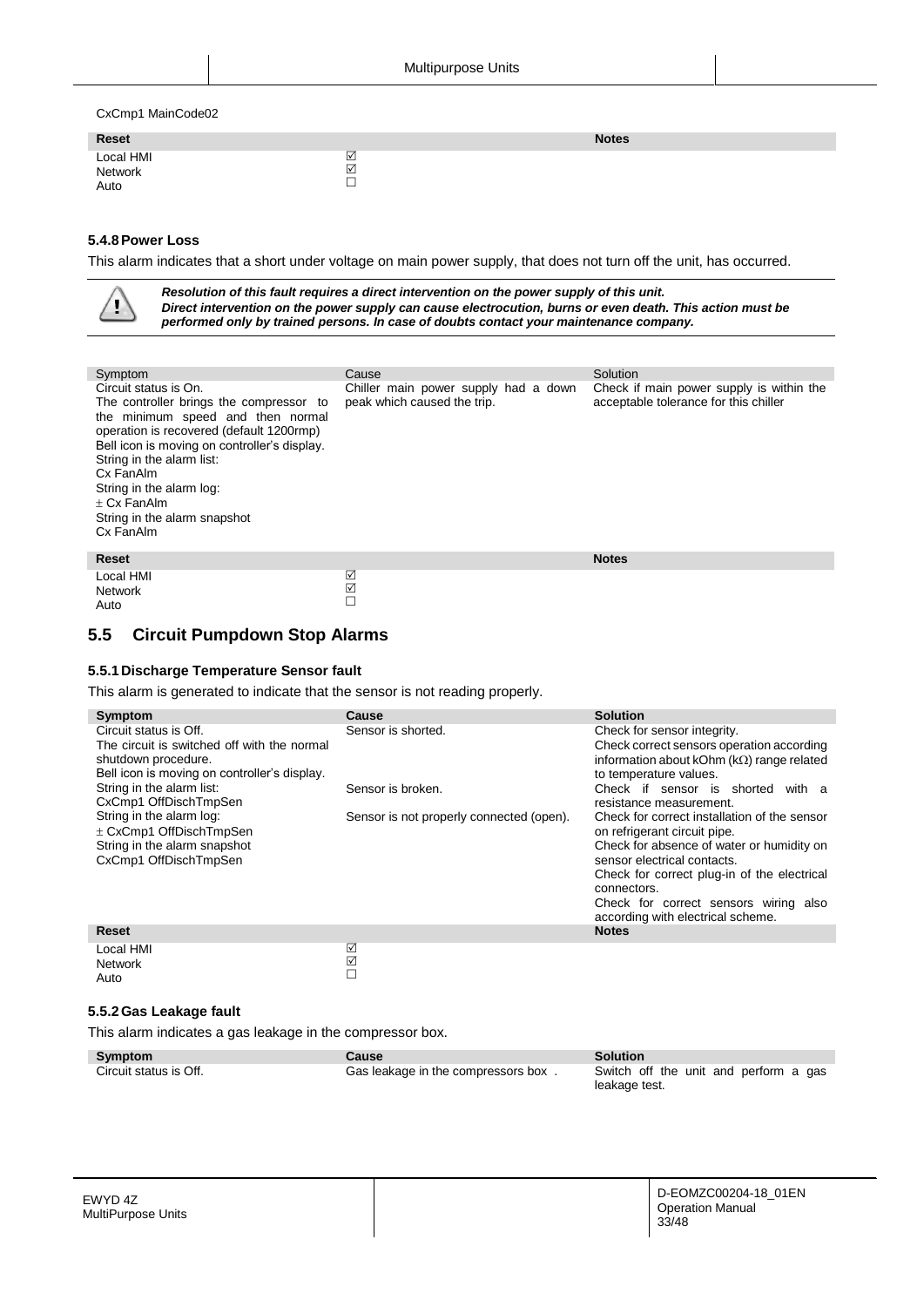| The circuit is switched off with the<br>shutdown procedure performing a deep<br>pumpdown of the circuit.<br>Bell icon is moving on controller's display.<br>String in the alarm list: | Gas Leakage in the plant room. | Check if there are leakage on the unit with<br>a detector eventually starting suction fans<br>to change the air in the room.                             |
|---------------------------------------------------------------------------------------------------------------------------------------------------------------------------------------|--------------------------------|----------------------------------------------------------------------------------------------------------------------------------------------------------|
| Cx OffGasLeakage<br>String in the alarm log:<br>$\pm$ Cx OffGasLeakage<br>String in the alarm snapshot<br>Cx OffGasLeakage                                                            | Gas leakage sensor fault.      | Put the sensor in open air and check that<br>the alarm can be cleared. In case replace<br>the sensor or disable the option before<br>getting a new part. |
| <b>Reset</b>                                                                                                                                                                          |                                | <b>Notes</b>                                                                                                                                             |
| Local HMI                                                                                                                                                                             | ☑                              |                                                                                                                                                          |

## <span id="page-33-0"></span>**5.5.3High Compressor Vfd Temperature fault**

Network Auto

This alarm is generated to indicate that the Vfd temperature is too high to allow the compressor to run.

☑  $\Box$ 

| Symptom                                                                                                                                                                                                                              | Cause                                                | <b>Solution</b>                                                                                                                                                                                                                                                      |
|--------------------------------------------------------------------------------------------------------------------------------------------------------------------------------------------------------------------------------------|------------------------------------------------------|----------------------------------------------------------------------------------------------------------------------------------------------------------------------------------------------------------------------------------------------------------------------|
| Circuit status is Off.<br>The circuit is switched off with the normal                                                                                                                                                                | Cooling solenoid valve is not operating<br>properly. | Check electrical connection of the solenoid<br>valve.                                                                                                                                                                                                                |
| shutdown procedure.<br>Bell icon is moving on controller's display.<br>String in the alarm list:<br>CxCmp1 VfdOverTemp<br>String in the alarm log:<br>$\pm$ CxCmp1 VfdOverTemp<br>String in the alarm snapshot<br>CxCmp1 VfdOverTemp | Vfd Heater not properly connected.                   | Check refrigerant charge. Low refrigerant<br>charge can cause overheating of the Vfd<br>electronic.<br>Check for obstructions in the pipe.<br>Check if Vfd heater is switched off when<br>the Vfd temperature increases.<br>Check if the contactor that commands the |
|                                                                                                                                                                                                                                      |                                                      | Vfd heater can switch propertly.                                                                                                                                                                                                                                     |
| <b>Reset</b>                                                                                                                                                                                                                         |                                                      | <b>Notes</b>                                                                                                                                                                                                                                                         |
| Local HMI<br><b>Network</b><br>Auto                                                                                                                                                                                                  | ☑<br>☑<br>П                                          |                                                                                                                                                                                                                                                                      |

#### <span id="page-33-1"></span>**5.5.4Liquid Temperature Sensor fault**

This alarm is generated to indicate that the sensor is not reading properly.

| <b>Symptom</b>                                                                                                                                                                                                                                                                                     | Cause                                                         | <b>Solution</b>                                                                                                                                                                                                                                                                                                                                                                                                                                                                                          |
|----------------------------------------------------------------------------------------------------------------------------------------------------------------------------------------------------------------------------------------------------------------------------------------------------|---------------------------------------------------------------|----------------------------------------------------------------------------------------------------------------------------------------------------------------------------------------------------------------------------------------------------------------------------------------------------------------------------------------------------------------------------------------------------------------------------------------------------------------------------------------------------------|
| Circuit status is Off.                                                                                                                                                                                                                                                                             | Sensor is shorted.                                            | Check for sensor integrity.                                                                                                                                                                                                                                                                                                                                                                                                                                                                              |
| The circuit is switched off with the normal<br>shutdown procedure.<br>Bell icon is moving on controller's display.<br>String in the alarm list:<br>CxCmp1 OffLiquidTempSen<br>String in the alarm log:<br>$\pm$ CxCmp1 OffLiquidTempSen<br>String in the alarm snapshot<br>CxCmp1 OffLiquidTempSen | Sensor is broken.<br>Sensor is not properly connected (open). | Check<br>operation<br>correct<br>sensors<br>according information about kOhm $(k\Omega)$<br>range related to temperature values.<br>Check if sensor is shorted with a<br>resistance measurement.<br>Check for correct installation of the sensor<br>on refrigerant circuit pipe.<br>Check for absence of water or humidity on<br>sensor electrical contacts.<br>Check for correct plug-in of the electrical<br>connectors.<br>Check for correct sensors wiring also<br>according with electrical scheme. |
| Reset                                                                                                                                                                                                                                                                                              |                                                               | <b>Notes</b>                                                                                                                                                                                                                                                                                                                                                                                                                                                                                             |
|                                                                                                                                                                                                                                                                                                    |                                                               |                                                                                                                                                                                                                                                                                                                                                                                                                                                                                                          |
| Local HMI                                                                                                                                                                                                                                                                                          | ☑                                                             |                                                                                                                                                                                                                                                                                                                                                                                                                                                                                                          |

#### <span id="page-33-2"></span>**5.5.5Low Compressor Vfd Temperature fault**

Network Auto

This alarm is generated to indicate that the Vfd temperature is too low to allow the compressor to run safely.

☑  $\Box$ 

| Symptom<br>Circuit status is Off.<br>The circuit is switched off with the normal<br>shutdown procedure.<br>Bell icon is moving on controller's display. | Cause<br>Cooling solenoid valve is not operating<br>lťs<br>alwavs<br>when<br>properly.<br>open<br>compressor runs. | <b>Solution</b><br>Check electrical connection of the solenoid<br>valve. |
|---------------------------------------------------------------------------------------------------------------------------------------------------------|--------------------------------------------------------------------------------------------------------------------|--------------------------------------------------------------------------|
| String in the alarm list:<br>CxCmp1 VfdLowTemp<br>String in the alarm log:                                                                              |                                                                                                                    | Check operation of the valve to see if it can<br>close properly.         |
| D-EOMZC00204-18 01EN<br><b>Operation Manual</b><br>34/48                                                                                                |                                                                                                                    | EWYD 4Z<br>MultiPurpose Units                                            |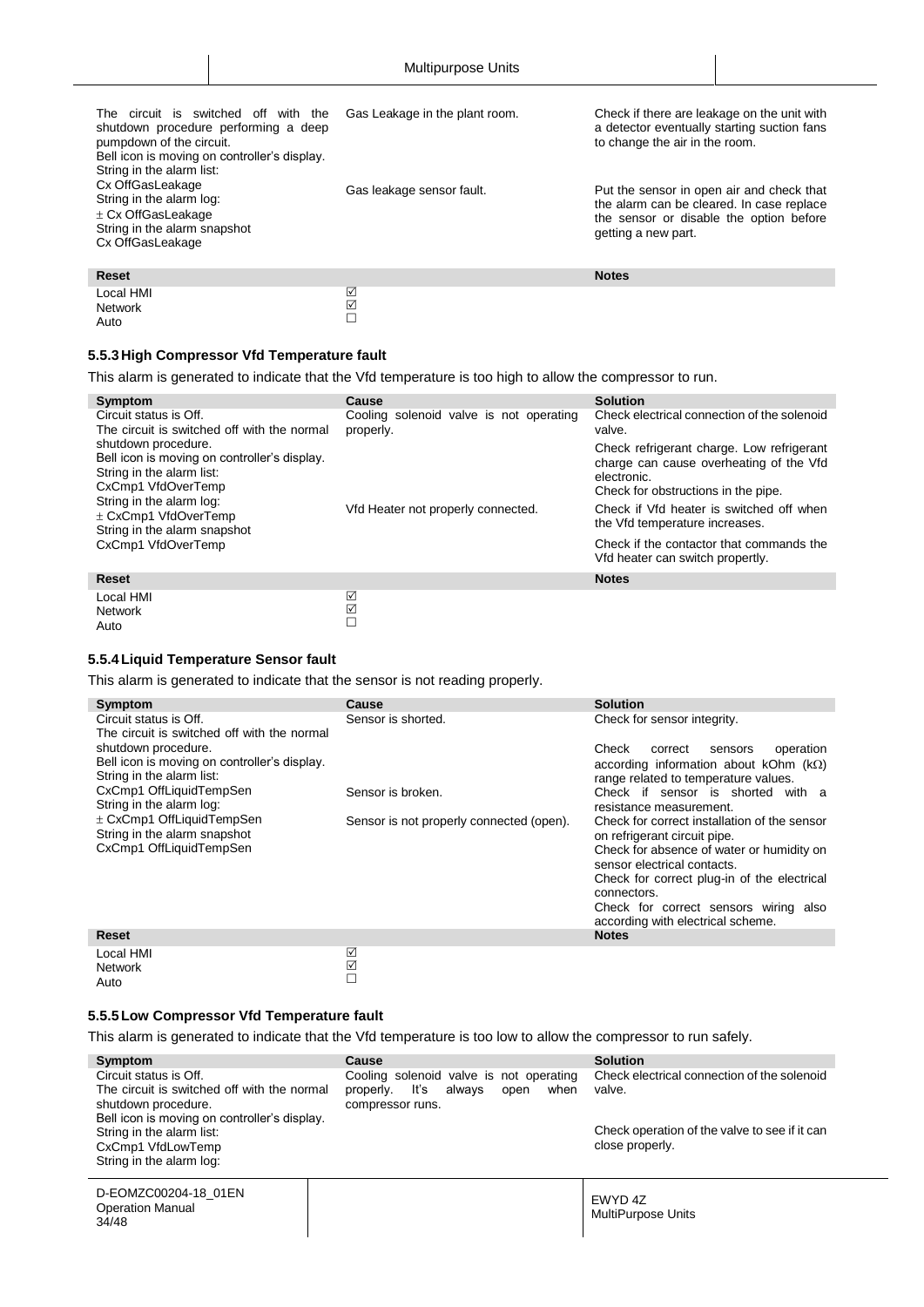| $\pm$ CxCmp1 VfdLowTemp<br>String in the alarm snapshot<br>CxCmp1 VfdLowTemp | Vfd heater is not working. | Check operating cycles of the valve. It has<br>a limited number of cycles.<br>Check if the Vfd heater is powered.<br>Check if the Vfd heater is commanded on |
|------------------------------------------------------------------------------|----------------------------|--------------------------------------------------------------------------------------------------------------------------------------------------------------|
|                                                                              |                            | when Vfd temperature is low.                                                                                                                                 |
| <b>Reset</b>                                                                 |                            | <b>Notes</b>                                                                                                                                                 |
| Local HMI<br><b>Network</b><br>Auto                                          | ☑<br>区                     |                                                                                                                                                              |

#### <span id="page-34-0"></span>**5.5.6Low Oil Level fault**

This alarm indicates that the oil level inside the oil separator has become too low to allow for a safe operation of the compressor.

This switch may not be installed on the unit because in regular operations the oil separation is always granted.

| Symptom                                                                   | <b>Cause</b>                              | <b>Solution</b>                          |
|---------------------------------------------------------------------------|-------------------------------------------|------------------------------------------|
| Circuit status is Off.                                                    | Oil Level switch not operating correctly. | Check the cabling between switch and     |
| The circuit is switched off with the normal                               |                                           | controller feedback and power            |
| shutdown procedure.                                                       |                                           | Check if switch operates correctly.      |
| Bell icon is moving on controller's display.<br>String in the alarm list: |                                           |                                          |
| CxCmp1 OffOilLevelLo                                                      |                                           |                                          |
| String in the alarm log:                                                  |                                           | Check if digital input of the controller |
| ± CxCmp1 OffOilLevelLo                                                    |                                           | operates correctly.                      |
| String in the alarm snapshot                                              |                                           |                                          |
| CxCmp1 OffOilLevelLo                                                      | Check the oil charge                      | Verify if there is enough oil inside the |
|                                                                           |                                           | circuit.                                 |
|                                                                           |                                           |                                          |
| <b>Reset</b>                                                              |                                           | <b>Notes</b>                             |
| Local HMI                                                                 | ☑                                         |                                          |
| <b>Network</b>                                                            | ☑<br>□                                    |                                          |
| Auto                                                                      |                                           |                                          |

#### <span id="page-34-1"></span>**5.5.7Low Discharge Superheat fault**

This alarm indicates that the unit has worked for too long with low discharge super heat.

| Symptom                                      | Cause                                     | <b>Solution</b>                                                               |
|----------------------------------------------|-------------------------------------------|-------------------------------------------------------------------------------|
| Circuit status is Off.                       | EEXV is not working correctly.            | Check if pump-down can be finished for                                        |
| The circuit is switched off with the         | It's not opening enough or it's moving in | pressure limit reached;                                                       |
| shutdown procedure.                          | the opposite direction.                   |                                                                               |
| Bell icon is moving on controller's display. |                                           | Check expansion valve movements.                                              |
| String in the alarm list:                    |                                           |                                                                               |
| CxCmp1 OffDishSHLo                           |                                           |                                                                               |
| String in the alarm log:                     |                                           | Check connection to the valve driver on the                                   |
| $\pm$ CxCmp1 OffDishSHLo                     |                                           | wiring diagram.                                                               |
| String in the alarm snapshot                 |                                           |                                                                               |
| CxCmp1 OffDishSHLo                           |                                           | Measure the resistance of each winding, it<br>has to be different from 0 Ohm. |
|                                              |                                           |                                                                               |
| <b>Reset</b>                                 |                                           | <b>Notes</b>                                                                  |
|                                              |                                           |                                                                               |
| Local HMI                                    | ☑                                         |                                                                               |
| Network                                      | ☑                                         |                                                                               |

 $\boxtimes$  x 2 attempts (W/C only)

#### <span id="page-34-2"></span>**5.5.8Oil Pressure Sensor fault**

Auto

This alarm is generated to indicate that the sensor is not reading properly.

| Symptom                                            | Cause                                    | <b>Solution</b> |                             |                                              |            |
|----------------------------------------------------|------------------------------------------|-----------------|-----------------------------|----------------------------------------------|------------|
| Circuit status is Off.                             | Sensor is broken.                        | Check           | for                         | sensor                                       | integrity. |
| The circuit is switched off with the normal        |                                          |                 |                             | Check correct sensors operation according    |            |
| shutdown procedure.                                |                                          |                 |                             | information about mVolt (mV) range related   |            |
| Bell icon is moving on controller's display.       |                                          |                 | to pressure values in kPa.  |                                              |            |
| String in the alarm list:<br>CxCmp1 OffOilFeedPSen | Sensor is shorted.                       | measurement.    |                             | Check if sensor is shorted with a resistance |            |
| String in the alarm log:                           | Sensor is not properly connected (open). |                 |                             | Check for correct installation of the sensor |            |
| ± CxCmp1 OffOilFeedPSen                            |                                          |                 |                             | on refrigerant circuit pipe. The transducer  |            |
| String in the alarm snapshot                       |                                          |                 |                             | must be able to sense the pressure through   |            |
| CxCmp1 OffOilFeedPSen                              |                                          |                 | the valve's needle.         |                                              |            |
|                                                    |                                          |                 |                             | Check for absence of water or humidity on    |            |
|                                                    |                                          |                 | sensor electrical contacts. |                                              |            |
| EWYD 4Z                                            |                                          |                 |                             | D-EOMZC00204-18 01EN                         |            |
| <b>MultiPurpose Units</b>                          |                                          |                 | 35/48                       | <b>Operation Manual</b>                      |            |
|                                                    |                                          |                 |                             |                                              |            |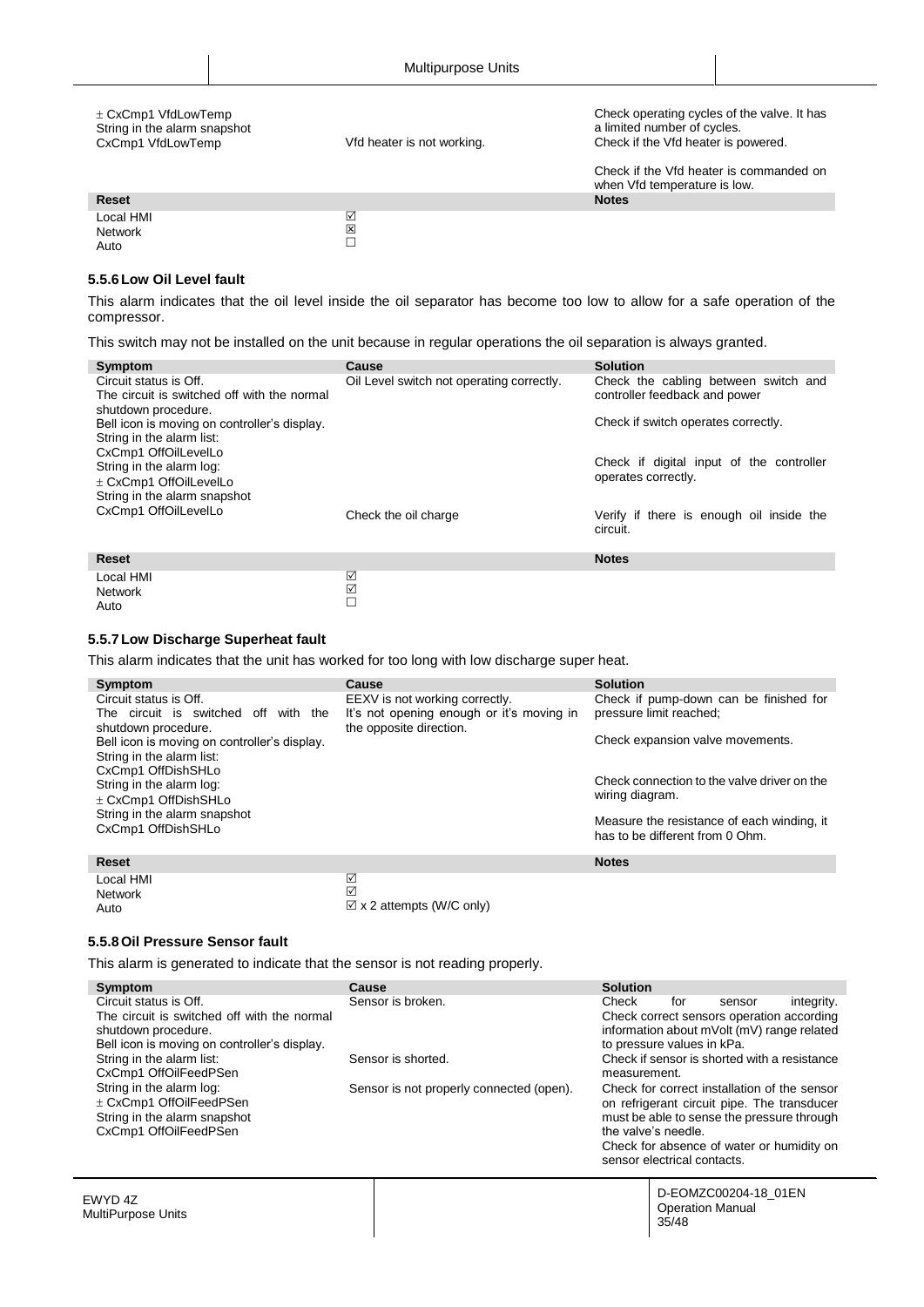Check for correct plug-in of the electrical connectors. Check for correct sensors wiring also according electrical scheme.<br>Notes

|                              | -----        |
|------------------------------|--------------|
| <b>Reset</b>                 | <b>Notes</b> |
| Local HMI<br>Network<br>Auto | ☑<br>☑       |

#### <span id="page-35-0"></span>**5.5.9Suction Temperature Sensor fault**

This alarm is generated to indicate that the sensor is not reading properly.

| Symptom<br>Circuit status is Off.<br>The circuit is switched off with the normal                 | Cause<br>Sensor is shorted.          | Solution<br>Check for sensor integrity.                                                                                   |
|--------------------------------------------------------------------------------------------------|--------------------------------------|---------------------------------------------------------------------------------------------------------------------------|
| shutdown procedure.<br>Bell icon is moving on controller's display.<br>String in the alarm list: |                                      | Check correct sensors operation according<br>information about kOhm ( $k\Omega$ ) range related<br>to temperature values. |
| CxCmp1 OffSuctTempSen<br>String in the alarm log:                                                | Sensor is broken.                    | Check if sensor is shorted<br>with a<br>resistance measurement.                                                           |
| ± CxCmp1 OffSuctTempSen<br>String in the alarm snapshot                                          | Sensor is not good connected (open). | Check for correct installation of the sensor<br>on refrigerant circuit pipe.                                              |
| CxCmp1 OffSuctTempSen                                                                            |                                      | Check for absence of water or humidity on<br>sensor electrical contacts.                                                  |
|                                                                                                  |                                      | Check for correct plug-in of the electrical<br>connectors.                                                                |
|                                                                                                  |                                      | Check for correct sensors wiring also<br>according with electrical scheme.                                                |
| <b>Reset</b>                                                                                     |                                      | <b>Notes</b>                                                                                                              |
| Local HMI                                                                                        | ☑                                    |                                                                                                                           |

Local HMI Network Auto

Network Auto

## <span id="page-35-1"></span>**5.6 Circuit Rapid Stop Alarms**

#### <span id="page-35-2"></span>**5.6.1Compressor Extension Communication Error**

This alarm is generated in case of communication problems with the CCx module.

☑  $\Box$ 

| Symptom                                                                   | Cause                              | <b>Solution</b>                                                                        |  |  |
|---------------------------------------------------------------------------|------------------------------------|----------------------------------------------------------------------------------------|--|--|
| Circuit status is Off.<br>All circuits are stopped immediately.           | Module has no power supply         | Check<br>the<br>the<br>power<br>supply<br>from<br>connector on the side of the module. |  |  |
| Bell icon is moving on controller's display.<br>String in the alarm list: |                                    | Check if LEDs are both green.                                                          |  |  |
| Cx OffCmpCtrlrComFail                                                     |                                    | Check if the connector on the side is tightly                                          |  |  |
| String in the alarm log:                                                  |                                    | inserted in the module                                                                 |  |  |
| ± Cx OffCmpCtrlrComFail                                                   | Module address is not properly set | Check if module's address is correct<br>referring to the wiring diagram.               |  |  |
| String in the alarm snapshot<br>Cx OffCmpCtrlrComFail                     | Module is broken                   | Check if LED are on and both green. If                                                 |  |  |
|                                                                           |                                    | BSP LED is solid red replace the module                                                |  |  |
|                                                                           |                                    | Check if power supply is ok but LEDs are                                               |  |  |
|                                                                           |                                    | both off. In this case replace the module                                              |  |  |
| <b>Reset</b>                                                              |                                    | <b>Notes</b>                                                                           |  |  |
| Local HMI                                                                 | ☑                                  |                                                                                        |  |  |

#### <span id="page-35-3"></span>**5.6.2EXV Driver Extension Communication Error**

This alarm is generated in case of communication problems with the EEXVx module.

☑  $\bar{\Box}$ 

| Symptom<br>Circuit status is Off.<br>All circuits are stopped immediately.<br>Bell icon is moving on controller's display.<br>String in the alarm list:<br>Cx OffEXVCtrlrComFail<br>String in the alarm log:<br>+ Cx OffEXVCtrlrComFail<br>String in the alarm snapshot<br>Cx OffEXVCtrlrComFail | Cause<br>Module has no power supply<br>Module address is not properly set<br>Module is broken | <b>Solution</b><br>Check<br>the<br>the<br>power<br>supply<br>from<br>connector on the side of the module.<br>Check if LEDs are both green.<br>Check if the connector on the side is tightly<br>inserted in the module<br>Check if module's address is correct<br>referring to the wiring diagram.<br>Check if LED are on and both green. If<br>BSP LED is solid red replace the module<br>Check if power supply is ok but LEDs are |
|--------------------------------------------------------------------------------------------------------------------------------------------------------------------------------------------------------------------------------------------------------------------------------------------------|-----------------------------------------------------------------------------------------------|------------------------------------------------------------------------------------------------------------------------------------------------------------------------------------------------------------------------------------------------------------------------------------------------------------------------------------------------------------------------------------------------------------------------------------|
|                                                                                                                                                                                                                                                                                                  |                                                                                               | both off. In this case replace the module                                                                                                                                                                                                                                                                                                                                                                                          |
| D-EOMZC00204-18_01EN<br><b>Operation Manual</b><br>36/48                                                                                                                                                                                                                                         |                                                                                               | EWYD 4Z<br><b>MultiPurpose Units</b>                                                                                                                                                                                                                                                                                                                                                                                               |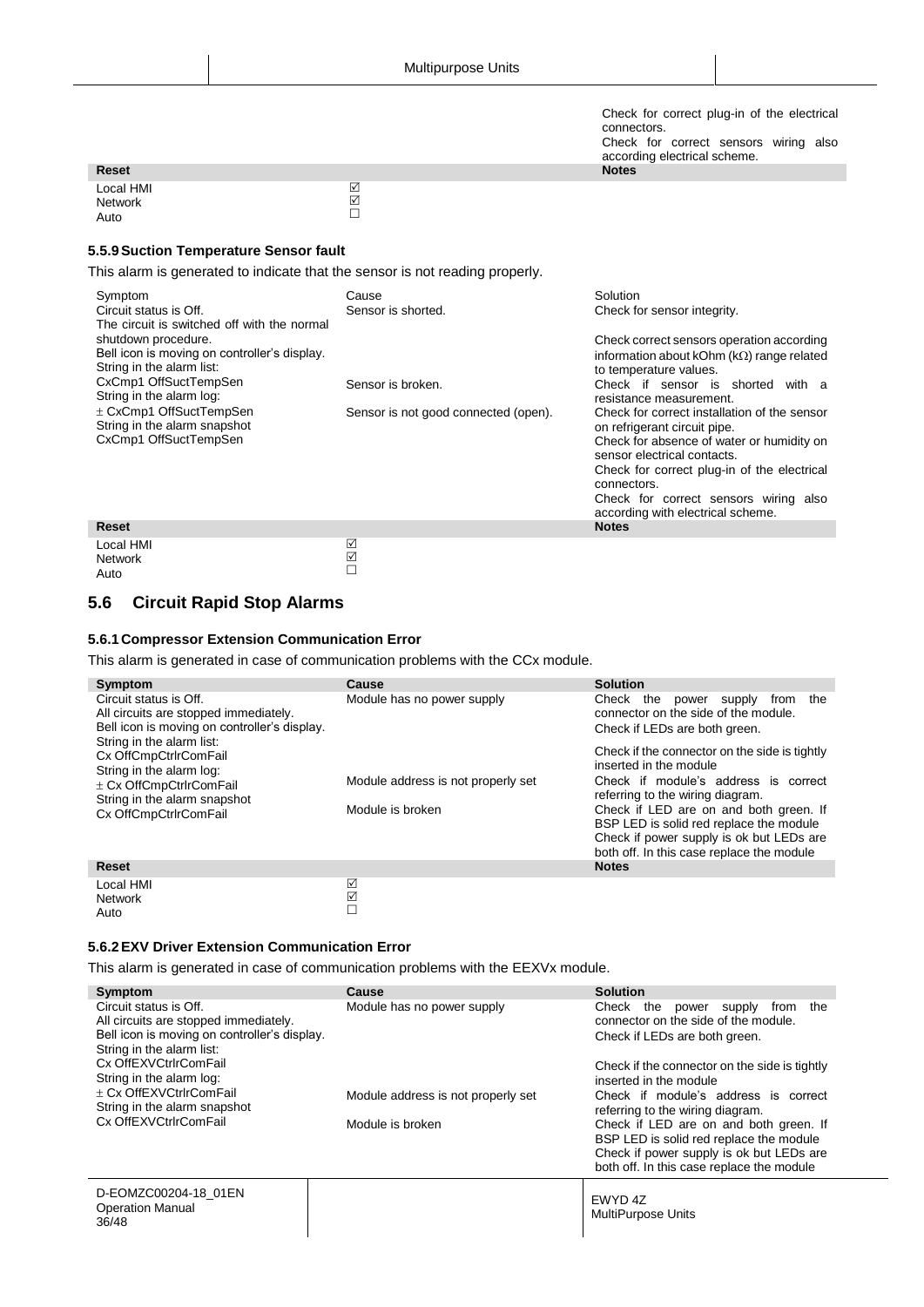| Reset                        |                | <b>Notes</b> |
|------------------------------|----------------|--------------|
| Local HMI<br>Network<br>Auto | $\overline{2}$ |              |

#### <span id="page-36-0"></span>**5.6.3Compressor VFD Fault**

This alarm indicates an abnormal condition that forced the inverter to stop.

| Symptom                                                                                                                                                                                                                                                                                                         | Cause                                                                                                | <b>Solution</b>                                                                                                                              |
|-----------------------------------------------------------------------------------------------------------------------------------------------------------------------------------------------------------------------------------------------------------------------------------------------------------------|------------------------------------------------------------------------------------------------------|----------------------------------------------------------------------------------------------------------------------------------------------|
| Circuit status is Off.<br>The compressor does not load anymore,<br>circuit is immediately stopped.<br>Bell icon is moving on controller's display.<br>String in the alarm list:<br>CxCmp1 OffVfdFault<br>String in the alarm log:<br>± CxCmp1 OffVfdFault<br>String in the alarm snapshot<br>CxCmp1 OffVfdFault | Inverter is operating in an unsafe condition<br>and for this reason the inverter must be<br>stopped. | Check the alarm snapshot to identify the<br>alarm code from the inverter. Contact your<br>service organization to get the problem<br>solved. |
| <b>Reset</b>                                                                                                                                                                                                                                                                                                    |                                                                                                      | <b>Notes</b>                                                                                                                                 |
| Local HMI                                                                                                                                                                                                                                                                                                       | ☑                                                                                                    |                                                                                                                                              |
| Network                                                                                                                                                                                                                                                                                                         | ☑                                                                                                    |                                                                                                                                              |
| Auto                                                                                                                                                                                                                                                                                                            |                                                                                                      |                                                                                                                                              |

#### <span id="page-36-1"></span>**5.6.4Compressor VFD OverTemp**

This alarm indicates that the Inverter temperature has exceeded a safety limits and the inverter has to be stopped in order to avoid damages to components.

| Symptom                                                                                                                                                                                                                                           | Cause                                                            | <b>Solution</b>                                                                                                                                                                                                                                                                                                                                                             |
|---------------------------------------------------------------------------------------------------------------------------------------------------------------------------------------------------------------------------------------------------|------------------------------------------------------------------|-----------------------------------------------------------------------------------------------------------------------------------------------------------------------------------------------------------------------------------------------------------------------------------------------------------------------------------------------------------------------------|
| Circuit status is Off.                                                                                                                                                                                                                            | Insufficient motor cooling                                       | Check refrigerant charge.                                                                                                                                                                                                                                                                                                                                                   |
| The circuit is stopped.<br>Bell icon is moving on controller's display.<br>String in the alarm list:<br>CxCmp1 OffVfdOverTemp<br>String in the alarm log:<br>$\pm$ CxCmp1 OffVfdOverTemp<br>String in the alarm snapshot<br>CxCmp1 OffVfdOverTemp | Motor temperature<br>sensor<br>could<br>not<br>operate properly. | Check if operational envelope of the unit is<br>respected.<br>Check operation of the cooling solenoid<br>valve<br>Check<br>the readings of<br>the<br>motor<br>temperature sensor and check the Ohmic<br>value. A correct reading should be around<br>hundreds of Ohm at ambient temperature.<br>Check the electrical connection of the<br>sensor with the electronic board. |
| <b>Reset</b>                                                                                                                                                                                                                                      |                                                                  | <b>Notes</b>                                                                                                                                                                                                                                                                                                                                                                |
| Local HMI<br><b>Network</b>                                                                                                                                                                                                                       | ☑<br>☑                                                           |                                                                                                                                                                                                                                                                                                                                                                             |

#### **5.6.5Condensing Pressure sensor fault**

<span id="page-36-2"></span>Auto

This alarm indicates that the condensing pressure transducer is not operating properly.

 $\Box$ 

| Symptom                                      | Cause                                    | <b>Solution</b>                                                          |
|----------------------------------------------|------------------------------------------|--------------------------------------------------------------------------|
| Circuit status is Off.                       | Sensor is broken.                        | Check for sensor integrity.                                              |
| The circuit is stopped.                      |                                          | Check correct sensors operation                                          |
| Bell icon is moving on controller's display. |                                          | according information about mVolt (mV)                                   |
| String in the alarm list:                    |                                          | range related to pressure values in kPa.                                 |
| CxCmp1 CondPressSen                          | Sensor is shorted.                       | Check if sensor is shorted with a                                        |
| String in the alarm log:                     |                                          | resistance measurement.                                                  |
| ± CxCmp1 CondPressSen                        | Sensor is not properly connected (open). | Check for correct installation of the sensor                             |
| String in the alarm snapshot                 |                                          | on refrigerant circuit pipe. The transducer                              |
| CxCmp1 CondPressSen                          |                                          | must be able to sense the pressure                                       |
|                                              |                                          | through the valve's needle.                                              |
|                                              |                                          | Check for absence of water or humidity<br>on sensor electrical contacts. |
|                                              |                                          | Check for correct plug-in of the electrical                              |
|                                              |                                          | connectors.                                                              |
|                                              |                                          | Check for correct sensors wiring also                                    |
|                                              |                                          | according electrical scheme.                                             |
| Reset                                        |                                          | <b>Notes</b>                                                             |
| Local HMI                                    | ☑                                        |                                                                          |
| <b>Network</b>                               | ☑                                        |                                                                          |
| Auto                                         | □                                        |                                                                          |
|                                              |                                          |                                                                          |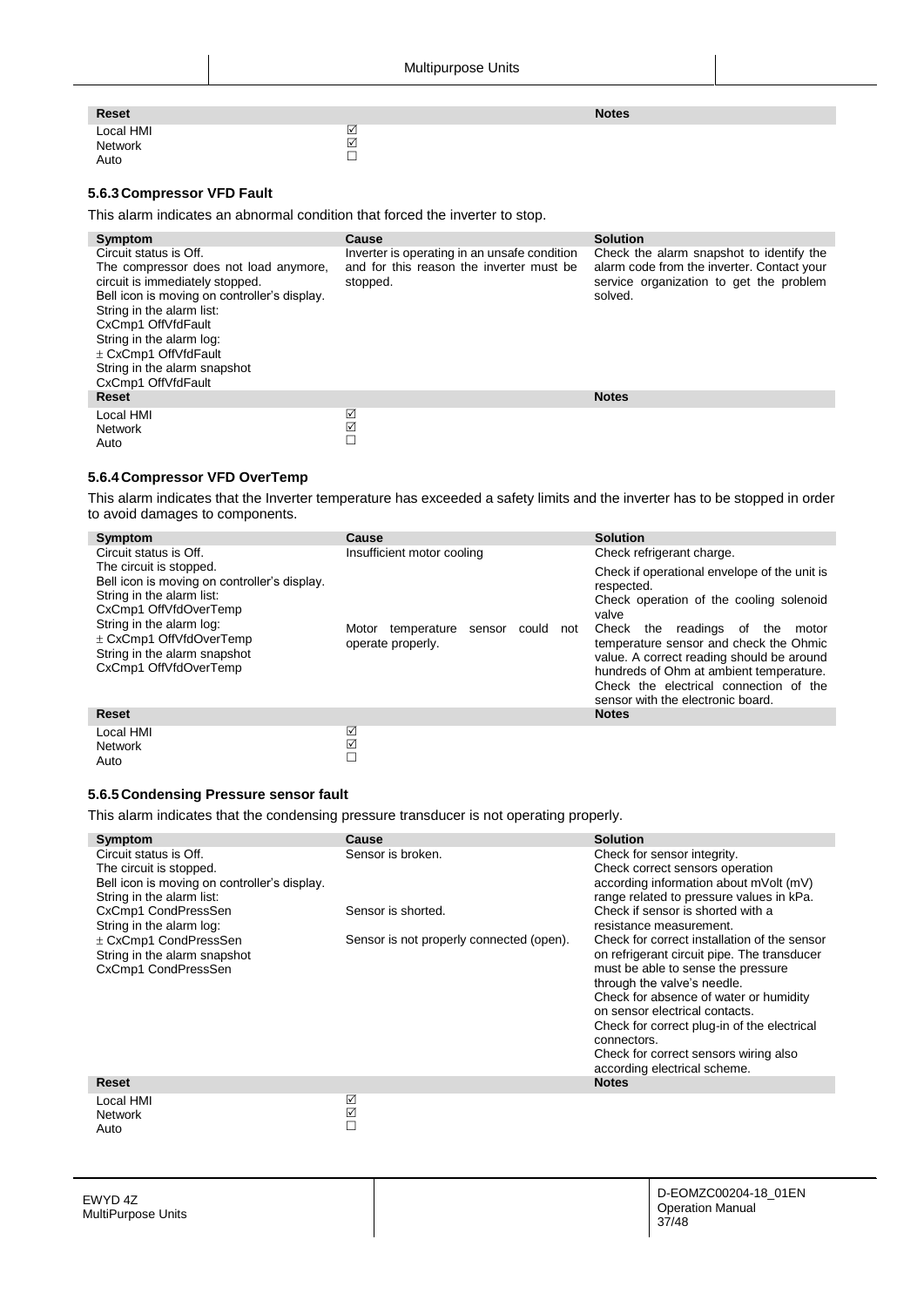#### <span id="page-37-0"></span>**5.6.6Economizer EXV Driver Error**

This alarm indicates an abnormal condition of the Economizer EXV Driver.

| Symptom                                                                                                                                                                                                                                                                                           | Cause                 | <b>Solution</b>                                                 |
|---------------------------------------------------------------------------------------------------------------------------------------------------------------------------------------------------------------------------------------------------------------------------------------------------|-----------------------|-----------------------------------------------------------------|
| stopped if the discharge<br>Circuit is<br>temperature reach the high limit value.<br>Bell icon is moving on controller's display.<br>String in the alarm list:<br>Cx EcoEXVDrvError<br>String in the alarm log:<br>+ Cx OffEcoEXVDrvError<br>String in the alarm snapshot<br>Cx OffEcoEXVDrvError | <b>Hardware Error</b> | Contact your service organization to get<br>the problem solved. |
| <b>Reset</b>                                                                                                                                                                                                                                                                                      |                       | <b>Notes</b>                                                    |
| Local HMI<br><b>Network</b>                                                                                                                                                                                                                                                                       | ☑<br>☑                |                                                                 |

#### <span id="page-37-1"></span>**5.6.7Economizer EXV Motor Not Connected**

Auto

This alarm indicates an abnormal condition of the Economizer EXV Driver.

 $\Box$ 

| Symptom                                                                                                                                                                                                                                                                                  | Cause                | <b>Solution</b>                                                                             |
|------------------------------------------------------------------------------------------------------------------------------------------------------------------------------------------------------------------------------------------------------------------------------------------|----------------------|---------------------------------------------------------------------------------------------|
| Circuit is<br>stopped if<br>discharge<br>the<br>temperature reach the high limit value.<br>Bell icon is moving on controller's display.<br>String in the alarm list:<br>Cx EcoEXVMotor<br>String in the alarm log:<br>+ Cx EcoEXVMotor<br>String in the alarm snapshot<br>Cx EcoEXVMotor | Valve not connected. | Referring to the wiring diagram check if the<br>valve is correctly connected to the module. |
|                                                                                                                                                                                                                                                                                          |                      |                                                                                             |

| Reset                        |             | <b>Notes</b> |
|------------------------------|-------------|--------------|
| Local HMI<br>Network<br>Auto | ☑<br>☑<br>– |              |

## <span id="page-37-2"></span>**5.6.8Evaporating Pressure sensor fault**

This alarm indicates that the evaporating pressure transducer is not operating properly.

| Symptom<br>Circuit status is Off.<br>The circuit is stopped.<br>Bell icon is moving on controller's display.<br>String in the alarm list:<br>CxCmp1 EvapPressSen<br>String in the alarm log:<br>$\pm$ CxCmp1 EvapPressSen<br>String in the alarm snapshot<br>CxCmp1 EvapPressSen | Cause<br>Sensor is broken.<br>Sensor is shorted.<br>Sensor is not properly connected (open). | <b>Solution</b><br>Check<br>for<br>integrity.<br>sensor<br>Check correct sensors operation according<br>information about mVolt (mV) range<br>related to pressure values in kPa.<br>Check if sensor is shorted with a<br>resistance measurement.<br>Check for correct installation of the sensor<br>on refrigerant circuit pipe. The transducer<br>must be able to sense the pressure<br>through the valve's needle.<br>Check for absence of water or humidity on<br>sensor electrical contacts.<br>Check for correct plug-in of the electrical<br>connectors.<br>Check for correct sensors wiring also<br>according electrical scheme. |
|----------------------------------------------------------------------------------------------------------------------------------------------------------------------------------------------------------------------------------------------------------------------------------|----------------------------------------------------------------------------------------------|-----------------------------------------------------------------------------------------------------------------------------------------------------------------------------------------------------------------------------------------------------------------------------------------------------------------------------------------------------------------------------------------------------------------------------------------------------------------------------------------------------------------------------------------------------------------------------------------------------------------------------------------|
| <b>Reset</b>                                                                                                                                                                                                                                                                     |                                                                                              | <b>Notes</b>                                                                                                                                                                                                                                                                                                                                                                                                                                                                                                                                                                                                                            |
| Local HMI<br><b>Network</b><br>Auto                                                                                                                                                                                                                                              | ☑<br>☑<br>П                                                                                  |                                                                                                                                                                                                                                                                                                                                                                                                                                                                                                                                                                                                                                         |
| <b>D. EOM/7000004 40 04EMI</b>                                                                                                                                                                                                                                                   |                                                                                              |                                                                                                                                                                                                                                                                                                                                                                                                                                                                                                                                                                                                                                         |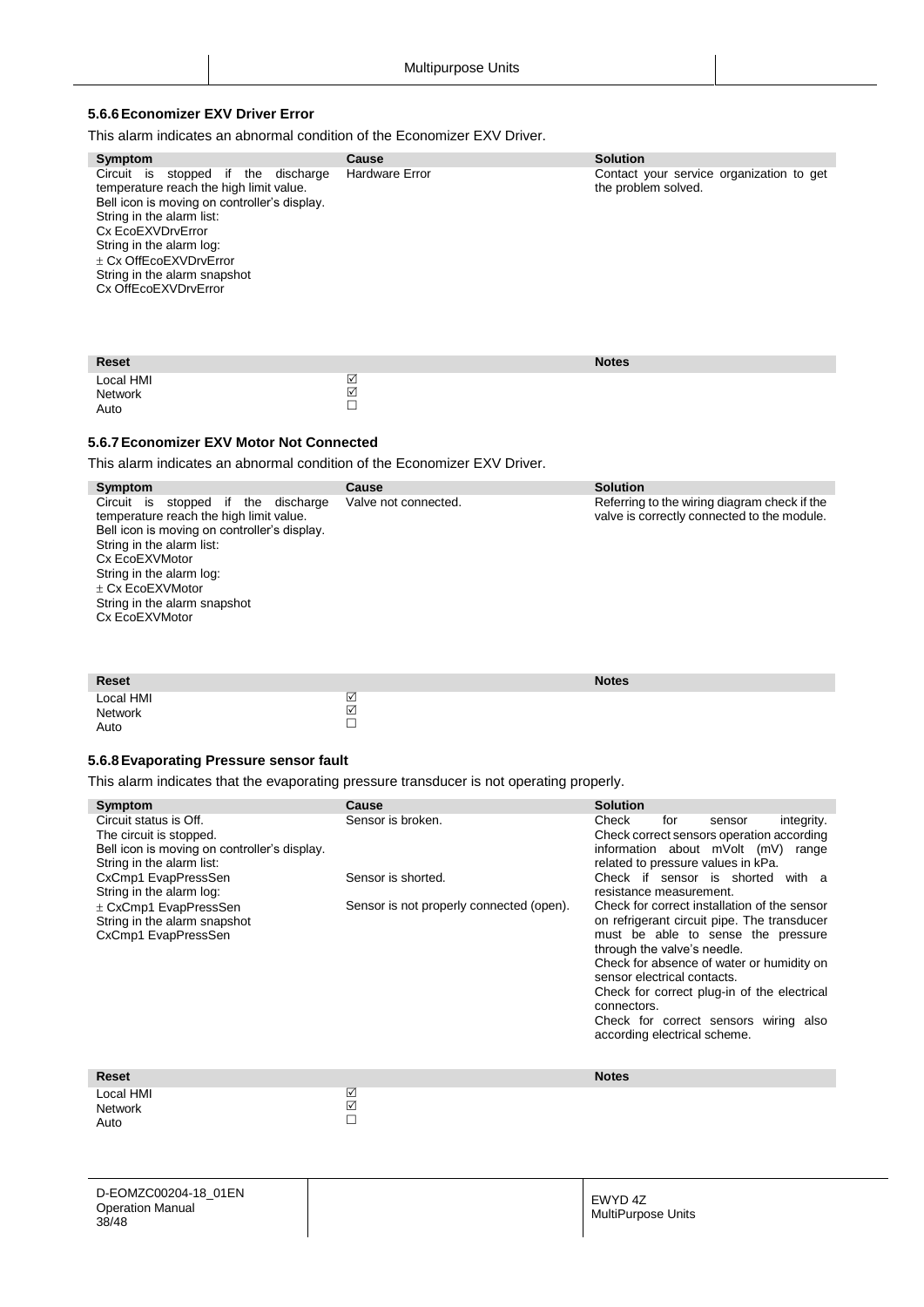## <span id="page-38-0"></span>**5.6.9EXV Driver Error**

This alarm indicates an abnormal condition of the EXV Driver.

| Symptom                                                                                                                                                                                                                                                             | Cause          | <b>Solution</b>                                                 |
|---------------------------------------------------------------------------------------------------------------------------------------------------------------------------------------------------------------------------------------------------------------------|----------------|-----------------------------------------------------------------|
| Circuit status is Off.<br>Circuit is immediately stopped.<br>Bell icon is moving on controller's display.<br>String in the alarm list:<br>Cx OffEXVDrvError<br>String in the alarm log:<br>+ Cx OffEXVDrvError<br>String in the alarm snapshot<br>Cx OffEXVDrvError | Hardware Error | Contact your service organization to get<br>the problem solved. |
| $\blacksquare$                                                                                                                                                                                                                                                      |                | $\cdots$                                                        |

| <b>Reset</b> |                                                      | <b>Notes</b> |
|--------------|------------------------------------------------------|--------------|
| Local HMI    | $\triangledown$                                      |              |
| Network      | $\boxed{\checkmark}$                                 |              |
| Auto         | $\overline{\phantom{0}}$<br>$\overline{\phantom{0}}$ |              |

#### <span id="page-38-1"></span>**5.6.10 EXV Motor Not Connected (TZ B, MP)**

This alarm indicates an abnormal condition of the EXV Driver.

| Symptom                                      | Cause                | <b>Solution</b>                              |
|----------------------------------------------|----------------------|----------------------------------------------|
| Circuit status is Off.                       | Valve not connected. | Referring to the wiring diagram check if the |
| Circuit is immediately stopped.              |                      | valve is correctly connected to the module.  |
| Bell icon is moving on controller's display. |                      |                                              |
| String in the alarm list:<br>Cx OffEXVMotor  |                      |                                              |
| String in the alarm log:                     |                      |                                              |
| $\pm$ Cx OffEXVMotor                         |                      |                                              |
| String in the alarm snapshot                 |                      |                                              |
| Cx OffEXVMotor                               |                      |                                              |
|                                              |                      |                                              |

| <b>Reset</b>                 |             | <b>Notes</b> |
|------------------------------|-------------|--------------|
| Local HMI<br>Network<br>Auto | ⊻<br>☑<br>– |              |

#### <span id="page-38-2"></span>**5.6.11 Fail Start Low Pressure**

This alarm indicates that at the compressor start the evaporating pressure or condensing pressure is below a minimum fixed limit at compressor start.

| Symptom                                                  | Cause                                   | <b>Solution</b>                             |
|----------------------------------------------------------|-----------------------------------------|---------------------------------------------|
| Circuit status is Off.                                   | Ambient temperature is too low or water | Check the operating envelope for this unit. |
| The circuit is stopped.                                  | temperature is too low                  |                                             |
| Bell icon is moving on controller's display.             |                                         |                                             |
| String in the alarm list:                                |                                         |                                             |
| Cx OffStartFailEvpPrLo                                   | Circuit refrigerant charge is too low   | Check refrigerant charge.                   |
| String in the alarm log:                                 |                                         |                                             |
| ± Cx OffStartFailEvpPrLo<br>String in the alarm snapshot |                                         | Check for gas leakage with a sniffer.       |
| Cx OffStartFailEvpPrLo                                   |                                         |                                             |
| <b>Reset</b>                                             |                                         | <b>Notes</b>                                |
| Local HMI                                                | ☑                                       |                                             |
| <b>Network</b>                                           | ☑                                       |                                             |
| Auto                                                     |                                         |                                             |

#### <span id="page-38-3"></span>**5.6.12 Fan VFD Over Current**

This alarm indicates that the Inverter current has exceeded a safety limits and the inverter has to be stopped in order to avoid damages to components.

| Symptom<br>Circuit status is Off.<br>The circuit is stopped. | Cause<br>The ambient temperature is too high. | <b>Solution</b> | Check the unit selection to see if the unit<br>can operate at full load. |
|--------------------------------------------------------------|-----------------------------------------------|-----------------|--------------------------------------------------------------------------|
| EWYD 4Z<br>MultiPurpose Units                                |                                               |                 | D-EOMZC00204-18 01EN<br><b>Operation Manual</b><br>39/48                 |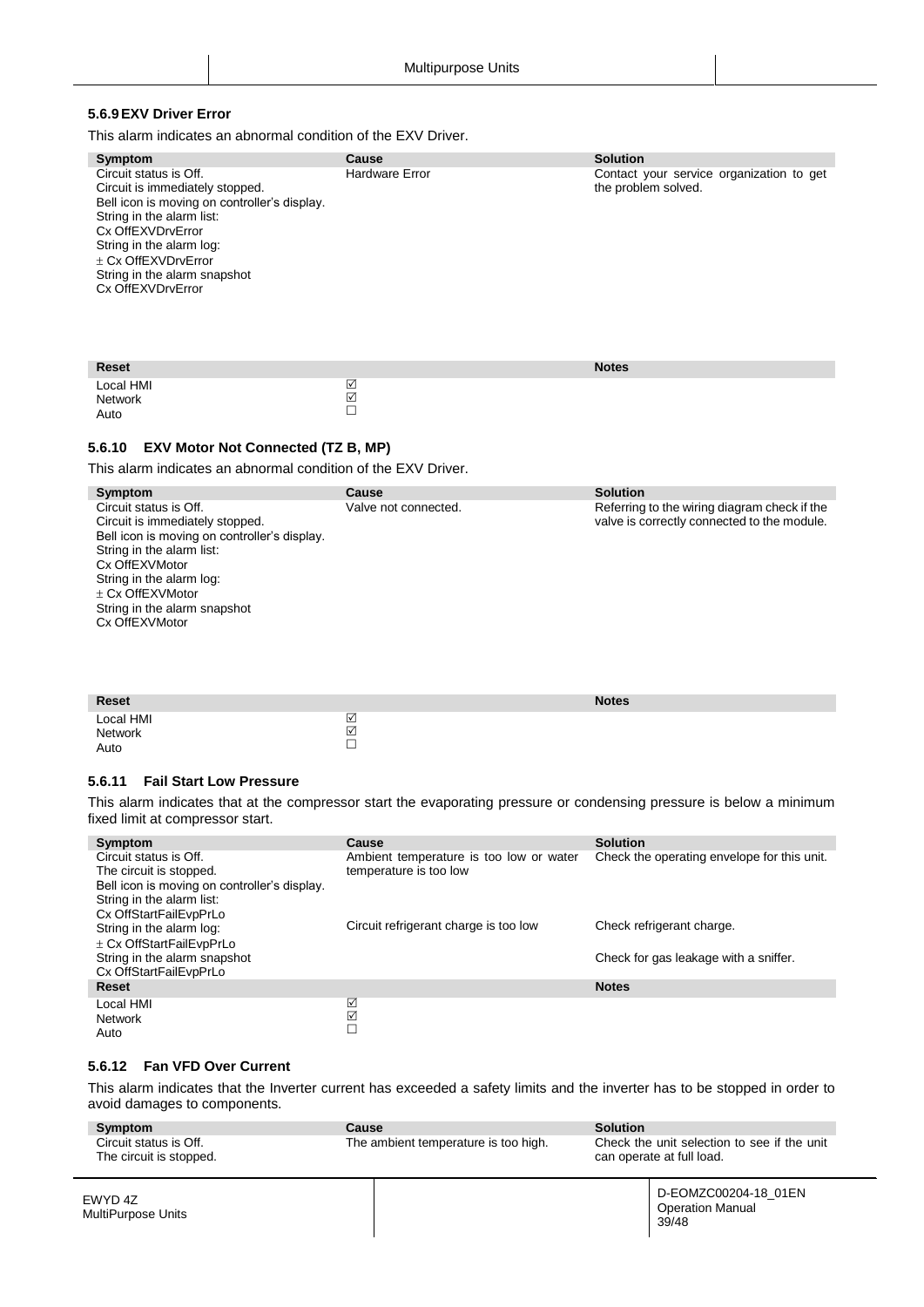Bell icon is moving on controller's display. String in the alarm list: CxCmp1 OffVfdOverCurr String in the alarm log: CxCmp1 OffVfdOverCurr String in the alarm snapshot CxCmp1 OffVfdOverCurr

Check if all fans are operating properly and are able to keep the condensing pressure at the proper level. Clean condenser coils to allow a lower condensing pressure.

| Reset                        |        | <b>Notes</b> |
|------------------------------|--------|--------------|
| Local HMI<br>Network<br>Auto | ⊻<br>☑ |              |

#### <span id="page-39-0"></span>**5.6.13 High Discharge Temperature Alarm**

This alarm indicates that the temperature at the discharge port of the compressor exceeded a maximum limit which may cause damages to the mechanical parts of the compressor.

When this alarm occurs compressor's crankcase and discharge pipes may become very hot. Be careful when getting in contact with the compressor and discharge pipes in this condition.

| Symptom                                                                          | <b>Cause</b>                           | <b>Solution</b>                              |
|----------------------------------------------------------------------------------|----------------------------------------|----------------------------------------------|
| Circuit status is Off.                                                           | Liquid Injection solenoid valve is not | Check the electrical connection between      |
| The compressor does not load anymore or                                          | operating properly.                    | the controller and the liquid<br>injection   |
| even unload, circuit is stopped.<br>Bell icon is moving on controller's display. |                                        | solenoid valve.                              |
| String in the alarm list:                                                        |                                        | Check if the solenoid coil operates properly |
| CxCmp1 OffDischTmpHi                                                             |                                        | Check if the digital output<br>operates      |
| String in the alarm log:                                                         |                                        | correctly.                                   |
| ± CxCmp1 OffDischTmpHi                                                           | Liquid injection orifice is small.     | Check if when the liquid injection solenoid  |
| String in the alarm snapshot                                                     |                                        | is activated the temperature can be          |
| CxCmp1 OffDischTmpHi                                                             |                                        | controlled between the limits.               |
|                                                                                  |                                        | Check that the liquid injection line is not  |
|                                                                                  |                                        | obstructed by observing the discharge        |
|                                                                                  |                                        | temperature when it is activated.            |
|                                                                                  | Discharge temperature sensor could not | Check for proper operation of<br>the         |
|                                                                                  | operate properly.                      | discharge temperature                        |
| <b>Reset</b>                                                                     |                                        | <b>Notes</b>                                 |
| Local HMI                                                                        | ☑                                      |                                              |
| <b>Network</b>                                                                   | ☑                                      |                                              |

#### **5.6.14 High Motor Current Alarm**

<span id="page-39-1"></span>Auto

Auto

This alarm indicates that the compressor absorbed current is exceeding a predefined limit.

 $\Box$ 

| Symptom                                                                                                                                                                                                                                                                                            | <b>Cause</b>                                                                                                       | <b>Solution</b>                                                                                                                                                                                                                                                                                                                               |
|----------------------------------------------------------------------------------------------------------------------------------------------------------------------------------------------------------------------------------------------------------------------------------------------------|--------------------------------------------------------------------------------------------------------------------|-----------------------------------------------------------------------------------------------------------------------------------------------------------------------------------------------------------------------------------------------------------------------------------------------------------------------------------------------|
| Circuit status is Off.<br>The compressor does not load anymore or<br>even unload, circuit is stopped.<br>Bell icon is moving on controller's display.<br>String in the alarm list:<br>CxCmp1 OffMtrAmpsHi<br>String in the alarm log:<br>$\pm$ CxCmp1 OffMtrAmpsHi<br>String in the alarm snapshot | The ambient temperature is too high or<br>condenser water temperature is higher<br>than the limit set on the unit. | Check the unit selection to see if the unit<br>can operate at full load.<br>Check if all fans are operating properly and<br>are able to keep the condensing pressure<br>at the proper level.<br>Clean condenser coils to allow a lower<br>condensing pressure<br>Check if condenser pump is operating<br>correctly, giving enough water flow. |
| CxCmp1 OffMtrAmpsHi                                                                                                                                                                                                                                                                                |                                                                                                                    | Clean condenser water heat exchanger.                                                                                                                                                                                                                                                                                                         |
|                                                                                                                                                                                                                                                                                                    | The wrong compressor model has been<br>selected.                                                                   | Check the compressor model for this unit.                                                                                                                                                                                                                                                                                                     |
| <b>Reset</b>                                                                                                                                                                                                                                                                                       |                                                                                                                    | <b>Notes</b>                                                                                                                                                                                                                                                                                                                                  |
| Local HMI<br><b>Network</b><br>$\Delta$ uto                                                                                                                                                                                                                                                        | ☑<br>☑                                                                                                             |                                                                                                                                                                                                                                                                                                                                               |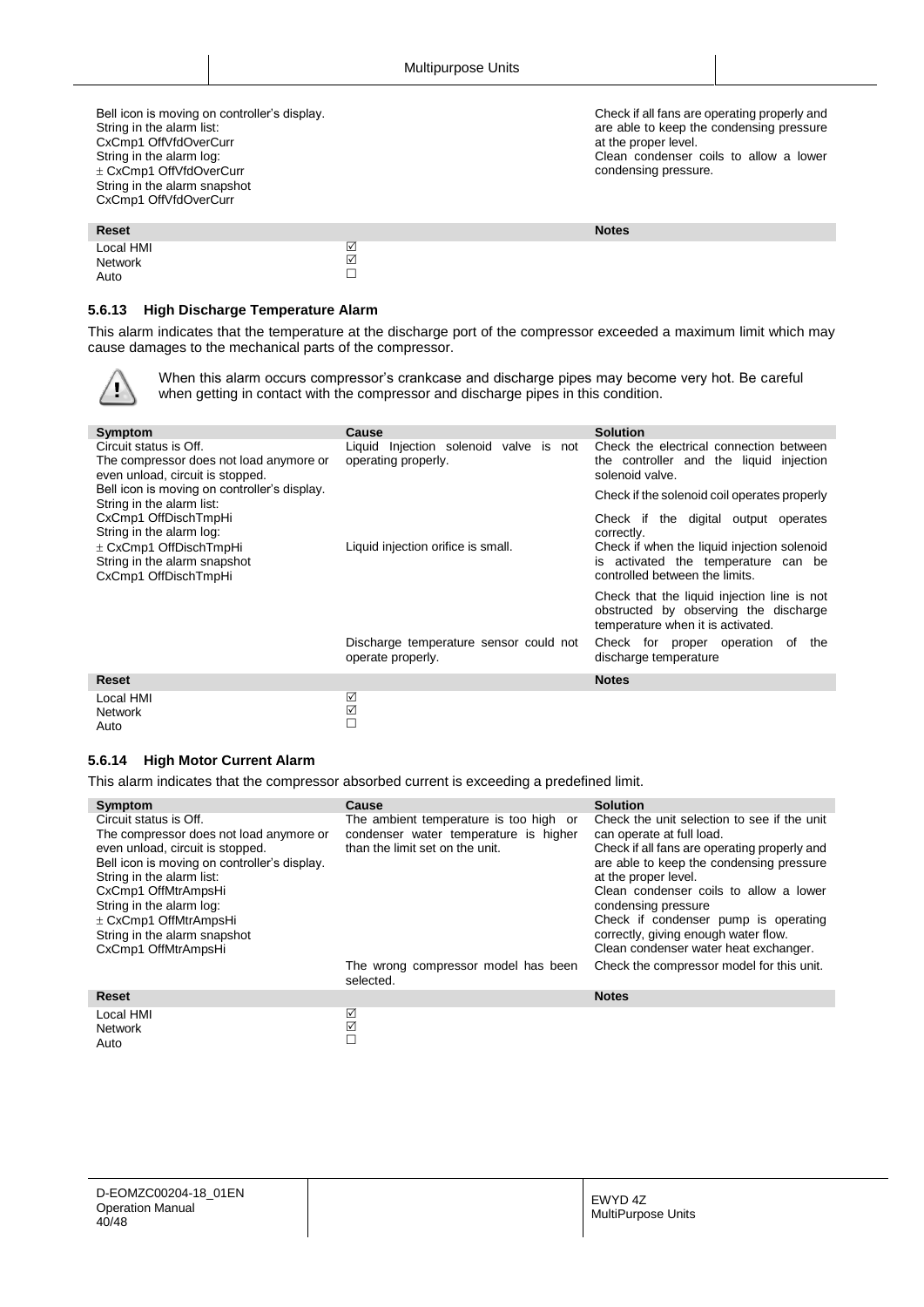#### <span id="page-40-0"></span>**5.6.15 High Motor Temperature Alarm**

This alarm indicates that the motor temperature has exceeded the maximum temperature limit for safe operations.

| Symptom                                                                                                      | <b>Cause</b>                                                     | <b>Solution</b>                                                                                                                                                                                                                                        |
|--------------------------------------------------------------------------------------------------------------|------------------------------------------------------------------|--------------------------------------------------------------------------------------------------------------------------------------------------------------------------------------------------------------------------------------------------------|
| Circuit status is Off.<br>The compressor does not load anymore or<br>even unload, circuit is stopped.        | Insufficient motor cooling.                                      | Check refrigerant charge.                                                                                                                                                                                                                              |
| Bell icon is moving on controller's display.<br>String in the alarm list:<br>CxCmp1 OffMotorTempHi           |                                                                  | Check if operational envelope of the unit is<br>respected.                                                                                                                                                                                             |
| String in the alarm log:<br>± CxCmp1 OffMotorTempHi<br>String in the alarm snapshot<br>CxCmp1 OffMotorTempHi | Motor temperature<br>could<br>sensor<br>not<br>operate properly. | readings of the<br>Check the<br>motor<br>temperature sensor and check the Ohmic<br>value. A correct reading should be around<br>hundreds of Ohm at ambient temperature.<br>Check the electrical connection of the<br>sensor with the electronic board. |
| <b>Reset</b>                                                                                                 |                                                                  | <b>Notes</b>                                                                                                                                                                                                                                           |
| Local HMI<br><b>Network</b><br>Auto                                                                          | ☑<br>$\boxed{\checkmark}$                                        |                                                                                                                                                                                                                                                        |

#### <span id="page-40-1"></span>**5.6.16 High Oil Pressure Differential Alarm**

This alarm indicates that the oil filter is clogged and needs to be replaced.

| Symptom                                      | Cause                                          | <b>Solution</b>                        |
|----------------------------------------------|------------------------------------------------|----------------------------------------|
| Circuit status is Off.                       | Oil filter is clogged.                         | Replace oil filter.                    |
| The circuit is stopped.                      |                                                |                                        |
| Bell icon is moving on controller's display. |                                                |                                        |
| String in the alarm list:                    | Oil<br>Transducer<br>Pressure<br>reading<br>is | Check Oil Pressure Transducer readings |
| CxCmp1 OffOilPrDiffHi                        | incorrectly.                                   | with a gauge.                          |
| String in the alarm log:                     |                                                |                                        |
|                                              |                                                |                                        |
| $\pm$ CxCmp1 OffOilPrDiffHi                  | Transducer<br>Condensing<br>Pressure<br>is     | Check Condensing Pressure Transducer   |
| String in the alarm snapshot                 | reading incorrectly.                           | readings with a gauge.                 |
| CxCmp1 OffOilPrDiffHi                        |                                                |                                        |
| Reset                                        |                                                | <b>Notes</b>                           |
| Local HMI                                    | ☑                                              |                                        |
| Network                                      | $\boxed{\checkmark}$                           |                                        |
| Auto                                         |                                                |                                        |
|                                              |                                                |                                        |

#### <span id="page-40-2"></span>**5.6.17 High Pressure alarm**

This alarm is generated in case the Condensing saturated temperature rise above the Maximum condensing saturated temperature and the control is not able to compensate to this condition. The maximum condenser saturated temperature is 68.5°C but it can decrease when the evaporator saturated temperature become negative.

In case of water cooled chillers operating at high condenser water temperature, if the Condensing saturated temperature exceeds the Maximum condenser saturated temperature, the circuit is only switched off without any notification on the screen as this condition is considered acceptable in this range of operation.

| Symptom                                                                                                                                                                                                                                             | <b>Cause</b>                                                                                                                                                                               | <b>Solution</b>                                                                                                                                                                                                                                                                                                                                                                                                                                                                                                                                                                                                                                                                                                                       |
|-----------------------------------------------------------------------------------------------------------------------------------------------------------------------------------------------------------------------------------------------------|--------------------------------------------------------------------------------------------------------------------------------------------------------------------------------------------|---------------------------------------------------------------------------------------------------------------------------------------------------------------------------------------------------------------------------------------------------------------------------------------------------------------------------------------------------------------------------------------------------------------------------------------------------------------------------------------------------------------------------------------------------------------------------------------------------------------------------------------------------------------------------------------------------------------------------------------|
| Circuit status is Off.<br>The compressor does not load anymore or                                                                                                                                                                                   | One or more condenser fans do not<br>operate properly.                                                                                                                                     | Check if<br>fans protections have been<br>activated.                                                                                                                                                                                                                                                                                                                                                                                                                                                                                                                                                                                                                                                                                  |
| even unload, circuit is stopped.<br>Bell icon is moving on controller's display.<br>String in the alarm list:<br>CxCmp1 OffCndPressHi<br>String in the alarm log:<br>± CxCmp1 OffCndPressHi<br>String in the alarm snapshot<br>CxCmp1 OffCndPressHi | Condenser pump may not be operating<br>correctly<br>Dirty or partially blocked condenser coil.<br>Dirty condenser heat exchanger<br>Inlet air temperature of the condenser is<br>too high. | Check that the fans can turn freely.<br>Check that there is not any obstacle to the<br>free ejection of the air blown.<br>Check if the pump can run and give the<br>required water flow.<br>Remove any obstacle;<br>Clean the condenser coil using soft brush<br>and blower.<br>Clean the condenser heat exchanger.<br>The air temperature measured at the inlet<br>of the condenser may not exceed the limit<br>indicated in the operational range (working<br>envelope) of the chiller.<br>Check the location where the unit is<br>installed and check that there are no any<br>short circuit of the hot-air blown from the<br>fans of the same unit, or even from fans of<br>next chillers (Check IOM for proper<br>installation). |
|                                                                                                                                                                                                                                                     |                                                                                                                                                                                            |                                                                                                                                                                                                                                                                                                                                                                                                                                                                                                                                                                                                                                                                                                                                       |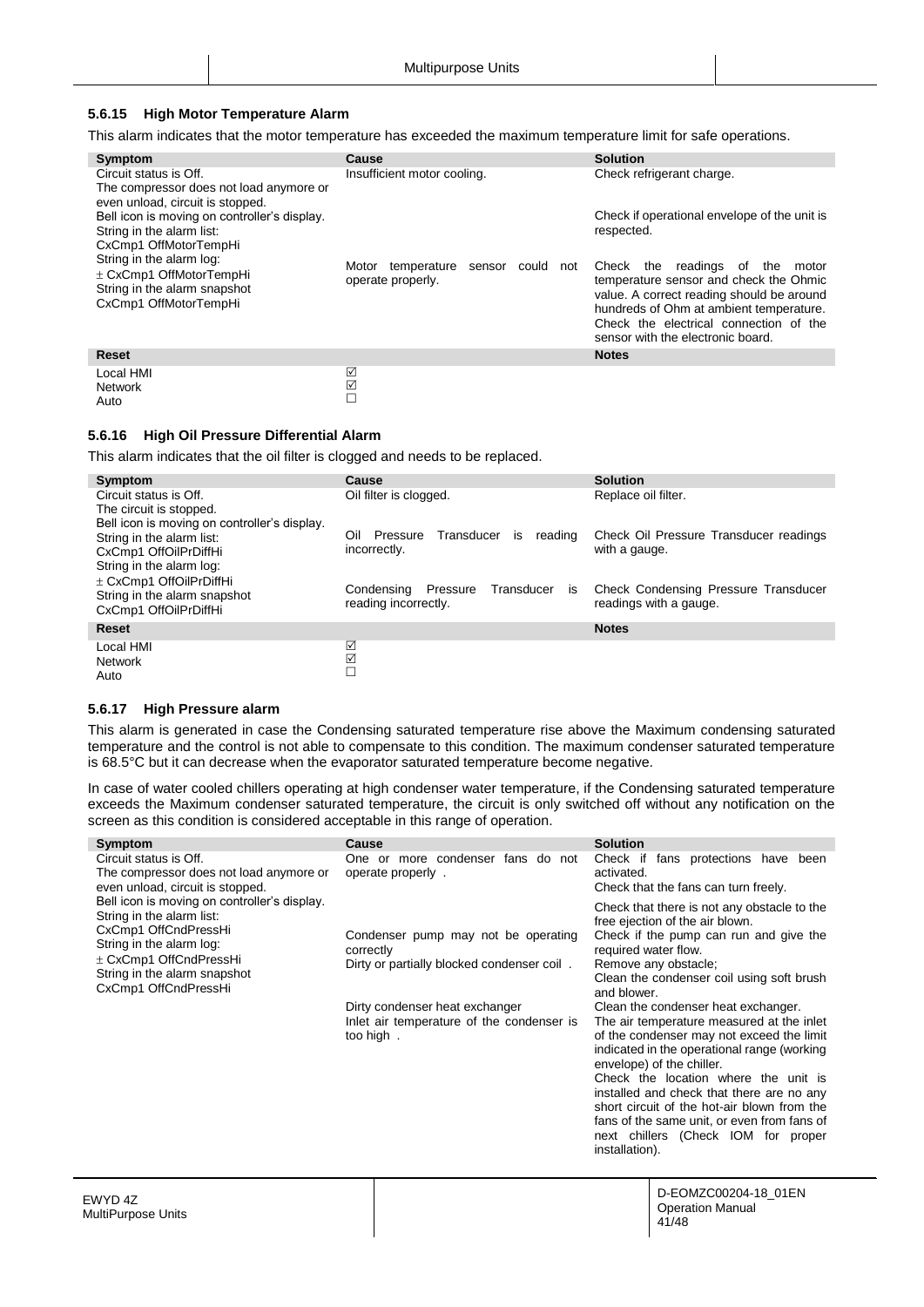|                                     | Entering water temperature at condenser<br>is too high.                                    | Check the cooling tower operation and<br>settings.                                                                                                                                                                                                                             |
|-------------------------------------|--------------------------------------------------------------------------------------------|--------------------------------------------------------------------------------------------------------------------------------------------------------------------------------------------------------------------------------------------------------------------------------|
|                                     |                                                                                            | Check the three way valve operation and<br>settings.                                                                                                                                                                                                                           |
|                                     | One or more condenser<br>fan turning in wrong<br>direction.                                | Check for correct phases sequence (L1,<br>L2, L3) in the electrical connection of the<br>fans.                                                                                                                                                                                 |
|                                     | Excessive charge of<br>refrigerant into the unit.                                          | Check liquid sub-cooling and suction<br>super-heat to control indirectly the correct<br>charge<br>refrigerant.<br>οf<br>If necessary recover all the refrigerant to<br>weight the entire charge and to control if<br>the value is in line with kg indication on unit<br>label. |
|                                     | Condensing pressure transducer could not<br>operate properly.<br>Wrong unit configuration. | Check for proper operation of the high<br>pressure sensor.<br>Check that the unit has been configured for<br>high condenser temperature applications.                                                                                                                          |
| <b>Reset</b>                        |                                                                                            | <b>Notes</b>                                                                                                                                                                                                                                                                   |
| Local HMI<br><b>Network</b><br>Auto | $\Box \boxtimes \Box$                                                                      |                                                                                                                                                                                                                                                                                |

#### **5.6.18 Low Pressure alarm**

<span id="page-41-0"></span>Auto

This alarm is generated in case the evaporating pressure drops below the Low Pressure Unload and the control is not able to compensate to this condition.

| Symptom                                          | Cause                                               |                                             | <b>Solution</b>                                                                |
|--------------------------------------------------|-----------------------------------------------------|---------------------------------------------|--------------------------------------------------------------------------------|
| Circuit status is Off.                           | Transitory condition like a fan staging.            |                                             | Wait until the condition is recovered by                                       |
| The compressor does not load anymore or          |                                                     |                                             | EXV control                                                                    |
| unload.<br>circuit<br>is<br>stopped<br>even      | Refrigerant charge is low.                          |                                             | Check sight glass on liquid line to see if                                     |
| immediately.                                     |                                                     |                                             | there is flash gas.                                                            |
| Bell icon is moving on controller's display.     |                                                     |                                             | Measure sub-cooling to see if the charge is                                    |
| String in the alarm list:                        |                                                     | Protection limit not set to fit customer    | correct.                                                                       |
| CxCmp1 OffEvpPressLo<br>String in the alarm log: | application.                                        |                                             | Check the evaporator approach and the<br>corresponding water temperature<br>to |
| ± CxCmp1 OffEvpPressLo                           |                                                     |                                             | evaluate the low pressure hold limit.                                          |
| String in the alarm snapshot                     | High Evaporator Approach.                           |                                             | Clean the evaporator                                                           |
| CxCmp1 OffEvpPressLo                             |                                                     |                                             | Check the quality of the fluid that flows into                                 |
|                                                  |                                                     |                                             | heat exchanger.                                                                |
|                                                  |                                                     |                                             | Check the glycol percentage and type                                           |
|                                                  |                                                     |                                             | (ethilenic or propilenic)                                                      |
|                                                  |                                                     | Water flow into water heat exchanger is too | Increase the water flow.                                                       |
|                                                  | low.                                                |                                             | Check that evaporator water pump is                                            |
|                                                  |                                                     |                                             | operating correctly providing the required                                     |
|                                                  |                                                     |                                             | water flow.                                                                    |
|                                                  |                                                     | Evaporating pressure transducer is not      | Check the sensor for proper operation and                                      |
|                                                  | working properly.<br>EEXV is not working correctly. |                                             | calibrate the readings with a gauge.<br>Check if pump-down can be finished for |
|                                                  |                                                     | It's not opening enough or it's moving in   | pressure limit reached;                                                        |
|                                                  | the opposite direction.                             |                                             |                                                                                |
|                                                  |                                                     |                                             | Check expansion valve movements.                                               |
|                                                  |                                                     |                                             | Check connection to the valve driver on the<br>wiring diagram.                 |
|                                                  |                                                     |                                             | Measure the resistance of each winding, it                                     |
|                                                  |                                                     |                                             | has to be different from 0 Ohm.                                                |
|                                                  | Water temperature is low                            |                                             | Increase inlet water temperature.                                              |
|                                                  |                                                     |                                             | Check the low pressure safeties settings.                                      |
| <b>Reset</b>                                     |                                                     | <b>Notes</b>                                | <b>Reset</b>                                                                   |
| Local HMI                                        | ☑                                                   | ☑                                           |                                                                                |
| <b>Network</b>                                   | ×<br>П                                              | ☑<br>$\Box$                                 |                                                                                |
| Auto                                             |                                                     |                                             |                                                                                |

#### <span id="page-41-1"></span>**5.6.19 Low Pressure Ratio Alarm**

This alarm indicates that the ratio between evaporating and condensing pressure is below a limit which depends on compressor speed and guarantees the proper lubrication to compressor.

| Symptom                                                  | Cause                                 | <b>Solution</b>                              |
|----------------------------------------------------------|---------------------------------------|----------------------------------------------|
| Circuit status is Off.                                   | Compressor is not able to develop the | Check fan setpoint and settings, it could be |
| The circuit is stopped.                                  | minimum compression.                  | too low.                                     |
| Bell icon is moving on controller's display.             |                                       | Check compressor absorbed current and        |
| String in the alarm list:                                |                                       | discharge superheat. Compressor can be       |
| CxCmp1 OffPrRatioLo                                      |                                       | damaged.                                     |
| D-EOMZC00204-18 01EN<br><b>Operation Manual</b><br>42/48 |                                       | EWYD 4Z<br>MultiPurpose Units                |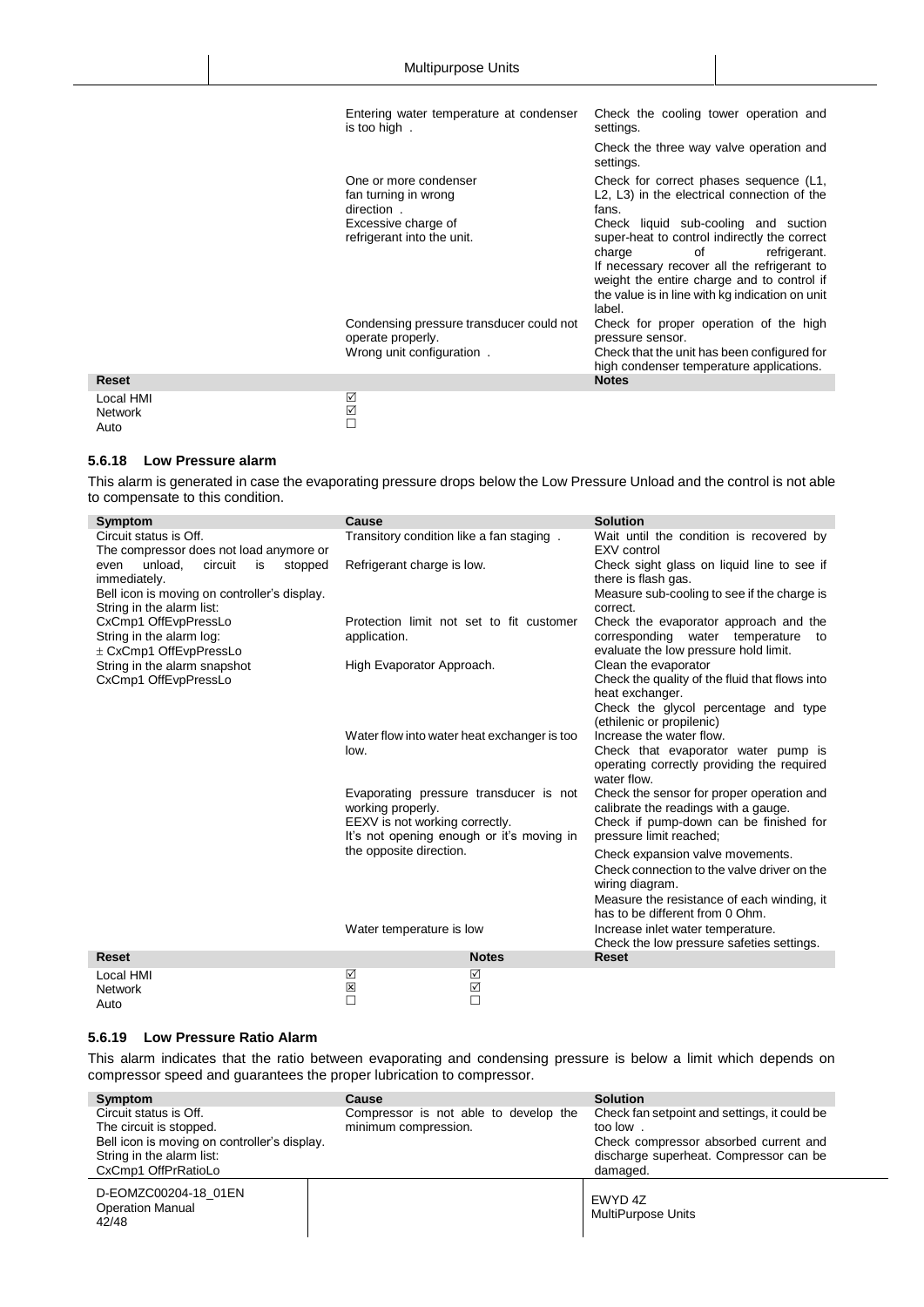| String in the alarm log:<br>± CxCmp1 OffPrRatioLo<br>String in the alarm snapshot<br>CxCmp1 OffPrRatioLo |                           | Check the correct operation of suction /<br>delivery pressure sensors.<br>Check the internal relief valve didn't<br>opened during previous operation (check<br>the unit history).<br>Note:<br>If the difference between delivery and<br>suction pressure exceed 22bar, the<br>internal relief valve open and need to be<br>replaced.<br>Inspect the gate rotors / screw rotor for<br>possible damages.<br>Check if the cooling tower or three way<br>valves are operating correctly and properly<br>set. |
|----------------------------------------------------------------------------------------------------------|---------------------------|----------------------------------------------------------------------------------------------------------------------------------------------------------------------------------------------------------------------------------------------------------------------------------------------------------------------------------------------------------------------------------------------------------------------------------------------------------------------------------------------------------|
| <b>Reset</b>                                                                                             |                           | <b>Notes</b>                                                                                                                                                                                                                                                                                                                                                                                                                                                                                             |
| Local HMI<br><b>Network</b><br>Auto                                                                      | ☑<br>$\frac{1}{\sqrt{2}}$ |                                                                                                                                                                                                                                                                                                                                                                                                                                                                                                          |

#### <span id="page-42-0"></span>**5.6.20 Maximum Number of Restart Alarm**

This alarm indicates that for three consecutive times after the compressor start the evaporating pressure is under a minimum limit for too much time

| Symptom<br>Circuit status is Off.<br>The circuit is stopped.<br>Bell icon is moving on controller's display.<br>String in the alarm list:<br>Cx OffNbrRestarts<br>String in the alarm log:<br>$\pm$ Cx OffNbrRestarts<br>String in the alarm snapshot<br><b>Cx OffNbrRestarts</b> | Cause<br>Ambient temperature is too low | <b>Solution</b><br>Check the operating envelope for this unit. |
|-----------------------------------------------------------------------------------------------------------------------------------------------------------------------------------------------------------------------------------------------------------------------------------|-----------------------------------------|----------------------------------------------------------------|
| <b>Reset</b>                                                                                                                                                                                                                                                                      |                                         | <b>Notes</b>                                                   |
| Local HMI<br><b>Network</b>                                                                                                                                                                                                                                                       | ☑<br>☑                                  |                                                                |

#### <span id="page-42-1"></span>**5.6.21 Mechanical High Pressure Alarm**

Auto

This alarm is generated when the condenser pressure rises above the mechanical high pressure limit causing this device to open the power supply to all the auxiliary relays. This causes an immediate shutdown of compressor and all the other actuators in this circuit.

 $\Box$ 

| Symptom                                                                                                                                                                                                                | Cause                                                                                          | <b>Solution</b>                                                                                                                                                                                                                                                                                                                                                                                                                                       |
|------------------------------------------------------------------------------------------------------------------------------------------------------------------------------------------------------------------------|------------------------------------------------------------------------------------------------|-------------------------------------------------------------------------------------------------------------------------------------------------------------------------------------------------------------------------------------------------------------------------------------------------------------------------------------------------------------------------------------------------------------------------------------------------------|
| Circuit status is Off.<br>The compressor does not load anymore or<br>even unload, circuit is stopped.                                                                                                                  | One or more condenser fans do not<br>operate properly.                                         | Check if<br>fans protections have been<br>activated.<br>Check that the fans can turn freely.                                                                                                                                                                                                                                                                                                                                                          |
| Bell icon is moving on controller's display.<br>String in the alarm list:<br>CxCmp1 OffMechPressHi<br>String in the alarm log:<br>$\pm$ CxCmp1 OffMechPressHi<br>String in the alarm snapshot<br>CxCmp1 OffMechPressHi | Condenser pump may not be operating<br>correctly<br>Dirty or partially blocked condenser coil. | Check that there is not any obstacle to the<br>free ejection of the air blown.<br>Check if the pump can run and give the<br>required water flow.<br>Remove any obstacle;<br>Clean the condenser coil using soft brush<br>and blower.                                                                                                                                                                                                                  |
|                                                                                                                                                                                                                        | Dirty condenser heat exchanger<br>Inlet air temperature of the condenser is<br>too high.       | Clean the condenser heat exchanger.<br>The air temperature measured at the inlet<br>of the condenser may not exceed the limit<br>indicated in the operational range (working<br>envelope) of the chiller.<br>Check the location where the unit is<br>installed and check that there are no any<br>short circuit of the hot-air blown from the<br>fans of the same unit, or even from fans of<br>next chillers (Check IOM for proper<br>installation). |
|                                                                                                                                                                                                                        | One or more condenser                                                                          | Check for correct phases sequence (L1,                                                                                                                                                                                                                                                                                                                                                                                                                |
|                                                                                                                                                                                                                        | fan turning in wrong<br>direction.                                                             | L2, L3) in the electrical connection of the<br>fans.                                                                                                                                                                                                                                                                                                                                                                                                  |
|                                                                                                                                                                                                                        |                                                                                                |                                                                                                                                                                                                                                                                                                                                                                                                                                                       |
|                                                                                                                                                                                                                        |                                                                                                |                                                                                                                                                                                                                                                                                                                                                                                                                                                       |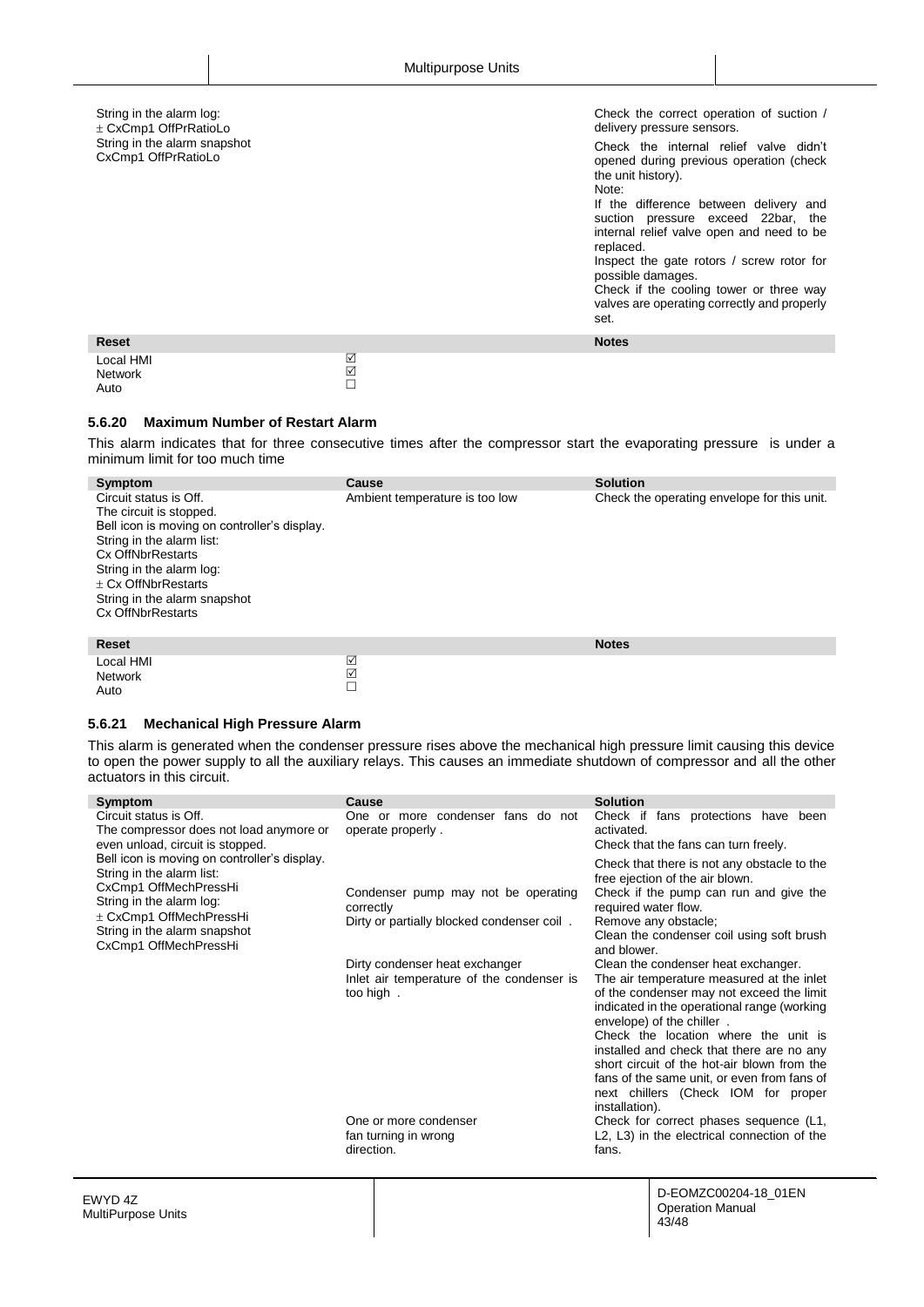|                                     | Entering water temperature at condenser<br>is too high.<br>Mechanical high pressure<br>switch is<br>damaged or not calibrated. | Check the cooling tower operation and<br>settings.<br>Check the three way valve operation and<br>settings.<br>Check for proper operation of the high<br>pressure switch. |
|-------------------------------------|--------------------------------------------------------------------------------------------------------------------------------|--------------------------------------------------------------------------------------------------------------------------------------------------------------------------|
| <b>Reset</b>                        |                                                                                                                                | <b>Notes</b>                                                                                                                                                             |
| Local HMI<br><b>Network</b><br>Auto | ☑<br>図                                                                                                                         | Reset of this alarm requires a manual<br>action on the high pressure switch.                                                                                             |

#### <span id="page-43-0"></span>**5.6.22 Mechanical Low Pressure Alarm**

This alarm is generated when the evaporating pressure drops below the mechanical low pressure limit causing this device to open. This causes an immediate shutdown of compressor to prevent from freezing.

| Symptom                                                                                                                                               | Cause                                                                                                                                                                 | <b>Solution</b>                                                                                                                                                                                                                                                                                                                               |
|-------------------------------------------------------------------------------------------------------------------------------------------------------|-----------------------------------------------------------------------------------------------------------------------------------------------------------------------|-----------------------------------------------------------------------------------------------------------------------------------------------------------------------------------------------------------------------------------------------------------------------------------------------------------------------------------------------|
| Circuit status is Off.<br>The compressor does not load anymore or<br>even unload, circuit is stopped.<br>Bell icon is moving on controller's display. | Refrigerant charge is low.                                                                                                                                            | Check sight glass on liquid line to see if<br>there is flash gas.<br>Measure sub-cooling to see if the charge<br>is correct.                                                                                                                                                                                                                  |
| String in the alarm list:<br>CxCmp1 OffMechPressLo<br>String in the alarm log:<br>$\pm$ CxCmp1 OffMechPressLo<br>String in the alarm snapshot         | High Evaporator Approach.                                                                                                                                             | Clean the evaporator<br>Check the quality of the fluid that flows into<br>heat exchanger.<br>Check the glycol percentage and type<br>(ethilenic or propilenic)                                                                                                                                                                                |
| CxCmp1 OffMechPressLo                                                                                                                                 | Water flow into water heat exchanger is<br>too low.                                                                                                                   | Increase the water flow.<br>Check that evaporator water pump is<br>operating correctly providing the required<br>water flow.                                                                                                                                                                                                                  |
|                                                                                                                                                       | Evaporating pressure transducer is not<br>working properly.<br>EEXV is not working correctly.<br>It's not opening enough or it's moving in<br>the opposite direction. | Check the sensor for proper operation and<br>calibrate the readings with a gauge.<br>Check if pump-down can be finished for<br>pressure limit reached;<br>Check expansion valve movements.<br>Check connection to the valve driver on the<br>wiring diagram.<br>Measure the resistance of each winding, it<br>has to be different from 0 Ohm. |
| <b>Reset</b>                                                                                                                                          |                                                                                                                                                                       | <b>Notes</b>                                                                                                                                                                                                                                                                                                                                  |
| Local HMI<br><b>Network</b>                                                                                                                           | ☑<br>$\triangledown$                                                                                                                                                  |                                                                                                                                                                                                                                                                                                                                               |

#### **5.6.23 No Pressure At Start Alarm**

<span id="page-43-1"></span>Auto

This alarm is used to indicate a condition where the pressure at the evaporator or at the condenser is lower than 35kPa, so the circuit is potentially empty of refrigerant.

 $\Box$ 

| Symptom                                                 | Cause                                               | <b>Solution</b>                                             |
|---------------------------------------------------------|-----------------------------------------------------|-------------------------------------------------------------|
| Circuit status is Off.<br>The compressor does not start | Evaporator or condenser pressure are<br>below 35kPa | Check transducers calibration with an<br>appropriate gauge. |
| Bell icon is moving on controller's display.            |                                                     |                                                             |
| String in the alarm list:                               |                                                     | Check transducers cabling and readout.                      |
| Cx OffNoPressAtStart                                    |                                                     |                                                             |
| String in the alarm log:                                |                                                     | Check refrigerant charge and set it to the                  |
| + Cx OffNoPressAtStart                                  |                                                     | proper value.                                               |
| String in the alarm snapshot<br>Cx OffNoPressAtStart    |                                                     |                                                             |
| <b>Reset</b>                                            |                                                     | <b>Notes</b>                                                |
| Local HMI                                               | ☑                                                   |                                                             |
| Network                                                 | ☑                                                   |                                                             |
| Auto                                                    |                                                     |                                                             |

#### <span id="page-43-2"></span>**5.6.24 No Pressure Change At Start Alarm**

This alarm indicates that the compressor is not able to start or to create a certain minimum variation of the evaporating or condensing pressures after start.

| Symptom<br>Circuit status is Off.<br>The circuit is stopped. | Cause<br>Compressor cannot start | <b>Solution</b><br>Check if the start signal is properly<br>connected to the inverter. |
|--------------------------------------------------------------|----------------------------------|----------------------------------------------------------------------------------------|
| D-EOMZC00204-18 01EN<br><b>Operation Manual</b><br>44/48     |                                  | EWYD 4Z<br>MultiPurpose Units                                                          |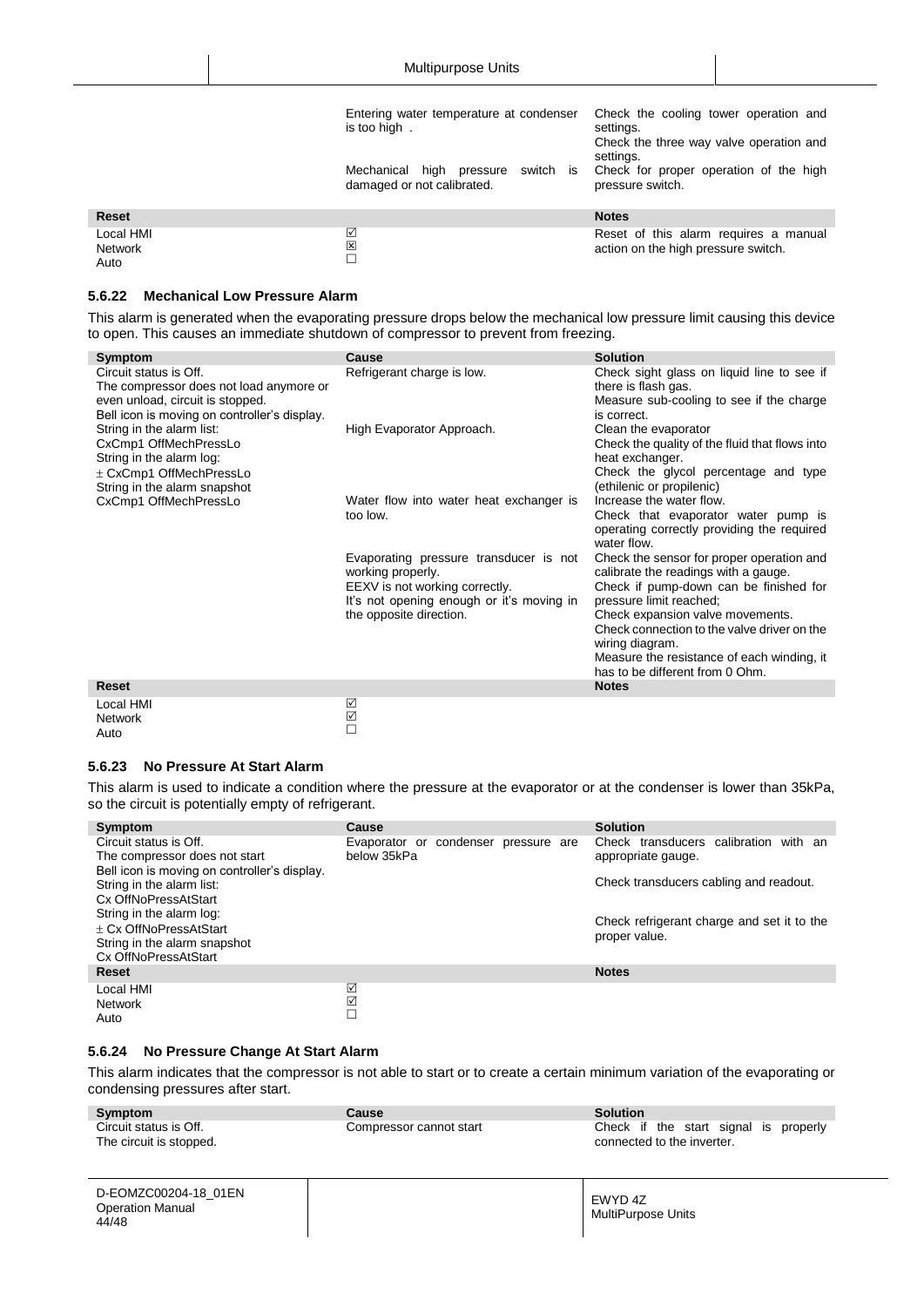| Bell icon is moving on controller's display.<br>String in the alarm list:<br>Cx OffNoPressChgStart<br>String in the alarm log: | Compressor is turning in wrong direction.                                  | Check correct phases sequence to the<br>compressor (L1, L2, L3) according to the<br>electrical scheme. |
|--------------------------------------------------------------------------------------------------------------------------------|----------------------------------------------------------------------------|--------------------------------------------------------------------------------------------------------|
| $\pm$ Cx OffNoPressChgStart<br>String in the alarm snapshot                                                                    |                                                                            | Inverter is not properly programmed with<br>the right direction of rotation                            |
| Cx OffNoPressChgStart                                                                                                          | Refrigerant circuit is empty of refrigerant.                               | Check circuit pressure and presence of<br>refrigerant.                                                 |
|                                                                                                                                | Not proper operation of evaporating or<br>condensing pressure transducers. | Check proper operation of evaporating or<br>condensing pressure transducers.                           |
| <b>Reset</b>                                                                                                                   |                                                                            | <b>Notes</b>                                                                                           |
| Local HMI<br><b>Network</b><br>Auto                                                                                            | ☑<br>☑<br>$\Box$                                                           |                                                                                                        |

#### <span id="page-44-0"></span>**5.6.25 Overvoltage Alarm**

This alarm indicates that chiller supply voltage exceeded the maximum limit which allows proper operations of the components. This is estimated looking at the DC voltage on the inverter which depends of course from the main power.



ı

*Resolution of this fault requires a direct intervention on the power supply of this unit. Direct intervention on the power supply can cause electrocution, burns or even death. This action must be performed only by trained persons. In case of doubts contact your maintenance company.*

| Symptom                                      | Cause                                        | <b>Solution</b>                                                                   |
|----------------------------------------------|----------------------------------------------|-----------------------------------------------------------------------------------|
| Circuit status is Off.                       | Chiller main power supply had an up peak     | Check if main power supply is within the<br>acceptable tolerance for this chiller |
| The circuit is stopped.                      | which caused the trip.                       |                                                                                   |
| Bell icon is moving on controller's display. |                                              |                                                                                   |
| String in the alarm list:                    |                                              |                                                                                   |
| Cx OffOverVoltage                            | Main<br>setting on the<br>supply<br>power    | Measure the power supply to the chiller                                           |
| String in the alarm log:                     | Microtech III is not suitable with the power | and select the proper value on the                                                |
| $\pm$ Cx OffOverVoltage                      | supply in use.                               | Microtech III HMI.                                                                |
| String in the alarm snapshot                 |                                              |                                                                                   |
| Cx OffOverVoltage                            |                                              |                                                                                   |
| Reset                                        |                                              | <b>Notes</b>                                                                      |
| Local HMI                                    | 図                                            | The alarm clears automatically when the                                           |
| <b>Network</b>                               | 図                                            | voltage is reduced to an acceptable limit.                                        |
| Auto                                         | ☑                                            |                                                                                   |

#### <span id="page-44-1"></span>**5.6.26 Undervoltage Alarm**

This alarm indicates that chiller supply voltage exceeded the minimum limit which allows proper operations of the components.

*Resolution of this fault requires a direct intervention on the power supply of this unit. Direct intervention on the power supply can cause electrocution, burns or even death. This action must be performed only by trained persons. In case of doubts contact your maintenance company.*

| Symptom<br>Circuit status is Off.<br>The circuit is stopped.<br>Bell icon is moving on controller's display.<br>String in the alarm list: | Cause<br>Chiller main power supply had a down<br>peak which caused the trip.                                   | Solution<br>Check if main power supply is within the<br>acceptable tolerance for this chiller       |
|-------------------------------------------------------------------------------------------------------------------------------------------|----------------------------------------------------------------------------------------------------------------|-----------------------------------------------------------------------------------------------------|
| Cx OffUnderVoltage<br>String in the alarm log:<br>$\pm$ Cx OffUnderVoltage<br>String in the alarm snapshot<br>Cx OffUnderVoltage          | Main<br>settina<br>on the<br>supply<br>power<br>Microtech III is not suitable with the power<br>supply in use. | Measure the power supply to the chiller<br>and select the proper value on the<br>Microtech III HMI. |
| <b>Reset</b>                                                                                                                              |                                                                                                                | <b>Notes</b>                                                                                        |
| Local HMI<br>Network<br>Auto                                                                                                              | 区<br>区<br>☑                                                                                                    | The alarm clears automatically when the<br>voltage is increased to an acceptable limit.             |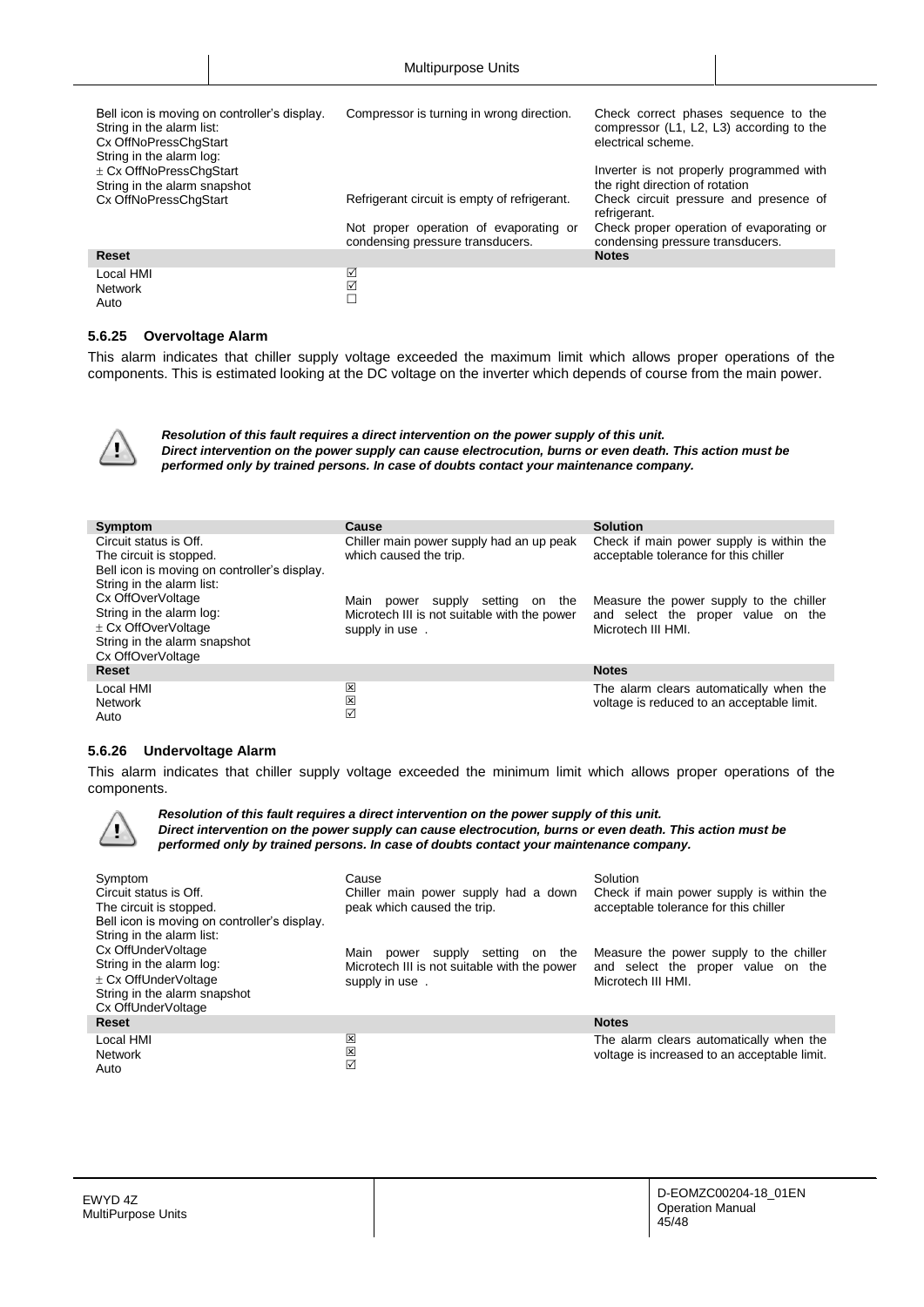## <span id="page-45-0"></span>**5.6.27 VFD Communication Failure**

This alarm indicates a communication problem with the inverter.

| Symptom<br>Circuit status is Off.<br>The compressor does not load anymore,<br>circuit is immediately stopped.<br>Bell icon is moving on controller's display.<br>String in the alarm list:<br>CxCmp1 OffVfdCommFail<br>String in the alarm log:<br>± CxCmp1 OffVfdCommFail<br>String in the alarm snapshot<br>CxCmp1 OffVfdCommFail | Cause<br>RS485 network is not properly cabled.<br>Modbus communication is not running<br>properly.<br>Modbus interface card can be faulty | Solution<br>Check the continuity of the RS485 network<br>with the unit off. There should be continuity<br>from the main controller to the last inverter<br>as indicated on the wiring diagram.<br>Check inverter addresses and addresses<br>of all the additional devices in the RS485<br>network (for example the energy meter).<br>All the addresses must be different.<br>Check with your service organization to<br>evaluate this possibility and eventually<br>replace the board. |
|-------------------------------------------------------------------------------------------------------------------------------------------------------------------------------------------------------------------------------------------------------------------------------------------------------------------------------------|-------------------------------------------------------------------------------------------------------------------------------------------|----------------------------------------------------------------------------------------------------------------------------------------------------------------------------------------------------------------------------------------------------------------------------------------------------------------------------------------------------------------------------------------------------------------------------------------------------------------------------------------|
| <b>Reset</b>                                                                                                                                                                                                                                                                                                                        |                                                                                                                                           | <b>Notes</b>                                                                                                                                                                                                                                                                                                                                                                                                                                                                           |
| Local HMI<br>Network<br>Auto                                                                                                                                                                                                                                                                                                        | ☑<br>☑<br>☑                                                                                                                               | The alarm clears automatically when the<br>communication is re-established.                                                                                                                                                                                                                                                                                                                                                                                                            |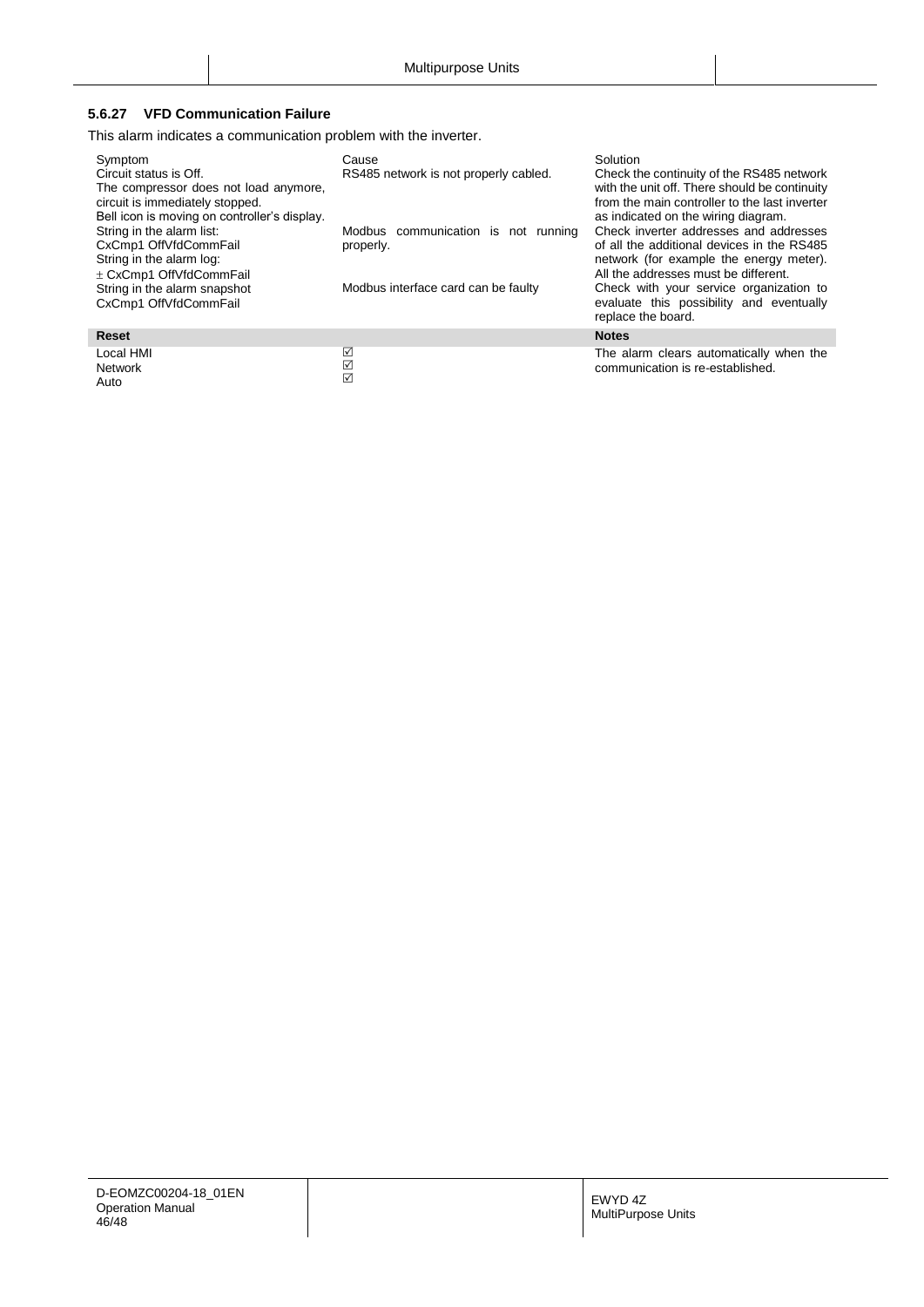## <span id="page-46-1"></span><span id="page-46-0"></span>**6 OPTIONS**

## **6.1 Energy Meter including Current Limit (Optional)**

An energy meter can be optionally installed on the unit. The energy meter is connected through Modbus to the unit controller, which can display all relevant electrical data such as:

- Line to Line Voltage (per phase and average)
- Line Current (per phase and average)
- **•** Active Power
- Cos Phi
- Active Energy

More details are described in chapter **Errore. L'origine riferimento non è stata trovata.**. All these data can be also accessed from a BMS by connecting it to a communication module. See the communication module manual for details on the device and parameter settings.

Both the energy meter device and the unit controller need to be properly set. The instructions below detail how to set the energy meter. Refer to the specific instructions of the energy meter for more detail on the operation of the device.

| Energy Meter Settings (Nemo D4-L / Nemo D4-Le) |                |                                                            |
|------------------------------------------------|----------------|------------------------------------------------------------|
| Password (Down+Enter)                          | 1000           |                                                            |
| Connection                                     | $3-2E$         | three phase Aron System                                    |
| Address                                        | 020            |                                                            |
| Baud                                           | 19.2           | kbps                                                       |
| Par                                            | None           | parity bit                                                 |
| Time Out                                       | 3              | sec                                                        |
|                                                |                |                                                            |
| Password 2                                     | 2001           |                                                            |
| CT ratio                                       | see CT label I | current transformer ratio (i.e if CT is 600:5, set to 120) |
| VT ratio                                       |                | no voltage transformers (unless 690V chiller)              |

Once the energy meter has been configured, do the following steps in the unit controller:

- From Main Menu, go to View/Set Unit  $\rightarrow$  Commission Unit  $\rightarrow$  Configuration  $\rightarrow$  Unit
- Set Energy Mtr = Nemo D4-L or Nemo D4-Le

The energy meter option integrates the current limit function, which allows the unit to limit its capacity in order not to exceed a pre-defined current setpoint. This setpoint can be set in the unit display or can be changed from an external 4-20 mA signal.

The current limit must be set according to the following instructions:

From Main Menu, go to View/Set Unit  $\rightarrow$  Power Conservation

The following settings related to current limit option are available into the menu:

Unit Current Displays the unit current Current Limit Displays the active current limit (which can be given by an external signal if unit is in network mode)<br>Current Lim Sp Set the current limit setpoint (if unit is in local mode) Set the current limit setpoint (if unit is in local mode)